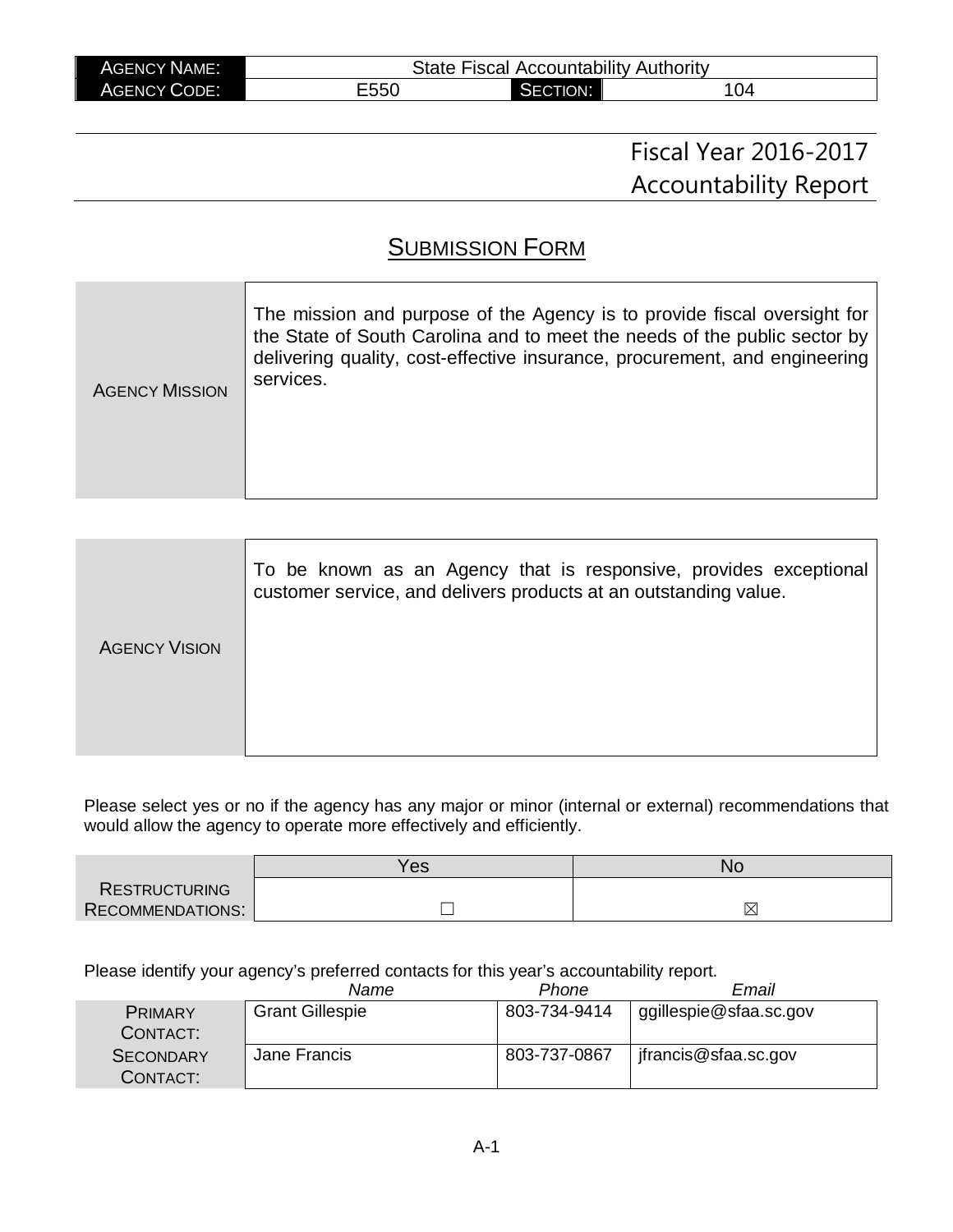| AGENCY NAME: | <b>State Fiscal Accountability Authority</b> |          |     |  |
|--------------|----------------------------------------------|----------|-----|--|
| AGENCY CODE: | E550                                         | SECTION: | 104 |  |

I have reviewed and approved the enclosed FY 2016-2017 Accountability Report, which is complete and accurate to the extent of my knowledge.

| <b>AGENCY DIRECTOR</b><br>(SIGN AND DATE):<br><b>(TYPE OR PRINT</b>                | Msa<br><b>Grant Gillespie</b> |  |
|------------------------------------------------------------------------------------|-------------------------------|--|
| NAME):                                                                             |                               |  |
|                                                                                    |                               |  |
| BOARD/CMSN.<br><b>CHAIR (SIGN AND</b><br>DATE):<br><b>(TYPE OR PRINT</b><br>NAME): |                               |  |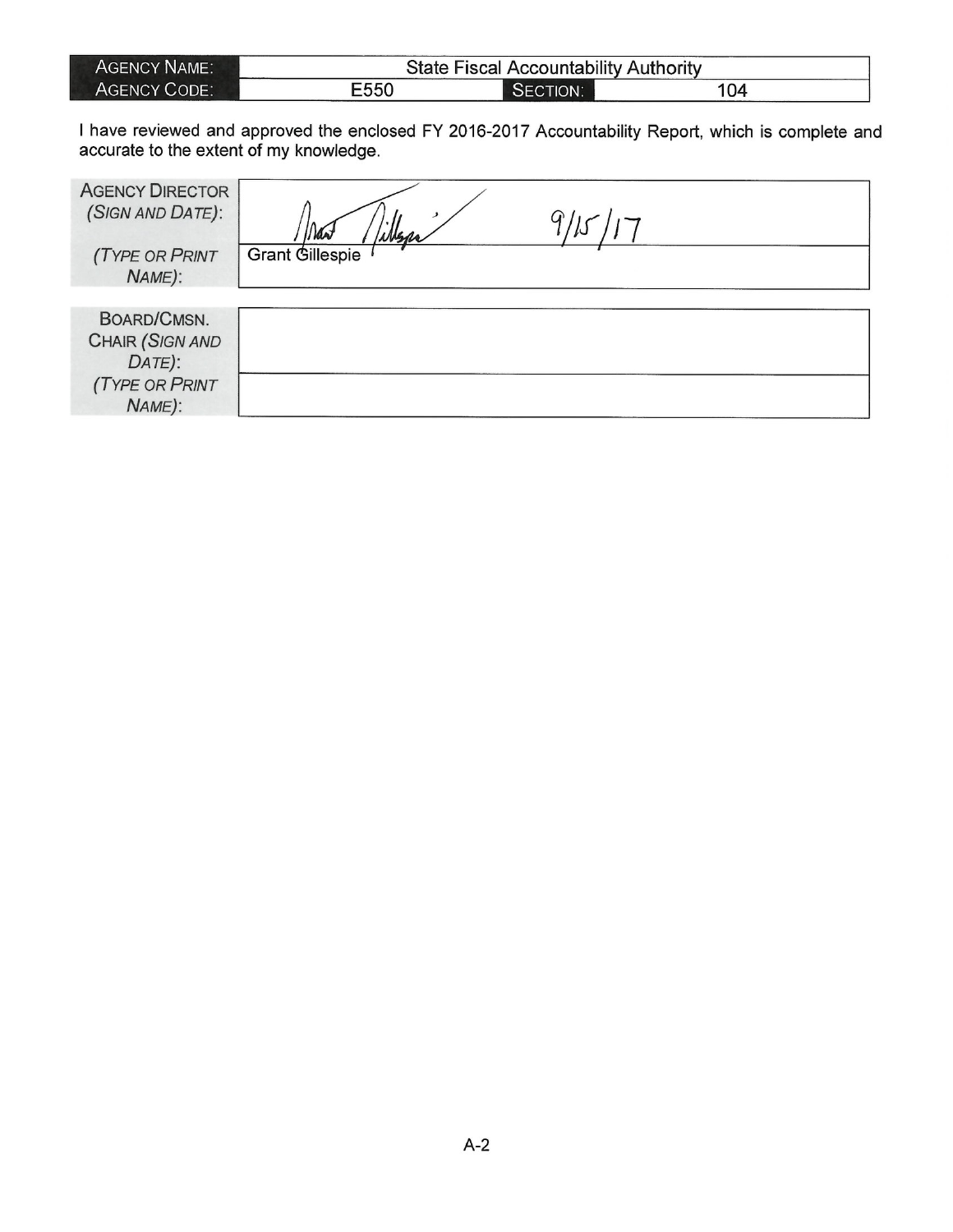| <b>AGENCY NAME:</b> | <b>State Fiscal Accountability Authority</b> |          |     |  |
|---------------------|----------------------------------------------|----------|-----|--|
| <b>AGENCY CODE:</b> | E550                                         | SECTION: | '04 |  |
|                     |                                              |          |     |  |

# AGENCY'S DISCUSSION AND ANALYSIS

#### **Organizational Background and Chart**

The State Fiscal Accountability Authority (SFAA or the Agency) successfully completed its second year of operations on June 30, 2017. SFAA was established by the Restructuring Act of 2014, Act 121. The Agency is comprised of the Insurance Reserve Fund Division (IRF) and the Division of Procurement Services (DPS), both of which were transferred from the former South Carolina Budget and Control Board. The Agency is governed by a five-member board, consisting of: the Governor, the Treasurer, the Comptroller General, the Chairman of the Senate Finance Committee, and the Chairman of the House Ways and Means Committee, all of whom serve ex-officio. The administrative and operational functions of the Agency are led by Executive Director Grant Gillespie, who was appointed by the board on December 15, 2015.



#### **Core Values and Organizational Culture**

At its inception as a new agency, SFAA identified values that would be critical to its operations and should become part of its organizational culture. The Core Values listed below support the Vision, shape the culture, and reflect the actions of SFAA.

- Ethical—Honesty, Fairness, Integrity, Respect, and Loyalty
- $\triangleright$  Accountability—Leadership, Responsibility, and Transparency
- Professionalism—Committed and well-trained Workforce
- Quality Customer Service—Exceptional and Responsive
- $\triangleright$  Innovation—Adaptable and Proactive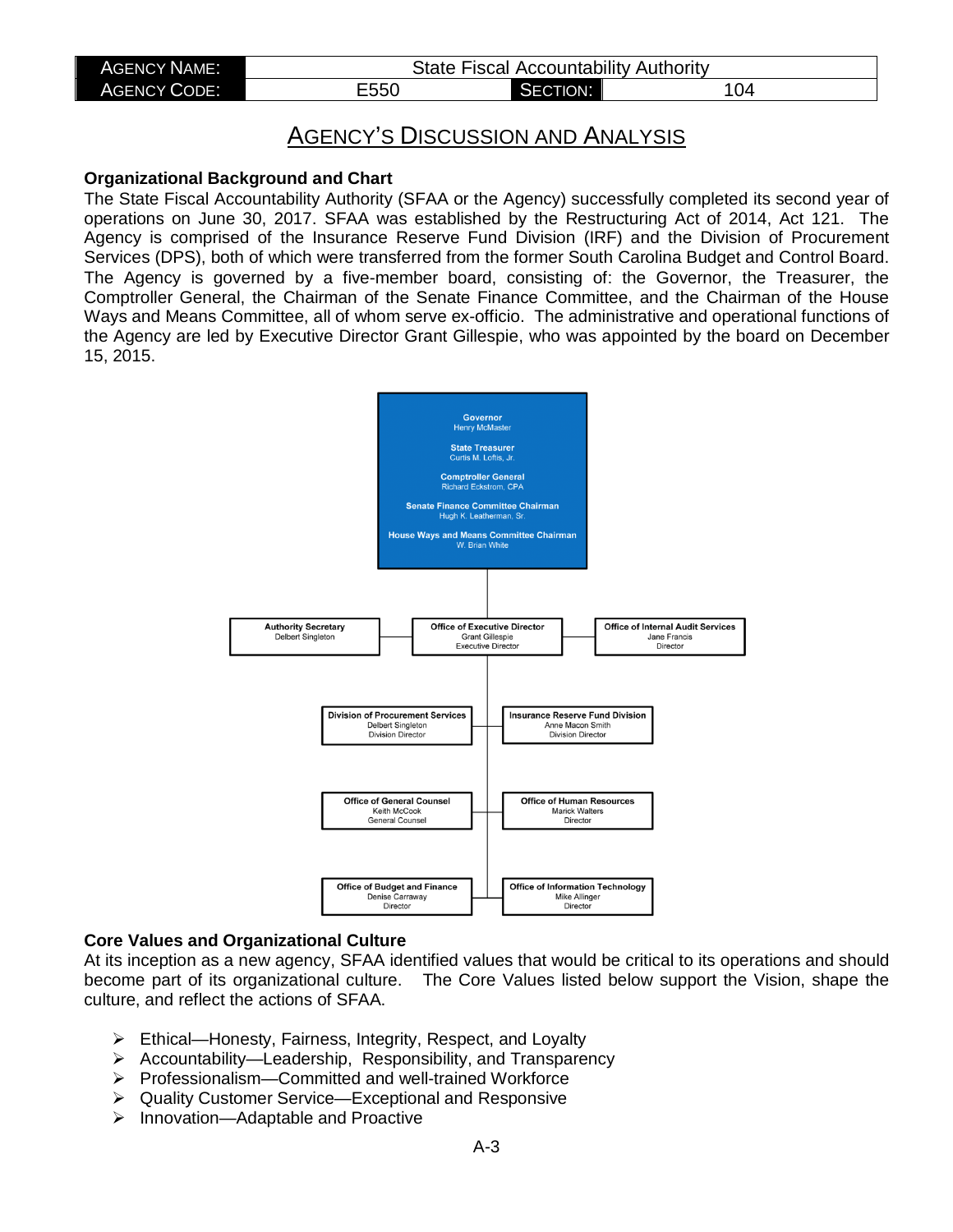| <b>AGENCY NAME:</b> | <b>Accountability Authority</b><br>State<br><b>Fiscal</b> |                      |     |  |
|---------------------|-----------------------------------------------------------|----------------------|-----|--|
| <b>AGENCY CODE:</b> | ---^<br>⊏ວວ∪                                              | <b>CTION:</b><br>5F( | 104 |  |

The Agency has worked to create a positive work environment for its employees, encouraging innovative ideas and productive teamwork. The dedicated staff is responsive and committed to serving the needs of our customers. Developing cost-effective internal controls has been important in ensuring sound business processes and compliance with applicable laws and regulations.

## **Major Achievements during Fiscal Year 2016-17**

#### **Insurance Reserve Fund Division (IRF):**

## **1. Effectively handled Catastrophe (CAT) Claims for our Insureds**

A. Hurricane Matthew Claims

For the second consecutive year, the State experienced a declared catastrophe with Hurricane Matthew in October 2016. Hurricane Matthew produced even more damage than the Historic Flood of 2015 resulting, by CAT comparison in:

- More claims processed with Hurricane Matthew than with the Historic Flood of 2015 (264 versus 160 claims);
- Involvement of three times the number of individually insured segments (3,234 versus 1,094); and
- An expected payout of nearly \$30 million versus \$13.3 million for the Historic Flood.

As of June 30, 2017, the IRF has paid out over \$15 million with Hurricane Matthew. IRF will recover from the reinsurance markets amounts above its \$10 million Self Insured Retention (SIR).

#### B. Historic Flood of 2015 Claims

During fiscal year 2016, the Historic Flood of 2015 was the first major claims CAT loss since Hurricane Hugo in 1989. During fiscal year 2017:

- All claims with IRF insureds were resolved and closed with no litigated disputes with insureds; and
- IRF received the full amount of reinsurance reimbursement requested with no dispute.

## C. Annual CAT Plan

- Prior planning and successful implementation of the IRF CAT plan supported the proper allocation and direction of resources in handling the claims resulting from Hurricane Matthew; and
- The annual CAT Plan for 2017 incorporated lessons learned in both the 2015 Historic Flood and the 2016 Hurricane Matthew to promote continuous improvement in our processes.

#### **2. Renewed Property Reinsurance to limit losses**

IRF successfully renewed its property reinsurance buying capacity for a 100-year storm, maintaining its existing SIR. This major accomplishment is attributable to the successful relationship IRF has with the reinsurers, which includes:

- Continuing to improve the quantity and quality of data points collected and reported in IRF Statement of Values;
- Ongoing appraisal contract work;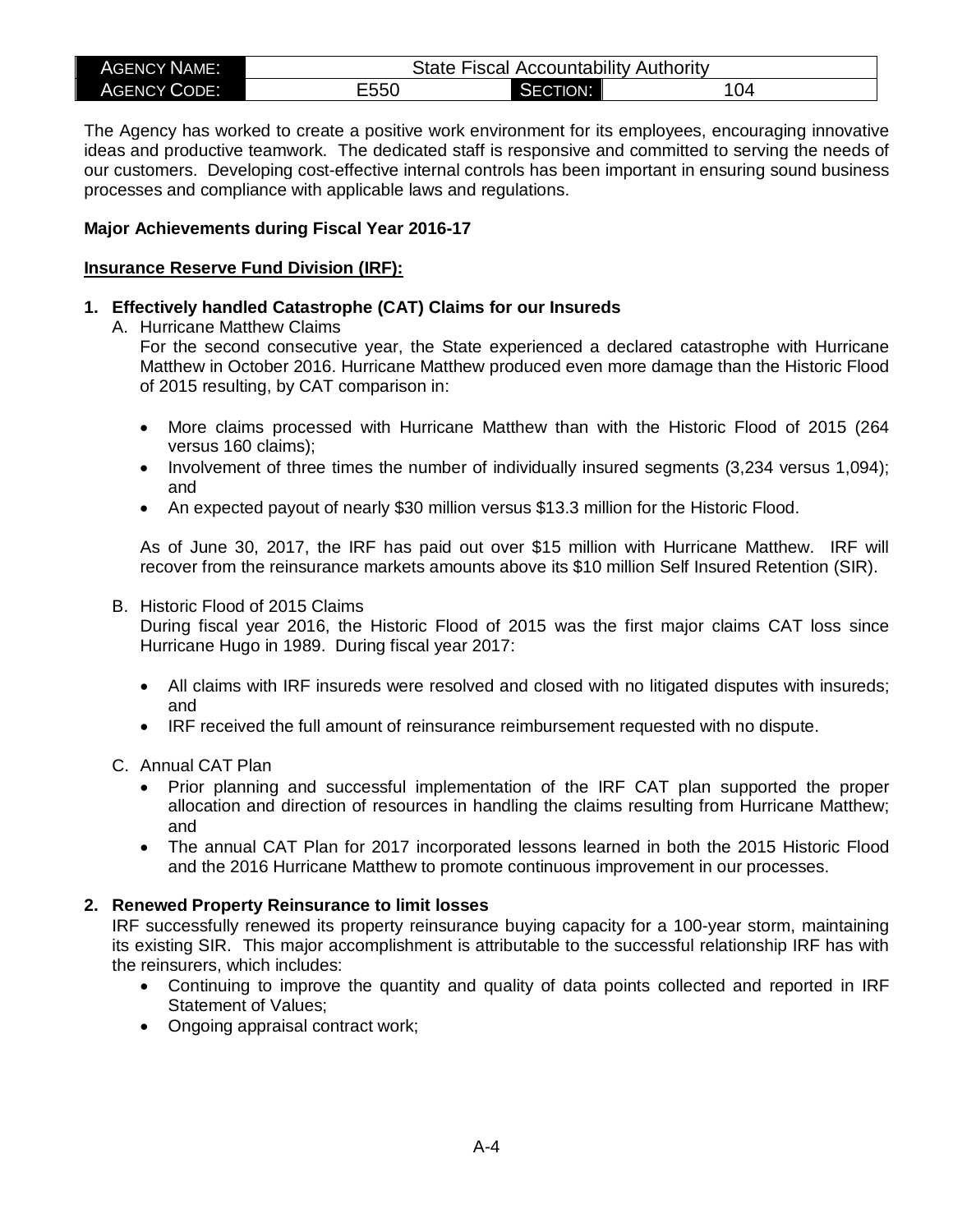| <b>AGENCY NAME:</b> | <b>State Fiscal Accountability Authority</b> |          |     |  |
|---------------------|----------------------------------------------|----------|-----|--|
| <b>AGENCY CODE:</b> | ∃550                                         | SECTION: | 104 |  |

- Weekly communications with the adjuster for the reinsurers and transparency in claim handling of the 2015 Historic Flood, 2016 Hurricane Matthew, and the Vocational Rehabilitation Fire loss in Greenville; and
- The opportunity for the IRF staff to meet face to face with London, Bermuda, and Domestic Reinsurance Markets in Charlotte, NC this year.

## **3. Ensured Financial Stability of the Fund**

The need to maintain actuarially adequate rates was addressed to provide long term financial stability of the Fund by implementing a property rate increase in the tier 1 (beach) and 2 (seacoast) areas which will begin in fiscal year 2018. This was the first IRF rate increase since 2006. The IRF provided robust customer service outreach to minimize the impact of the rate increase on insureds' budgets and provided alternative options for customer consideration.

## **4. Retained Recertification by Federal Emergency Management Agency (FEMA) of Exemption to purchase Flood Insurance**

IRF prepared a response to FEMA on behalf of the State of South Carolina to retain the State's provisional exemption from the requirement to purchase flood insurance for buildings and contents owned by the State in Special Flood Hazard Areas. The successful recertification means that IRF may continue to serve as the self-insurance mechanism for the State, continue offering the property insurance currently provided, and the State will not have to purchase commercial insurance.

# **5. Successfully managed the Second Injury Fund (SIF)**

A. Assessments

IRF administered the fourth of five planned assessments collecting 99.72% of the \$60,000,000 assessment in FY 17.

B. Valuation of the SIF

IRF secured the bi-annual actuarial valuation of the SIF, as directed by the SIF Closure Plan, which determined the plan is sufficiently funded to pay its anticipated liabilities.

# **6. Hosted training events to enhance the State's Risk Management Practices**

- IRF Annual Law Enforcement Seminar was held in September 2016.
- Risk Management Seminars were held in three locations across the State on the topic of *Preventing the Most Common Fires*.
- A seminar held for IRF Ocean Marine policyholders on the subjects of Admiralty Law and the Jones Act as it relates to operations covered by their Ocean Marine policy and use of covered vessels.
- For the Driver Improvement Program, IRF provided training to 175 drivers aimed at creating safer drivers throughout the State. Through the "train the trainer" approach, the IRF has worked with State Fleet Management of the Department of Administration to increase the number of instruction leaders, thereby increasing the number of drivers trained, statewide.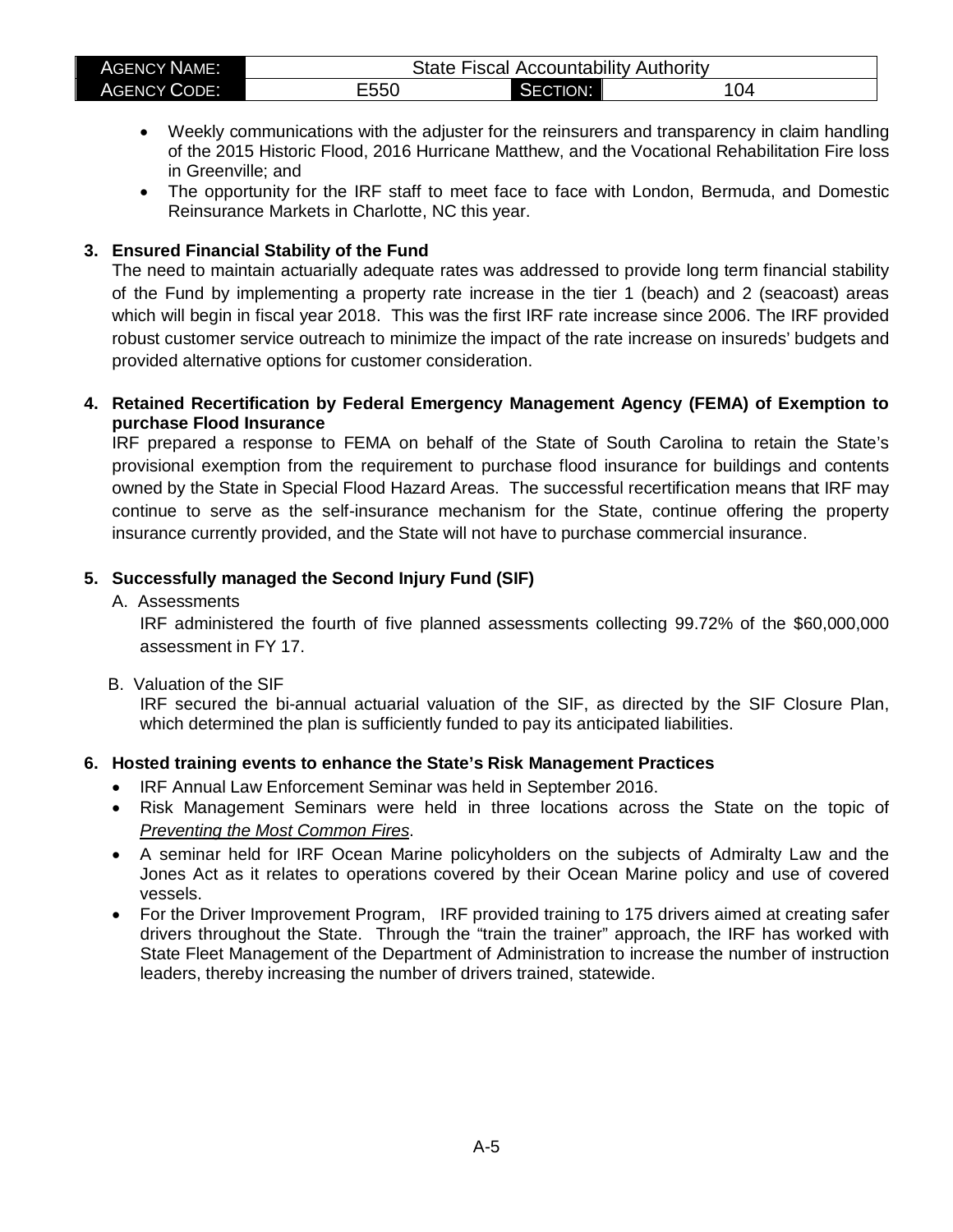| <b>AGENCY NAME:</b> | <b>State Fiscal Accountability Authority</b> |          |     |
|---------------------|----------------------------------------------|----------|-----|
| <b>AGENCY CODE:</b> | E550                                         | SECTION: | 104 |

## **Division of Procurement Services (DPS)**

**1. State Procurement Office (SPO) and Information Technology Management Office (ITMO)**

The major functions of SPO and ITMO include:

- Establishing statewide contracts, thereby leveraging the collective needs of all state agencies and political subdivisions to gain increased efficiencies, lower administrative costs for all agencies, and reduced prices through volume discounts; and
- Providing agencies with professional centralized procurement services for acquiring supplies, services, and information technology.

The contract results provided by these two offices of DPS are as follows:

|       | <b>Statewide Contracts</b> |                 | <b>Agency Contracts</b> |                 | <b>Total Contracts Awarded</b> |                 |
|-------|----------------------------|-----------------|-------------------------|-----------------|--------------------------------|-----------------|
| SPO   | 148                        | \$836,263,707   | 546                     | \$1,396,724,975 | 694                            | \$2,232,988,682 |
| itmo  | 385                        | \$322,700,448   | 30                      | \$171,538,342   | 415                            | \$494,238,790   |
| Total | 533                        | \$1,158,964,155 | 576                     | \$1,568,263,317 | 1109                           | \$2,727,227,472 |

The State realized overall savings of approximately \$91,000,000 through negotiated savings and cost avoidance strategies from these contracts. These framework strategies reduce the budgetary impacts for state agencies and local governments allowing for greater return on investment.

#### **2. Office of State Engineer (OSE)**

OSE's primary role is to assist state agencies in acquiring construction services in the manner best suited to the agency's needs. OSE is responsible to assure that all such acquisitions comply with state law. The State Engineer, as the Building Official and Deputy State Fire Marshal for construction of state buildings and facilities, is responsible for enforcement of all applicable building and fire codes. In addition, OSE serves as the administrator of the State-level Floodplain Management Program for State lands.

| <b>Services Provided</b>                                    | <b>Totals</b> |
|-------------------------------------------------------------|---------------|
| Architectural/Engineering Approved Contract<br>Awards       | 243           |
| <b>Construction Contracts and Contract Change</b><br>Orders | 369           |
| Permanent Improvement Projects for Agencies                 | 126           |
| <b>Building Permits</b>                                     | 79            |
| <b>Certificates of Occupancy</b>                            | 77            |
| <b>Flood Permits</b>                                        | 27            |

Additional OSE Collaboration with State Agencies

- Assisted the Department of Health and Environmental Control with their Dam Safety Program and dike repair projects from the 2015 Historic Flood and Hurricane Matthew;
- Provided assistance to agencies during the construction of state facilities; Two of the largest state projects currently under construction are the MUSC Shawn Jenkins Children's Hospital and Clemson Douthit Hills;
- Assisted USC in its management of a public-private partnership to construct the South Campus Village, and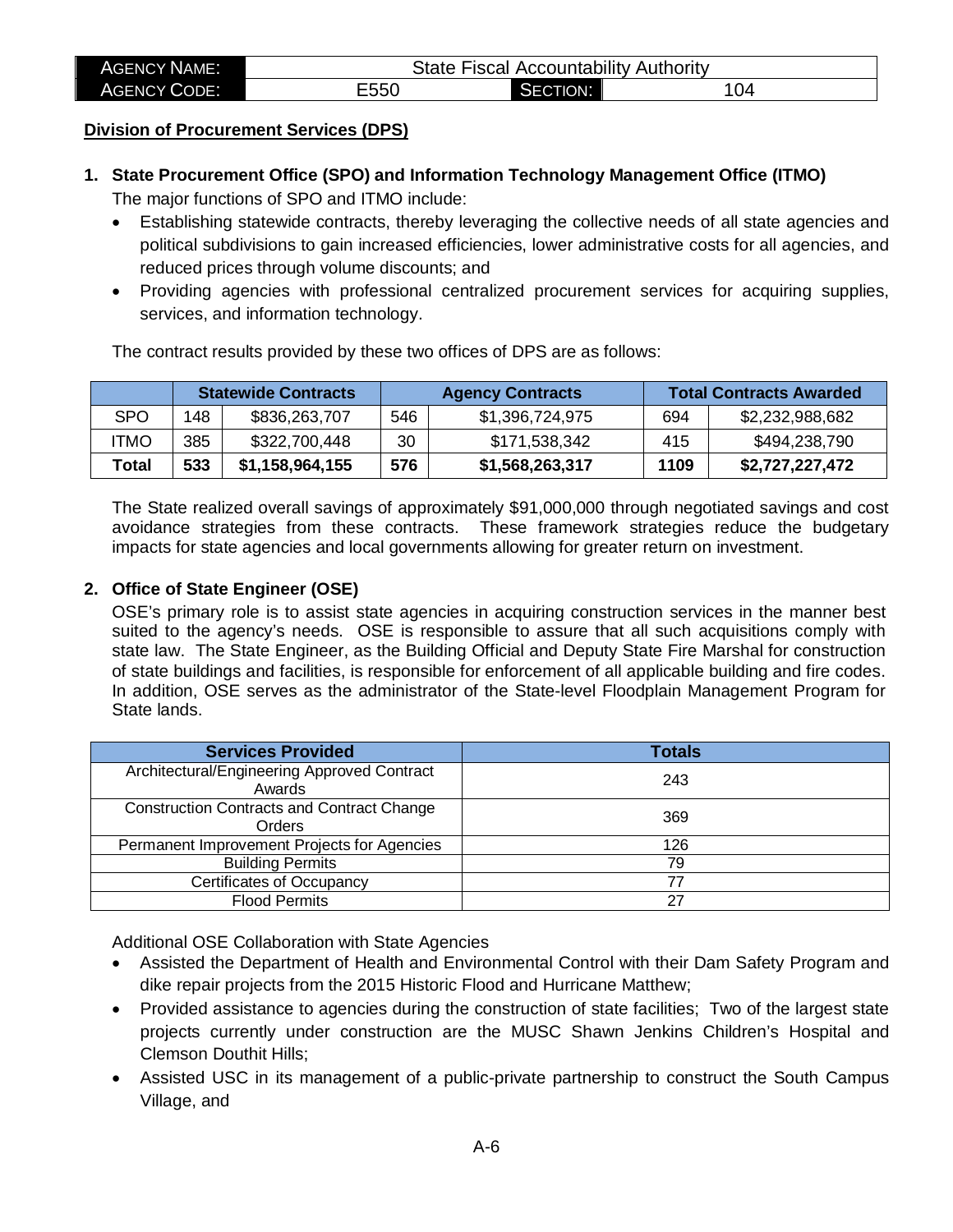| <b>AGENCY NAME:</b> | State Fiscal Accountability Authority |              |     |  |  |  |  |  |
|---------------------|---------------------------------------|--------------|-----|--|--|--|--|--|
| <b>AGENCY CODE:</b> | E550                                  | CTION:<br>71 | 104 |  |  |  |  |  |

• Provided four training classes to the Department of Administration, Facilities Management personnel concerning Design Professional and Construction Procurement.

# **3. Audit and Certification Section**

Audit and Certification is responsible for conducting periodic audits of each agency's procurement operations to determine compliance with the procurement code and regulations.

- A. The status of audits conducted for fiscal year 2016-17 is:
	- Audits were completed for 14 agencies with an additional 14 audits in process. There were:
		- o 21 agencies seeking higher procurement authority over the basic statutory limit;
		- o 4 agencies not seeking higher procurement authority; and
		- o 3 audits required by other State laws.
- B. Compiled statutorily required reports
	- Six statewide quarterly reports were compiled based upon information received from all State governmental bodies for the following procurement types: Sole Source; Emergency; Trade-in Sale; Unauthorized; Preferences; and 10% Rule.
	- Annual reports were prepared of sole source, emergency, and unauthorized procurements and presented to the Authority's board.

# **4. Strategic Sourcing and Spend Analysis Accomplishments**

- Completed spend analysis with an outside consultant and identified multiple categories and recommendations for potential future savings;
- Established training schedule for FY18 strategic sourcing curriculum;
- Consolidated procurement manuals for operational continuity;
- Developed procurement risk mitigation strategy; and
- Developed and published Request for Qualifications (RFQ) for statewide eCatalog procurement solution.

# **5. Provided Emergency Support for Hurricane Matthew**

- A. The OSE staffed the Emergency Support Function Public Works & Engineering, in the State Emergency Operations Center, during and after Hurricane Matthew for 24 hours per day for 9 days.
- B. Sixteen SPO and ITMO employees expended approximately 350 work hours in support of Emergency Operations.
- **6. Designed and implemented an improved process for tracking and collection of Administrative Fees on statewide contracts**

The process for tracking and collection of Administrative Fees on statewide contracts received from the vendors was improved which resulted in efficiencies of the process and greater accountability. In addition, the number of missing administrative fee reports received from the vendors has been reduced by half.

**7. Assisted the Department of Administration's Small and Minority Business Contracting and Certification Office (SMBCC) during the 2017 Annual Trade Fair**

DPS collaborated with SMBCC to plan, market, and successfully execute a forum for small, minority, and women-owned businesses. Business owners highlighted their companies for state and other procurement professionals providing unique networking opportunities and the advantages of certification through SMBCC.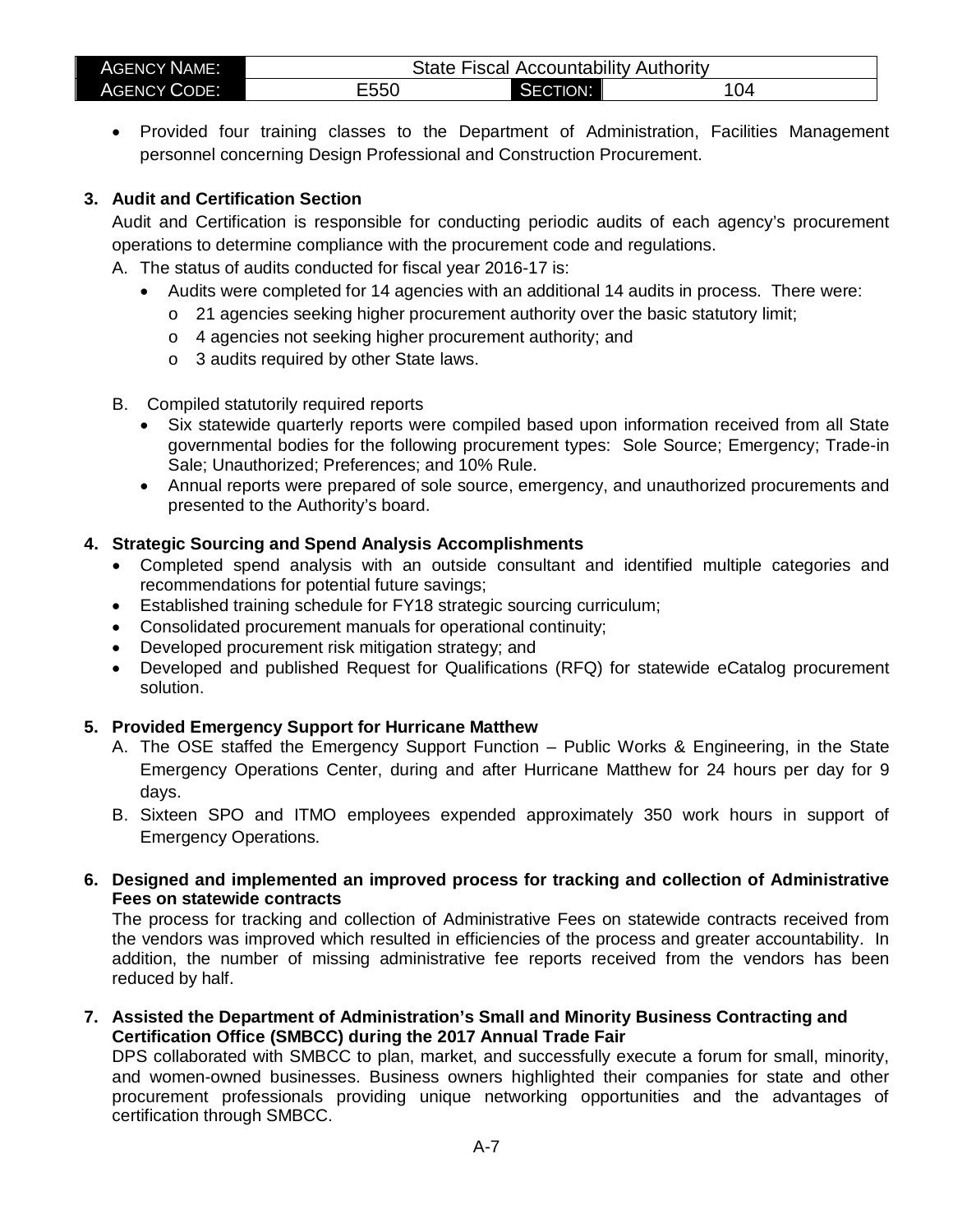| <b>AGENCY NAME:</b> |      |          | State Fiscal Accountability Authority |
|---------------------|------|----------|---------------------------------------|
| <b>AGENCY CODE:</b> | E550 | SECTION: | 04                                    |

## **8. Hosted training and professional procurement events**

- Conducted 12 days of training related to the Information Technology Procurement and Certification Program to all state procurement professionals;
- Held Procurement Director's meeting in August 2016 for State Agency procurement directors for updates, networking, and discussion of training opportunities; and
- Held annual Procurement Director's Conference at Hickory Knob State Park in April 2017 for all State Agency procurement directors for information exchange and training development.

## **Agency-Wide**

## **1. Management of activity related to the five-member board**

A. Board Meetings and Agenda Process

Ten board meetings were held during fiscal year 2016-17. Agenda Review meetings were held with internal and external staff and others**,** as needed**,** to develop the meeting agenda and address any matters prior to each meeting. Meetings were also held with the new Governor's liaisons to inform them about the agenda review process.

- B. Coordination with Authority's board members The Agency responded promptly to our members' offices about pending and potential agenda items, such as procurement audits, major leases, composite bank accounts, and management and assignment of bond counsel.
- C. South Carolina State University (SCSU)

The Agency responded to the legislative proviso regarding the loans to SCSU, by amending loan documents, providing assistance to SCSU management, and responding to requests from our members for information about the loans.

## **2. Implemented Strategic Planning Initiatives**

- A. Conducted bi-weekly Management meetings The Senior Management team met on a bi-weekly basis to ensure proactive communication as well as to determine progress towards Agency goals and objectives.
- B. Strategic Planning Session

A strategic planning session was held in April 2017 with the SFAA Management Team. The session was based upon the subject, "Working Together to accomplish our Mission." The session also included the development and discussion of a SWOT analysis—Strengths, Weaknesses, Opportunities, and Threats of our agency, which is being used for exploring new initiatives and in decision-making processes.

## C. Succession Planning

In preparation for the potential workforce impact of the June 30**,** 2018 termination of the Teacher and Employee Retention Incentive (TERI) program, the Agency undertook a broad-based effort to institutionalize succession planning.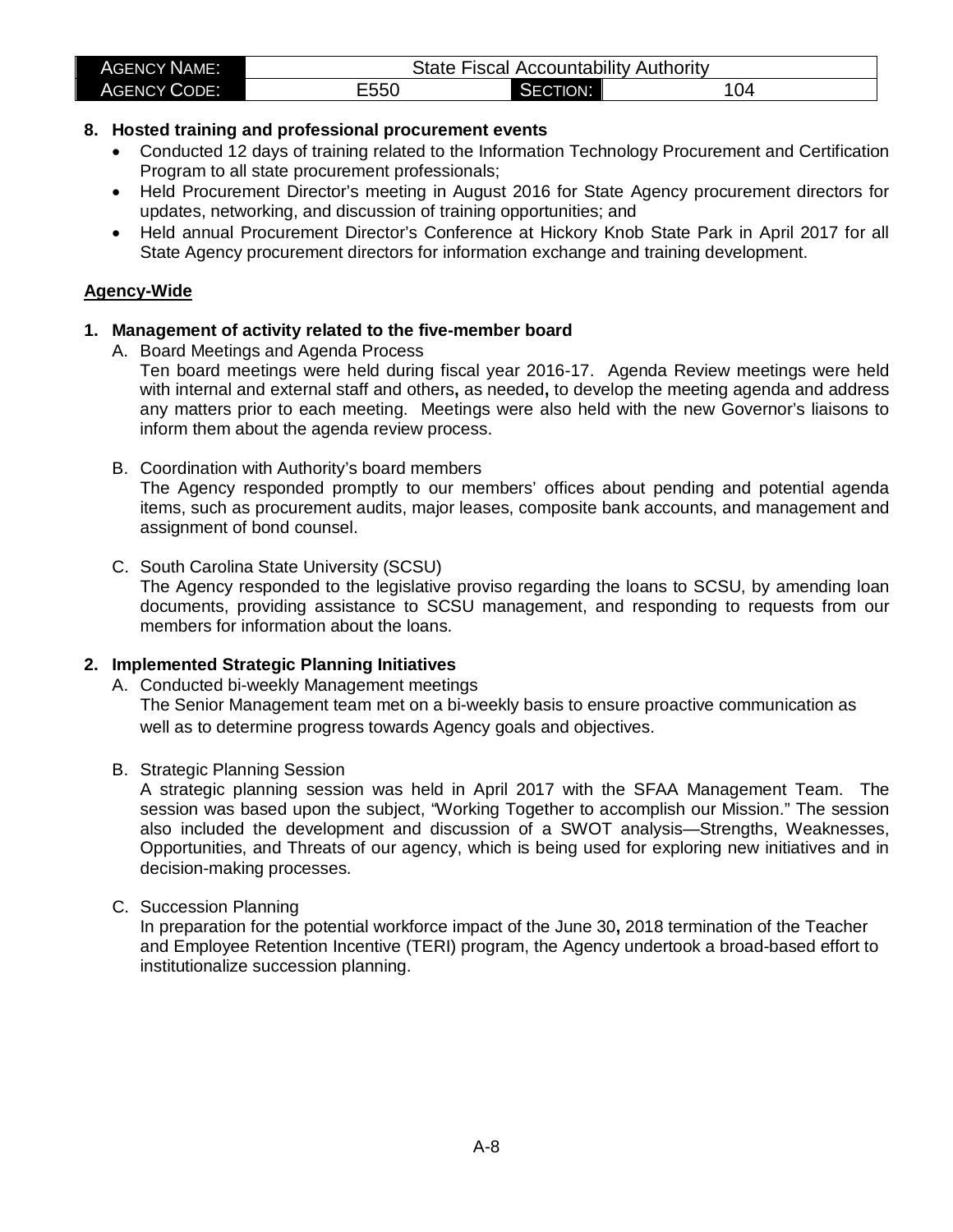| <b>AGENCY NAME:</b> | State<br><b>Fiscal</b> |                       | ' Accountability Authority |
|---------------------|------------------------|-----------------------|----------------------------|
| <b>AGENCY CODE:</b> | Ξ550                   | <b>ECTION:</b><br>ञ⊐∟ | 04                         |

- **3. Strengthened operations through process improvements, cost-saving measures, and compliance with applicable laws** 
	- A. Progress with Information Security and Privacy Implementation, required by 2014 Provisos 101.32 and 117.113:
		- SFAA received very favorable comments on its Policy Implementation Plan that was submitted to the Division of Information Security on June 30, 2016.
		- The SFAA Implementation Team developed a strategy to execute the plan. The Team was very dedicated, meeting bi-weekly, with at least one person serving from each SFAA entity. The Team developed the draft procedures, while considering the applicable controls. Having this level of staff involvement strengthened the Team members' knowledge base and improved SFAA's security posture, while incurring no additional cost to the Agency.
		- As of June 30, 2017, at least 70% of the procedures have been completed or are in process. For Fiscal 2018, the plan is to complete the procedures and remediate any significant gaps.
	- B. Independent Audit of the Financial Statements of the IRF The independent audit of the IRF for the fiscal year ended June 30, 2016 resulted in an unqualified opinion and with no findings.
	- C. Independent Accountant's Report on Applying Agreed-Upon Procedures (AUP) SFAA's first AUP was conducted for the fiscal year ended June 30, 2016. The report contained no findings.
	- D. Agency Risk Assessment

A risk assessment process was initiated which:

- Involved Management and facilitated the identification and assessment of potential risks impacting operations and processes; and
- Mapped the major Accounting Cycles for understanding and identification of control weaknesses.
- E. Agency Head Salary Commission (AHSC)

SFAA provided staff support for the AHSC. The Agency ensured compliance with the requirements of 2016 Proviso 104.10 by engaging and coordinating the study of Agency Heads' hiring salaries, salary increases, performance evaluations and salary ranges, which is required every four years. The final report was prepared and issued to the AHSC in January 2017.

F. Budget Maintenance and Preparation Fiscal year 2017 was the first year the Agency budget was maintained, with minimal assistance from the Department of Administration. The Agency budget plan and submission for fiscal year 2018 was independently prepared.

# G. Information Technology Improvements and Cost-Savings realization

SFAA IT completed a number of projects to improve security and promote efficiencies, such as:

- Migrated and updated the Procurement web site to a current, more secure server platform;
- Migrated the IRF Electronic Document Management System from an end of life version that would no longer be supported to a current web based version of software as well as migrated from Oracle database to MS SQL server. This migration will save approximately \$77,000 annually due to the cost of Oracle maintenance and licensing;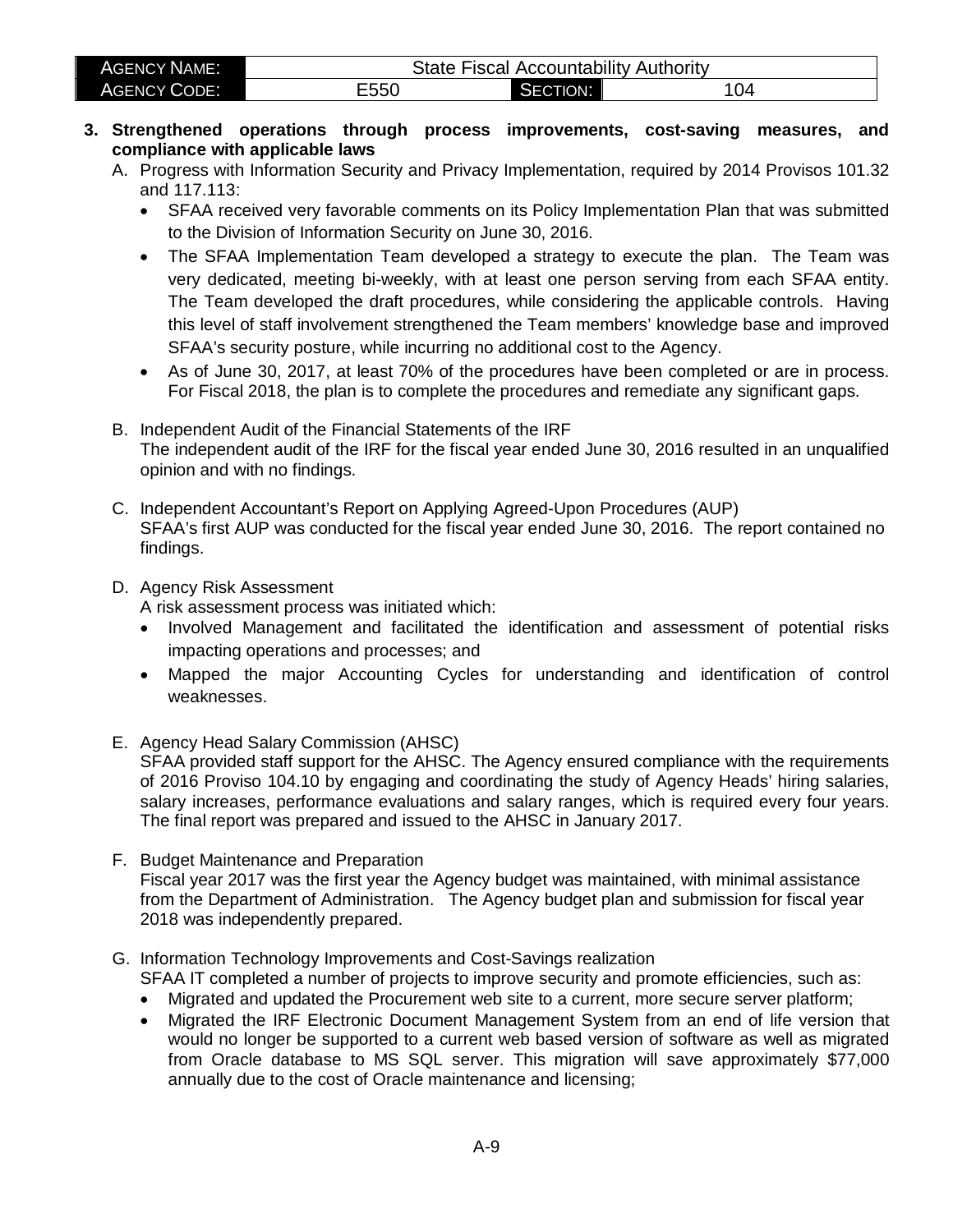| <b>AGENCY NAME:</b> | <b>State Fiscal Accountability Authority</b> |          |     |  |  |  |  |  |
|---------------------|----------------------------------------------|----------|-----|--|--|--|--|--|
| <b>AGENCY CODE:</b> | E550                                         | SECTION: | 104 |  |  |  |  |  |

- Purchased and installed new desktop hardware for 181 devices, which will provide support for future operating systems and software. Installed end-point encryption on all desktops and laptops for security and which also fulfilled Information Security Program requirements; and
- Blocked all websites except business related websites, which reduced the risks and amount of infections on SFAA devices.
- H. Interface for automated posting of IRF Payments IRF collaborated with SFAA IT, Budget and Finance, and Internal Audit to develop and test automatic posting of IRF Claims Loss and Expense payments from SCEIS into the IRF statistical database (MAPPER). This automated posting will increase efficiencies and improve the work processes.
- I. Consolidation of Office Space and Cost Savings realization A new lease for consolidating office space was negotiated which resulted in significant efficiencies and cost savings of approximately \$61,000 annually.
- J. SFAA workforce opportunities
	- The New Hire on-boarding process was expanded to include the completion of all Cyber Security and Code of Conduct training prior to a new employee gaining access to the Agency's data. Also, the process added the opportunity for all new employees to meet one-on-one with the Executive Director and each Division/Office Director, which provides a unique and quality agency introduction.
	- "Active Shooter" training was provided to all SFAA employees, which prompts awareness in employees about the dangers and real possibility of this type of event occurring in the workplace. In addition, the training discussed options if employees are ever challenged with an active shooter situation.

## **4. Enhanced Communication Practices for our customers and employees**

A. External Communication Plan

As a new Agency, a communication strategy and plan has been initiated to better communicate with our customers and governmental entities regarding the services we can provide for them.

#### B. SFAA Style Guide

Our Agency's Style Guide was developed and issued to provide guidance for clarity and consistency on branding for SFAA.

C. Internal Communication Plan

Our Agency's Internal Communication Plan was developed and issued which increases transparency of our processes, builds trust among staff, and promotes open communication.

D. Survey Tool

A versatile survey tool was acquired that will be used to collect and analyze feedback from external customers referencing their service experiences with DPS and IRF as well as feedback from employees regarding training, internal communications/transparency, and safety.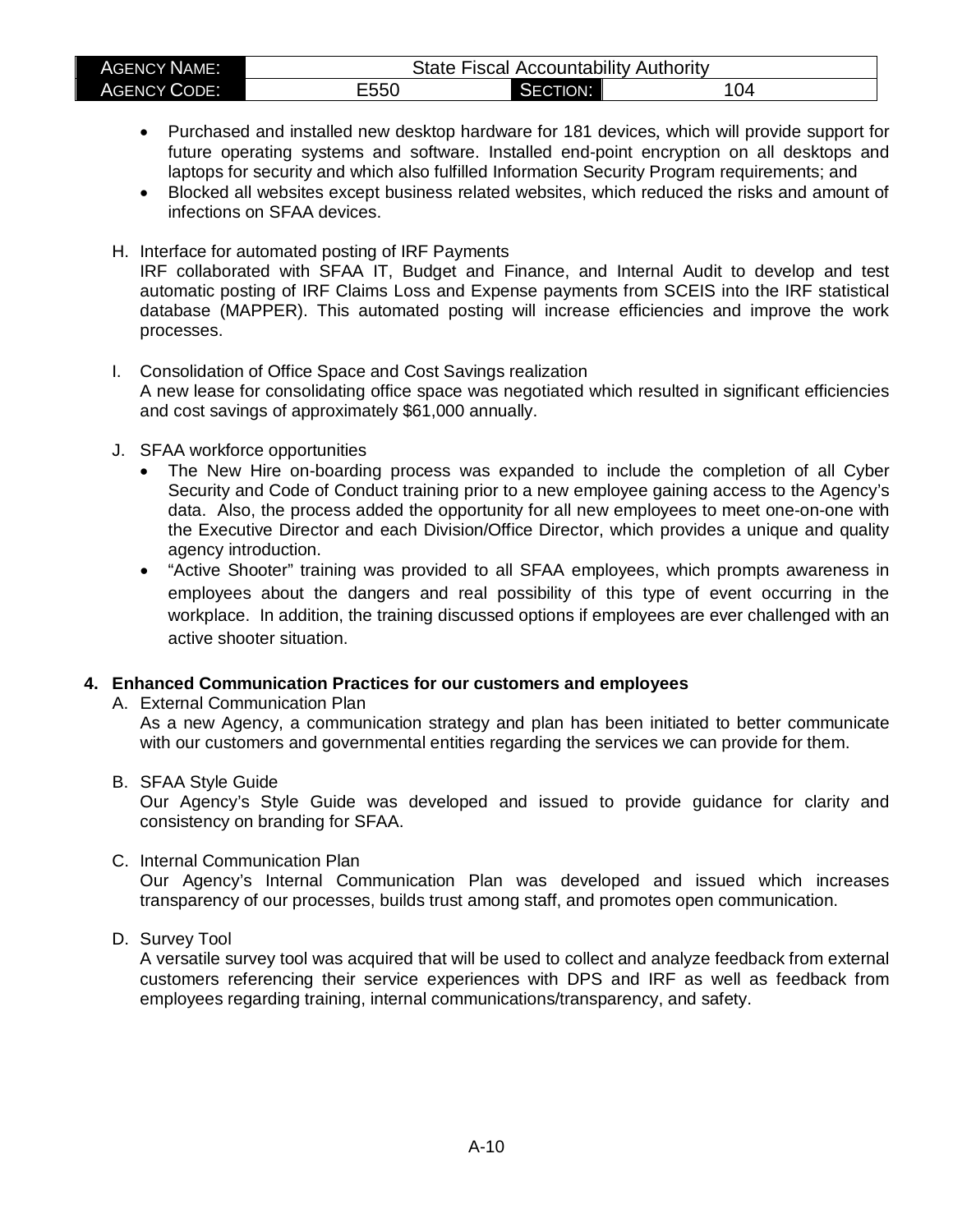| AGENCY NAME:        | State |                    | <b>Fiscal Accountability Authority</b> |
|---------------------|-------|--------------------|----------------------------------------|
| <b>AGENCY CODE:</b> | Ξ550  | <b>CTION:</b><br>- | 04                                     |

#### **Required Information**

Risk Assessment and Mitigation Strategies

Per Strategic Planning Template:

- Goal 2 Provide cost-effective property and liability insurance services:
	- (1) Potential Most Negative Impact -- if this goal is not accomplished:

The State should expect to pay more to insure against its risks. In addition, some agencies are likely to have difficulty obtaining any coverage from a private insurance carrier because of poor loss experience and the nature of the risks involved such as law enforcement, corrections, and transportation.

- (2) Outside Help to Mitigate Impact: Request assistance from private insurance carriers; however, the cost may be prohibitive.
- Goal 3 Provide innovative, cost-effective, and proactive acquisition services
	- (1) Potential Most Negative Impact -- if this goal is not accomplished:
		- The State should expect to pay more for goods and services, as there would be no coordinated program dedicated to lowering costs by leveraging the State's collective buying power. Without such a program, statewide contracts would not be awarded which would result in increased administrative costs. The lack of any centralized procurement office would result in: a. increased cost to vendors due to an uncoordinated approach to procurement across multiple agencies; b. increased risk of poor performance and contract claims due to a lack of statewide training and support efforts; and c. decreased transparency and accountability across the State's acquisition system.
	- (2) Outside Help to Mitigate Impact:

Request assistance from professional consulting firms and interstate linkages. This may be cost prohibitive and pose negative public impacts.

(3) 1-3 Options for General Assembly for Goals 2 and 3:

Continue the oversight and support for improvements and performance demonstrated by these programs of SFAA.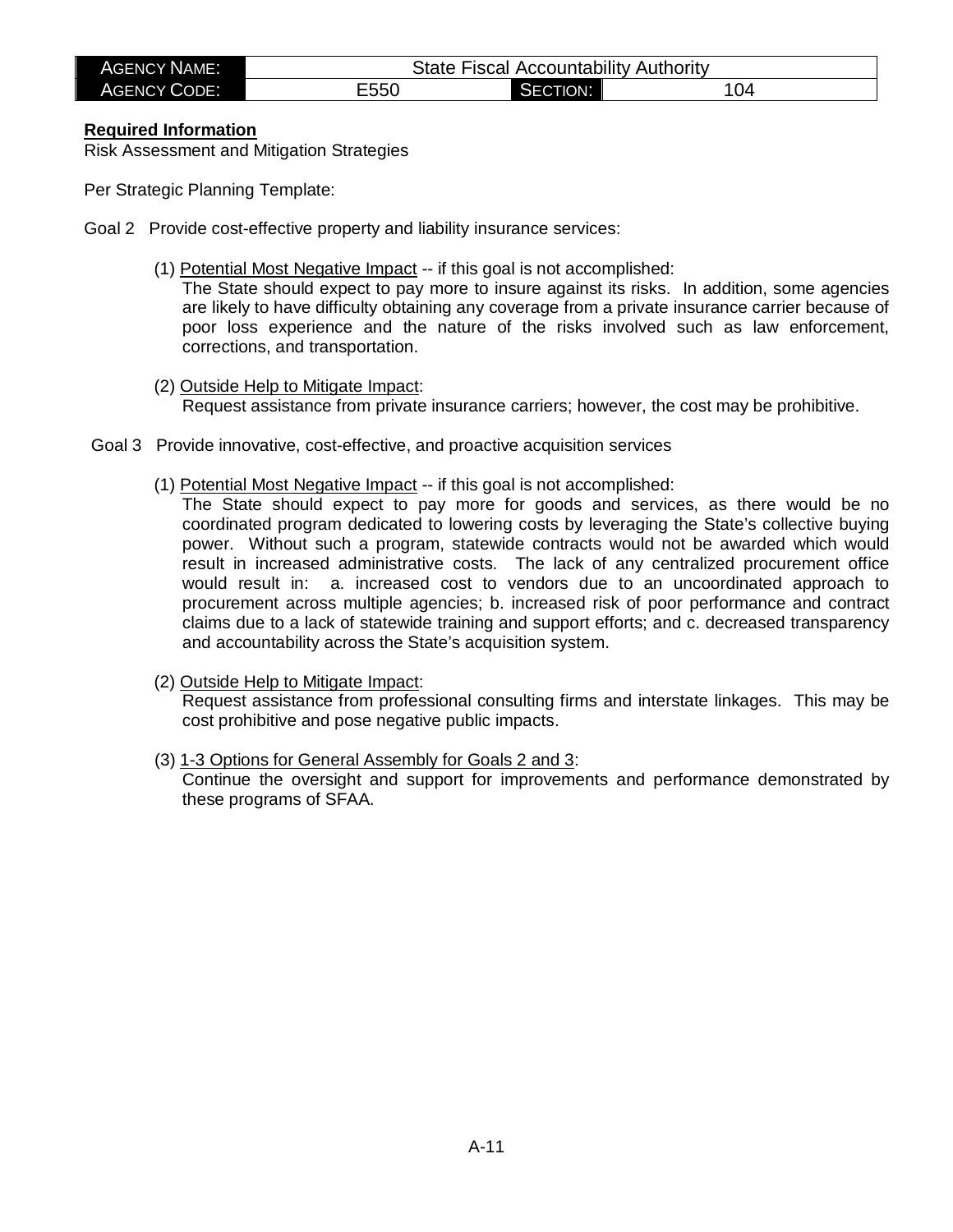| <b>Agency Code:</b><br>E550                            | Section:                                      | 104                                                                                   | <b>Accountability Report</b>                                                                                              |
|--------------------------------------------------------|-----------------------------------------------|---------------------------------------------------------------------------------------|---------------------------------------------------------------------------------------------------------------------------|
|                                                        |                                               |                                                                                       |                                                                                                                           |
|                                                        |                                               |                                                                                       |                                                                                                                           |
|                                                        |                                               |                                                                                       | <b>Strategic Planning Template</b>                                                                                        |
| Item#<br><b>Type</b><br>Object<br>Goal<br><b>Strat</b> | <b>Associated Enterprise Objective</b>        |                                                                                       | <b>Description</b>                                                                                                        |
| $\mathbf{1}$<br>G                                      | <b>Government and Citizens</b>                | Manage Agency resources to ensure efficient and effective operations                  |                                                                                                                           |
| S<br>1.1                                               |                                               |                                                                                       | Deliver cost-effective and secure support services that improve the business processes                                    |
| 0<br>1.1.1                                             |                                               | assist in their decision-making                                                       | Provide timely information, applicable reports, and recommendations to the five-member Authority and to the Agency to     |
| O<br>1.1.2                                             |                                               | Complete Information Security and Privacy Implementation                              |                                                                                                                           |
| 0<br>1.1.3                                             |                                               | Ensure continued development of the Agency operational procedures                     |                                                                                                                           |
| $1.2$<br>S                                             |                                               | Manage risk to the organization                                                       |                                                                                                                           |
| 0<br>1.2.1                                             |                                               | weaknesses                                                                            | Review and evaluate business processes to provide opportunities for improvement regarding potential efficiencies and      |
| 1.2.2<br>O                                             |                                               | Identify, assess, and mitigate risks to the Agency                                    |                                                                                                                           |
| 1.2.3<br>0                                             |                                               |                                                                                       | Keep the Executive Director and relevant Managers informed of significant risk issues                                     |
| S<br>1.3                                               |                                               | Promote a positive work environment which develops staff and produces quality results |                                                                                                                           |
| 1.3.1<br>О                                             |                                               | Improve internal collaboration and information sharing                                |                                                                                                                           |
| О<br>1.3.2                                             |                                               | Continue a professional development training program                                  |                                                                                                                           |
| 1.3.3<br>O                                             |                                               |                                                                                       | Maintain the SFAA Website to provide SFAA staff, customers, and the citizens of South Carolina the opportunity to better  |
|                                                        |                                               | understand our Agency and how we can be of assistance to them                         |                                                                                                                           |
| 2 <sup>2</sup><br>G                                    | Maintaining Safety, Integrity<br>and Security |                                                                                       | Provide cost-effective property and liability insurance and administration of the Second Injury Fund                      |
| 2.1<br>S.                                              |                                               | Deliver appropriate insurance coverage based on underwriting criteria                 |                                                                                                                           |
| 2.1.1<br>0                                             |                                               | buses to the State and all policy holders at the lowest possible cost                 | Provide insurance coverage for buildings and contents, tort and professional (malpractice) liability, vehicles and school |
| 0<br>2.1.2                                             |                                               | Issue coverage, deliver invoices, and collect policy premiums in a timely manner      |                                                                                                                           |
| 0<br>2.1.3                                             |                                               |                                                                                       | Educate customers on services provided by IRF; conduct events providing insureds with information on insurance topics     |
| S.<br>2.2                                              |                                               | Protect the State against catastrophic losses                                         |                                                                                                                           |
| 2.2.1<br>0                                             |                                               | determine the appropriate level of property reinsurance                               | Supply property reinsurance broker and reinsurance markets with current data regarding values of insured property to      |
| O<br>2.2.2                                             |                                               | machinery                                                                             | Purchase reinsurance to protect the State from catastrophic losses to buildings, property, vehicles, and boiler and       |
| 2.2.3<br>O                                             |                                               | Provide boiler inspections to minimize loss potential                                 |                                                                                                                           |
| S<br>2.3                                               |                                               | Pay claims timely and accurately                                                      |                                                                                                                           |
| O<br>2.3.1                                             |                                               | Resolve claims within statutory framework and policy limits                           |                                                                                                                           |
| O<br>2.3.2                                             |                                               | Develop and train staff to ensure effective claims processing                         |                                                                                                                           |
| S<br>2.4                                               |                                               | Administer closure of the Second Injury Fund as directed by Section 42-7-320          |                                                                                                                           |
| 2.4.1<br>O                                             |                                               | operation                                                                             | Perform annual assessment of workers compensation carriers in South Carolina to fund claims payments and Program          |
| 2.4.2<br>0                                             |                                               | Review, adjust, and pay claims until all claims are closed                            |                                                                                                                           |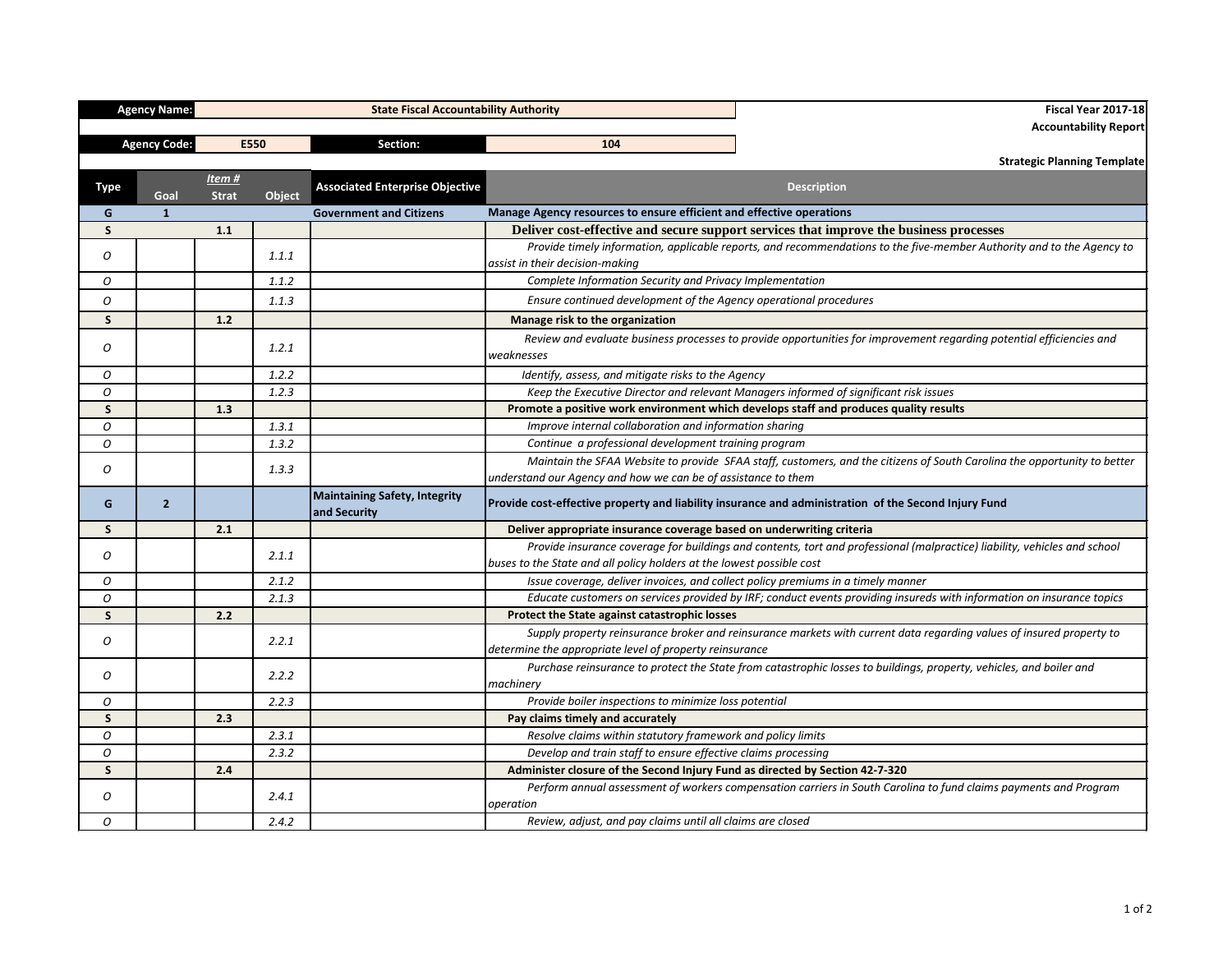|              | <b>Agency Name:</b>     |                       |               | <b>State Fiscal Accountability Authority</b> |                                                                                  | <b>Fiscal Year 2017-18</b>                                                                                               |
|--------------|-------------------------|-----------------------|---------------|----------------------------------------------|----------------------------------------------------------------------------------|--------------------------------------------------------------------------------------------------------------------------|
|              |                         |                       |               |                                              | <b>Accountability Report</b>                                                     |                                                                                                                          |
|              | <b>Agency Code:</b>     |                       | E550          | Section:                                     | 104                                                                              |                                                                                                                          |
|              |                         |                       |               |                                              |                                                                                  | <b>Strategic Planning Template</b>                                                                                       |
| <b>Type</b>  | Goal                    | Item#<br><b>Strat</b> | <b>Object</b> | <b>Associated Enterprise Objective</b>       |                                                                                  | <b>Description</b>                                                                                                       |
| G            | $\overline{\mathbf{3}}$ |                       |               | <b>Government and Citizens</b>               | Provide innovative, cost-effective, and proactive acquisition services           |                                                                                                                          |
| $\mathsf{S}$ |                         | 3.1                   |               |                                              | Manage and perform acquisitions for the State                                    |                                                                                                                          |
| 0            |                         |                       | 3.1.1         |                                              | Partner with agencies to meet their procurement needs                            |                                                                                                                          |
| O            |                         |                       | 3.1.2         |                                              |                                                                                  | Award and manage statewide procurements for supplies, services, and information technology                               |
| O            |                         |                       | 3.1.3         |                                              | Achieve savings through assertive negotiations and related activities            |                                                                                                                          |
| O            |                         |                       | 3.1.4         |                                              | Provide assistance and approval on construction projects                         |                                                                                                                          |
| O            |                         |                       | 3.1.5         |                                              | Employ Strategic Sourcing upon completion of the Initiative (3.3)                |                                                                                                                          |
| $\mathsf{S}$ |                         | 3.2                   |               |                                              | Provide leadership and accountability of the State's procurement system          |                                                                                                                          |
| O            |                         |                       | 3.2.1         |                                              | Develop and maintain efficient, effective, and uniform practices and procedures  |                                                                                                                          |
| O            |                         |                       | 3.2.2         |                                              | Provide cost-effective training to procurement professionals                     |                                                                                                                          |
| O            |                         |                       | 3.2.3         |                                              | of state agencies                                                                | Ensure transparency and integrity in the use of public funds by auditing expenditures and internal procurement processes |
| 0            |                         |                       | 3.2.4         |                                              | Develop Small Purchase Template for use by state agencies                        |                                                                                                                          |
| O            |                         |                       | 3.2.5         |                                              | Guide and direct configuration of statewide automated procurement system         |                                                                                                                          |
| 0            |                         |                       | 3.2.6         |                                              | Ensure vendor contract compliance through an audit process                       |                                                                                                                          |
| O            |                         |                       | 3.2.7         |                                              | Solicit feedback to promote improvements                                         |                                                                                                                          |
| $\mathsf{S}$ |                         | 3.3                   |               |                                              | <b>Continue the Strategic Sourcing Initiative</b>                                |                                                                                                                          |
| O            |                         |                       | 3.3.1         |                                              | Develop Strategic Sourcing framework practices, forms, and materials             |                                                                                                                          |
| O            |                         |                       | 3.3.2         |                                              | Analyze the state's current spending on various categories of goods and services |                                                                                                                          |
| O            |                         |                       | 3.3.3         |                                              | Identify the greatest opportunities to leverage the state's purchasing power     |                                                                                                                          |
| O            |                         |                       | 3.3.4         |                                              | Prioritize the state's subsequent efforts to maximize achievable savings         |                                                                                                                          |
| $\mathsf{S}$ |                         | 3.4                   |               |                                              | <b>Fulfillment of Legislative Mandates</b>                                       |                                                                                                                          |
| O            |                         |                       | 3.4.1         |                                              |                                                                                  | Conduct procurement for John de la Howe School for an evaluation and report to legislature (Proviso 7.5)                 |
| 0            |                         |                       | 3.4.2         |                                              | Medical University of South Carolina(Proviso 23.4)                               | Conduct Procurement Efficiency Study to determine efficiencies between the Medical University Hospital Authority and the |
| O            |                         |                       | 3.4.3         |                                              |                                                                                  | Report to legislature results of Recovery Audits of payments made by all state agencies for goods and services           |
| O            |                         |                       | 3.4.4         |                                              | Conduct procurement for Iran Divestment Act for continuing compliance            |                                                                                                                          |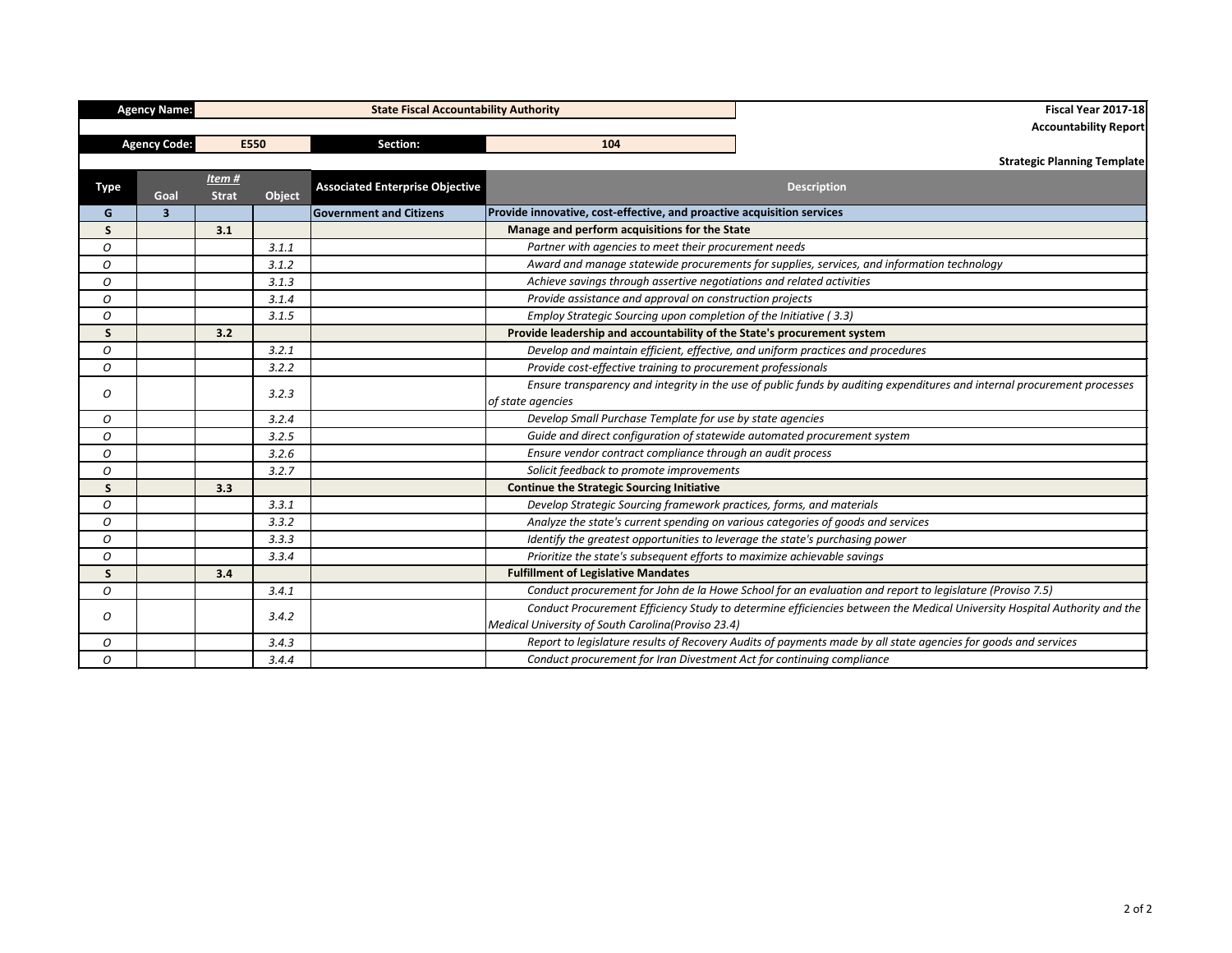| <b>Agency Name:</b>                          |                                                                                                  | <b>State Fiscal Accountability Authority</b> |                                     |                                                                                                                                                                                                                                                                                                                                               |                                     |                        |                                                                           |                                                           |                                         | <b>Fiscal Year 2016-2017</b><br><b>Accountability Report</b>                                                                                                                                                                                                       |
|----------------------------------------------|--------------------------------------------------------------------------------------------------|----------------------------------------------|-------------------------------------|-----------------------------------------------------------------------------------------------------------------------------------------------------------------------------------------------------------------------------------------------------------------------------------------------------------------------------------------------|-------------------------------------|------------------------|---------------------------------------------------------------------------|-----------------------------------------------------------|-----------------------------------------|--------------------------------------------------------------------------------------------------------------------------------------------------------------------------------------------------------------------------------------------------------------------|
| <b>Agency Code:</b>                          | E550                                                                                             |                                              | <b>Section:</b>                     | 104                                                                                                                                                                                                                                                                                                                                           |                                     |                        |                                                                           |                                                           |                                         |                                                                                                                                                                                                                                                                    |
|                                              |                                                                                                  |                                              | <b>Current Target</b>               |                                                                                                                                                                                                                                                                                                                                               |                                     |                        |                                                                           |                                                           |                                         | <b>Performance Measurement Template</b>                                                                                                                                                                                                                            |
| Item                                         | <b>Performance Measure</b><br><b>Administration</b>                                              | <b>Last Value</b>                            | Value                               | <b>Current Value</b>                                                                                                                                                                                                                                                                                                                          | <b>Future Target Value</b>          | <b>Time Applicable</b> | <b>Data Source and Availability</b>                                       | <b>Calculation Method</b>                                 | <b>Associated Objective(s) FY 16-17</b> | <b>Meaningful Use of Measure</b>                                                                                                                                                                                                                                   |
| $\mathbf 1$                                  | <b>Information Security and Privacy Policies</b><br>Implemented                                  | New Measure                                  | n in Process                        | Implementatio   70% of procedures<br>developed                                                                                                                                                                                                                                                                                                | At least 85%<br>Implementation      | July 1 - June 30       | <b>DIS Directive</b>                                                      | <b>Implementation Status Plan</b>                         | 1.1.1                                   | Measures progress of implementation                                                                                                                                                                                                                                |
| ----------------<br>$\overline{2}$           | <b>Information Technology Helpdesk</b><br>effectively addressed staff requests for<br>assistance | New Measure                                  | Respond to all<br>staff IT requests | Responded to all<br>1417 staff IT<br>requests and 2<br>outside agency IT<br>requests                                                                                                                                                                                                                                                          | Respond to all staff IT<br>requests | July 1 - June 30       | <b>SFAA IT</b>                                                            | <b>SFAA IT Tracking</b>                                   | 1.1.1                                   | Ensures all staff IT requests are resolved for staff to<br>effectively and efficiently conduct their work.                                                                                                                                                         |
| -------------                                | Number of Operational Procedures<br>developed and finalized                                      | New Measure                                  | n Development                       | $\Omega$                                                                                                                                                                                                                                                                                                                                      | $\overline{2}$                      | July 1 - June 30       | <b>SFAA Operational Areas</b>                                             | <b>Subject Matter Experts</b>                             | 1.1.2                                   | Measures progress of development of Agency<br>operational procedures                                                                                                                                                                                               |
| -----------                                  | Financial Reports provided to SFAA<br>Divisions/Offices                                          | New Measure                                  | In Development                      | Semi-annually                                                                                                                                                                                                                                                                                                                                 | Quarterly                           | July 1 - June 30       | <b>SCEIS</b>                                                              | Finance                                                   | 1.1.3                                   | Measurement ensures financial reports are<br>provided for monitoring financial results and<br>decision making                                                                                                                                                      |
| 5                                            | Percentage of Internal Audit plan<br>completed                                                   | <b>New Measure</b>                           | 85%                                 | 85%                                                                                                                                                                                                                                                                                                                                           | 85%                                 | July 1 - June 30       | Risk Assessment; Audit Plan;<br><b>Audit Plan Status Reports</b>          | Projects completed/planned                                | 1.2.2                                   | Measures progress of the audit plan; are projects<br>being completed or should the plan change                                                                                                                                                                     |
| .<br>6                                       | Quarterly reports submitted to Executive<br>Director                                             | New Measure                                  |                                     |                                                                                                                                                                                                                                                                                                                                               |                                     | July 1 - June 30       | <b>Audit Plan Status Reports</b>                                          | Number of reports submitted                               | 1.2.3                                   | Measures the effectiveness of communication of<br>the Audit Plan Status to the Executive Director                                                                                                                                                                  |
| ----------------<br>$\overline{7}$           | Decrease the annual turnover                                                                     | New Measure                                  | In Development                      | 10.28% (Includes<br>retirements and<br>equals a 1.15%<br>increase over prior<br>FY. There would<br>be a 3.52%<br>decrease in the<br>turnover rate from<br>the prior FY<br>without<br>retirements.)<br><b>NOTE: TERI</b><br>retirements on or<br>before June 30,<br>2018 will also have<br>a major impact on<br>the turnover rate<br>for FY18. | Decrease by 2%                      | July 1 - June 30       | <b>HR System</b>                                                          | <b>HR</b>                                                 | 1.3.1                                   | This measurement is used to monitor staff stability<br>as turnover in key areas could have a major<br>negative impact on the agency's ability to provide<br>excellent customer service.                                                                            |
| 8                                            | Involve 20% of staff in career/professional<br>development training                              | New Measure                                  | In Development                      | 72                                                                                                                                                                                                                                                                                                                                            | 24                                  | July 1 - June 30       | <b>HR System</b>                                                          | <b>HR</b>                                                 | 1.3.2                                   | Tracking this information show that the agency's<br>staff continues to learn. It also helps to ensure that<br>development training occurs in all divisions and<br>offices. Additionally, continuous training helps the<br>agency to build a strong core workforce. |
|                                              | <b>Insurance Reserve Fund Division (IRF)</b><br>IRF expense ratio relative to industry           |                                              |                                     |                                                                                                                                                                                                                                                                                                                                               |                                     |                        |                                                                           | Administrative Expenses/Gross                             |                                         | Provides a measure of administrative expenses as a                                                                                                                                                                                                                 |
| q<br>-----------                             | standard of 29% - 34%                                                                            | 5.66%                                        | Optimized                           | 5.79%                                                                                                                                                                                                                                                                                                                                         | Optimized                           | July 1 - June 30       | Insurance Reserve Fund files                                              | Underwriting Income                                       | 2.1.1                                   | percent of income for the IRF.                                                                                                                                                                                                                                     |
| 10                                           | Auto Rate premium comparison to industry<br>rate of \$1,348 per Vehicle                          | \$481                                        | Optimized                           | \$481                                                                                                                                                                                                                                                                                                                                         | Optimized                           | July 1 - June 30       | Insurance Reserve Fund files                                              | Actual rate charged                                       | 2.1.1                                   | Provides for comparison of rates offered by the IRF<br>to those of the private insurance industry.                                                                                                                                                                 |
| 11                                           | Property Rate premium comparison to<br>industry rate of \$321 per \$100,000 of value             | \$91                                         | Optimized                           | \$104                                                                                                                                                                                                                                                                                                                                         | Optimized                           | July 1 - June 30       | Insurance Reserve Fund files                                              | Actual rate charged                                       | 2.1.1                                   | Provides for comparison of rates offered by the IRF<br>to those of the private insurance industry.                                                                                                                                                                 |
| 12                                           | Tort Liability Rate premium comparison to<br>industry rate of \$472 average rate per<br>person   | \$164                                        | Optimized                           | \$164                                                                                                                                                                                                                                                                                                                                         | Optimized                           | July 1 - June 30       | Insurance Reserve Fund files                                              | Actual rate charged                                       | 2.1.1                                   | Provides for comparison of rates offered by the IRF<br>to those of the private insurance industry.                                                                                                                                                                 |
| ------------------<br>13<br>---------------- | Coverage placed and in force within time<br>limits                                               | 92.40%                                       | 100.00%                             | 88.10%                                                                                                                                                                                                                                                                                                                                        | 100.00%                             | July 1 - June 30       | Insurance Reserve Fund System                                             | Policies issued prior to term date                        | 2.1.2                                   | Measures efficiency of policy renewal procedures.                                                                                                                                                                                                                  |
| 14<br>-------                                | Accounts Receivable > 60 days outstanding<br>at end of year                                      | 0.78%                                        | 0.00%                               | 1.46%                                                                                                                                                                                                                                                                                                                                         | 0.00%                               | July 1 - June 30       | IRF System/SCEIS-Business<br><b>Objects-Accounts Receivable</b><br>Report | Premiums outstanding > 60<br>days/Direct Premiums Written | 2.1.2                                   | Provides a measure of IRF collections of premiums<br>due.                                                                                                                                                                                                          |
| 15                                           | Number of seminars (e.g., Coverage, Safety,<br>Legal) conducted by Insurance Reserve<br>Fund     | 6                                            | -5                                  | -5                                                                                                                                                                                                                                                                                                                                            | 5                                   | July 1 - June 30       | Insurance Reserve Fund<br><b>Underwriting Office</b>                      | Number of seminars held                                   | 2.1.3                                   | Illustrates the type of services and resources made<br>available to policyholders.                                                                                                                                                                                 |
| --------------<br>16                         | Current statement of insured property<br>values provided                                         | 100%                                         | 100%                                | 100%                                                                                                                                                                                                                                                                                                                                          | 100%                                | April 1-Mar. 31        | Insurance Reserve Fund<br><b>Underwriting Office</b>                      | Results provided to Underwriters                          | 2.2.1                                   | To illustrate property value data is provided to the<br>reinsurance market.                                                                                                                                                                                        |
| -----------<br>17<br>-------------           | Reinsurance obtained for appropriate lines<br>of insurance                                       | 100%                                         | 100%                                | 100%                                                                                                                                                                                                                                                                                                                                          | 100%                                | July 1 - June 30       | Insurance Reserve Fund<br><b>Underwriting Office</b>                      | Contracts awarded                                         | 2.2.2                                   | To document the Insurance Reserve Fund is<br>protected against catastrophic loss.                                                                                                                                                                                  |
| 18                                           | Percentage of assessments collected                                                              | 100.00%                                      | 100.00%                             | 100.00%                                                                                                                                                                                                                                                                                                                                       | 100.00%                             | July 1 - June 30       | Second Injury Fund Assessment<br>Database                                 | Assessment payments<br>collected/Total Assessment         | 2.4.1                                   | Provides a measure of SIF collections of Assessment<br>amounts due.                                                                                                                                                                                                |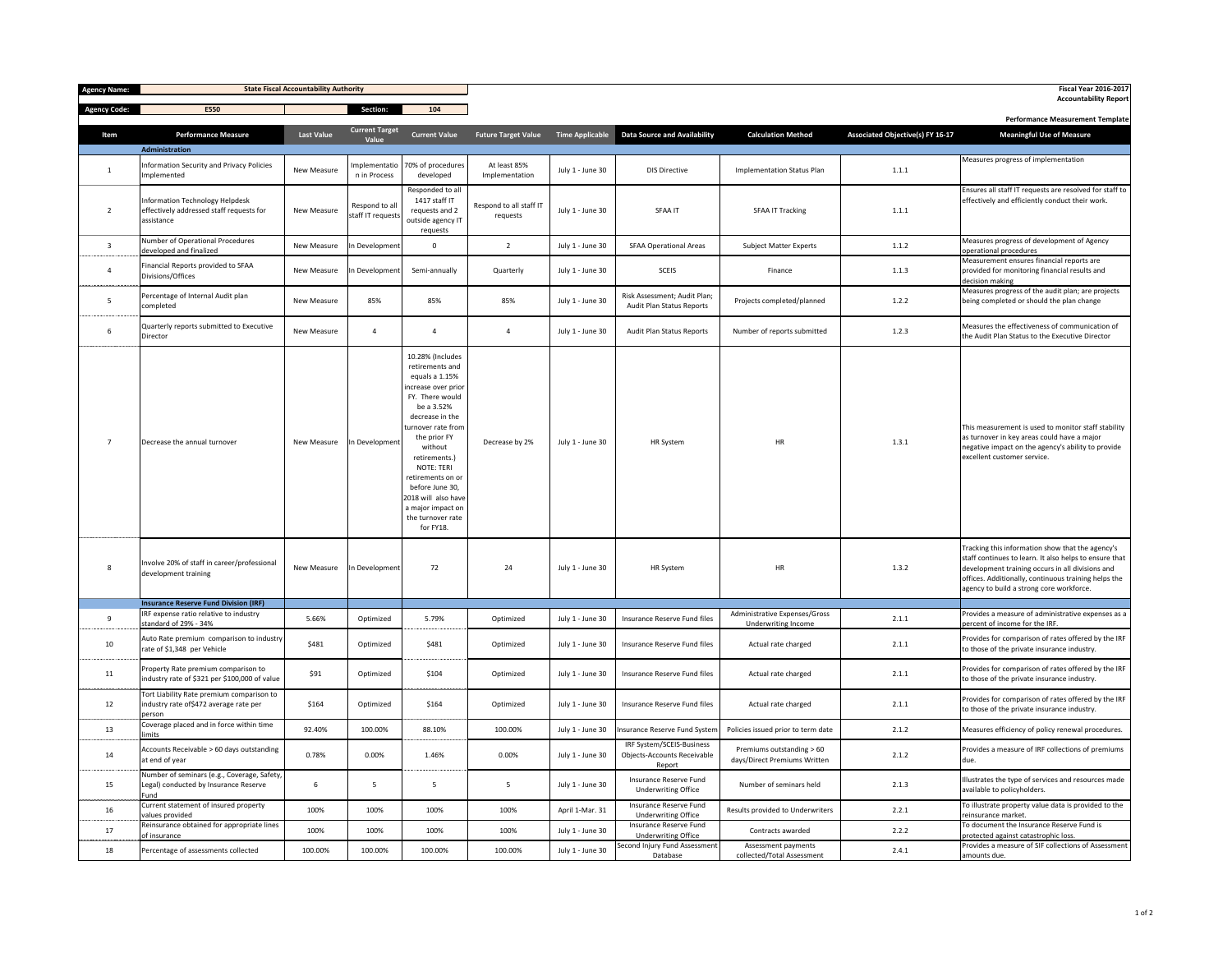| <b>Agency Name:</b>      |                                                                                                                                      | <b>State Fiscal Accountability Authority</b> |                       |                      |                                                                                   |                        |                                                                                 |                                                                                   |                                         | <b>Fiscal Year 2016-2017</b>                                                                                                               |
|--------------------------|--------------------------------------------------------------------------------------------------------------------------------------|----------------------------------------------|-----------------------|----------------------|-----------------------------------------------------------------------------------|------------------------|---------------------------------------------------------------------------------|-----------------------------------------------------------------------------------|-----------------------------------------|--------------------------------------------------------------------------------------------------------------------------------------------|
| <b>Agency Code:</b>      | E550                                                                                                                                 |                                              | Section:              | 104                  |                                                                                   |                        |                                                                                 |                                                                                   |                                         | <b>Accountability Report</b>                                                                                                               |
|                          |                                                                                                                                      |                                              | <b>Current Target</b> |                      |                                                                                   |                        |                                                                                 |                                                                                   |                                         | <b>Performance Measurement Template</b>                                                                                                    |
| Item                     | <b>Performance Measure</b>                                                                                                           | <b>Last Value</b>                            | Value                 | <b>Current Value</b> | <b>Future Target Value</b>                                                        | <b>Time Applicable</b> | <b>Data Source and Availability</b>                                             | <b>Calculation Method</b>                                                         | <b>Associated Objective(s) FY 16-17</b> | <b>Meaningful Use of Measure</b>                                                                                                           |
|                          | <b>Division of Procurement Services (DPS)</b>                                                                                        |                                              |                       |                      |                                                                                   |                        |                                                                                 |                                                                                   |                                         |                                                                                                                                            |
| 19<br>. <b>.</b> .       | Quarterly Meeting with Agencies to discuss<br>upcoming procurement needs and<br>upcoming term contracts                              |                                              |                       |                      |                                                                                   | July 1 - June 30       | Quarterly meeting minutes                                                       | Meetings held quarterly                                                           | 3.1.1                                   | Partners with state agencies to meet overall<br>procurement needs                                                                          |
| 20                       | Execute Service Level Agreement with<br>Agencies on each procurement for goods<br>and/or services                                    | January 1, 2017                              | 100%                  | 100%                 | 100%                                                                              | July 1 - June 30       | <b>Procurement Files</b>                                                        | Number of Service Level<br>Agreements divided by number of<br>agency procurements | 3.1.1                                   | Provides accountability between DPS and state<br>agencies to maximize services expected                                                    |
| 21                       | DPS identifies tools to track performance<br>relative to SLAs conducted annually on each<br>procurement for goods and/or services/IT | June 30, 2017                                | Completed             | In Progress          | 100%                                                                              | July 1 - June 30       | Service Level Agreements                                                        | Actual performance times divided<br>by SLA performance times for DPS<br>duties    | 3.1.1                                   | Establishes metrics to better develop and evolve<br>data-driven performance standards for positive<br>outcomes                             |
| .<br>22<br>. <b>.</b> .  | Cost savings in dollars from negotiations                                                                                            | \$26,390,576                                 | Maximized             | \$91,026,414         | Maximized                                                                         | July 1 - June 30       | Procurement files                                                               | Dollars bid vs awarded                                                            | 3.1.3                                   | Maximizes savings for the State utilizing reduction<br>opportunities and strategies                                                        |
| 23<br>---------------    | Execute Service Level Agreement with<br>Agencies on each construction<br>procurement                                                 | January 1, 2017                              | 100%                  | 100%                 | 100%                                                                              | July 1 - June 30       | <b>Procurement Files</b>                                                        | Number of Agency Procurements vs<br>number of Service Level<br>Agreements         | 3.1.4                                   | Establishes solid accountability and relationship<br>management to optimize services from suppliers                                        |
| 24                       | DPS identifies tools to track performance<br>relative to SLAs conducted annually on each<br>construction project                     | January 1, 2017                              | Completed             | In Progress          | June 30, 2017                                                                     | July 1 - June 30       | Service Level Agreements                                                        | Actual performance times divided<br>by SLA performance times for DPS<br>duties    | 3.1.4                                   | Provides strategic framework to accurately deliver<br>performance driven services for construction                                         |
| .<br>25                  | Develop database for OSE for project<br>milestone and data tracking                                                                  | June 30, 2017                                | 6/30/2017             | In Progress          | Completed                                                                         | July 1 - June 30       | Law and Manual for Planning<br>and Execution of State<br>Permanent Improvements | Year one measure, Division Director<br>approval of design requirements            | 3.1.4                                   | Provides effective, timely, accurate, and trackable<br>construction services to stakeholders                                               |
| ------------------<br>26 | Revise procedures manuals for each section                                                                                           | June 30, 2017                                | 100%                  | 95%                  | 100%                                                                              | July 1 - June 30       | Procedures Manuals, Policies<br><b>Statutes and Regulations</b>                 | Approval by Division Director                                                     | 3.2.1                                   | Establishes strategic and effective business<br>processes for business continuity and the delivery<br>of consistent services               |
| --------------<br>27     | Training program enhanced and<br>implemented                                                                                         | June 30, 2017                                | 6/30/2017             | In Progress          | Not Applicable as will<br>not measure--Will be<br>under continuing<br>compliance. | July 1 - June 30       | <b>Training Curriculum and</b><br><b>Participation Records</b>                  | Approval by Division Director                                                     | 3.2.2                                   | Provides state procurement professionals with<br>continuity effective procurement practices to<br>provide greater efficiencies and savings |
| --------------<br>28     | Audit internal procurement processes and<br>expenditures of state agencies within<br>required timeframes                             | June 30, 2017                                | In Progress           | In Progress          | June 30, 2018                                                                     | July 1 - June 30       | Procurement Files, law, Audit<br>Reports                                        | Number of Agencies audited in<br>accordance with an approved audit<br>schedule    | 3.2.3                                   | Ensures transparency and the integrity of State<br>agency procurements                                                                     |
| 29<br>-----------        | Analysis of the state's current spending on<br>various categories of goods and services<br>completed                                 | June 30, 2017                                | June 30, 2017         | 100%                 | N/A                                                                               | July 1 - Dec 31        | <b>SCEIS - SRM, Agency Surveys</b>                                              | Spend analysis of state agencies<br>complete                                      | 3.3.1                                   | Maximizes savings for the State by using strategic<br>sourcing practices                                                                   |
| 30<br>.                  | Adopt and implement tools for collecting<br>spend data                                                                               | June 30, 2017                                | In Progress           | In Progress          | December 31, 2018                                                                 | July 1 - June 30       | <b>Procurement records and SCEIS</b>                                            | Approval by Division Director                                                     | 3.1.5                                   | Employs the best practices and strategies to<br>leverage the State's buying power                                                          |
| 31<br>----------------   | Develop procedures for Strategic Sourcing<br>principles                                                                              | June 30, 2017                                | June 30, 2017         | 95%                  | 100%                                                                              | July 1 - June 30       | Procedures Manuals, Policies<br><b>Statutes and Regulations</b>                 | Approval by Division Director                                                     | 3.1.5                                   | Ensures the consistent use of long-term and<br>efficient practices to maximize State expenditures                                          |
| 32                       | Implement staff training for Strategic<br>Sourcing principles                                                                        | June 30, 2017                                | June 30, 2017         | 40%                  | 100%                                                                              | July 1 - June 30       | <b>Training Curriculum and</b><br><b>Participation Records</b>                  | Approval by Division Director                                                     | 3.1.5                                   | Supports consistent enterprise-wide and statewide<br>standards for procurement professionals to<br>maximize State procurement spend        |
| 33                       | Develop small purchase template for use by<br>state agencies                                                                         | June 30, 2017                                | June 30, 2017         | 50%                  | 100%                                                                              | July 1 - June 30       | Audit and Certification                                                         | Approval by Division Director                                                     | 3.2.4                                   | Ensures consistency, continuity, and strategic<br>procurement practices to assist state and local<br>procurement professionals             |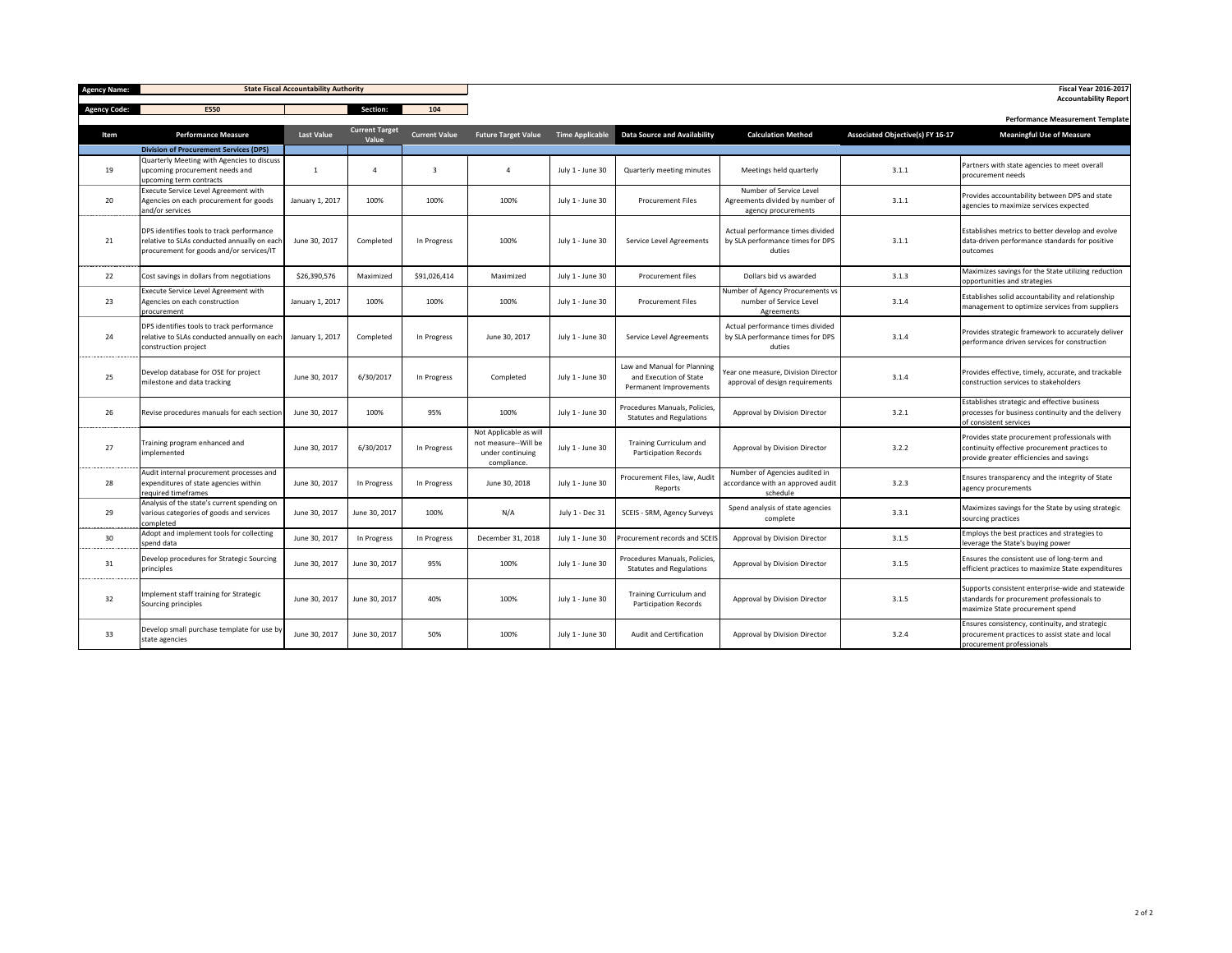| <b>Agency Name:</b>                                                                                                   |                                                                                                                                                                                                                                                                                                             | <b>State Fiscal Accountability Authority</b> |           |     |                                           |    |         |                               |                             |              |                           |                                                |              | Fiscal Year 2016-17                                                                                                                                |
|-----------------------------------------------------------------------------------------------------------------------|-------------------------------------------------------------------------------------------------------------------------------------------------------------------------------------------------------------------------------------------------------------------------------------------------------------|----------------------------------------------|-----------|-----|-------------------------------------------|----|---------|-------------------------------|-----------------------------|--------------|---------------------------|------------------------------------------------|--------------|----------------------------------------------------------------------------------------------------------------------------------------------------|
| <b>Agency Code:</b>                                                                                                   | E550                                                                                                                                                                                                                                                                                                        |                                              | Section:  |     | 104                                       |    |         |                               |                             |              |                           |                                                |              | <b>Accountability Report</b>                                                                                                                       |
|                                                                                                                       |                                                                                                                                                                                                                                                                                                             |                                              |           |     |                                           |    |         |                               |                             |              |                           |                                                |              | <b>Program Template</b>                                                                                                                            |
| Program/Title                                                                                                         | <b>Purpose</b>                                                                                                                                                                                                                                                                                              |                                              | General   |     | FY 2016-17 Expenditures (Actual)<br>Other |    | Federal | <b>TOTAL</b>                  | General                     |              | Other                     | FY 2017-18 Expenditures (Projected)<br>Federal | <b>TOTAL</b> | <b>Associated Objective(s) FY16-17</b>                                                                                                             |
| Administration                                                                                                        | Administration provides leadership and<br>direction for the agency, including Executive<br>Management, Legal, Internal Audit, Finance,<br>Human Resources, and Information<br>Technology services for effective operations<br>for the programs and administrative support<br>for the Five-Member Authority. | \$                                           |           | S.  | 2,336,789                                 | \$ | \$      | $2,336,789$ \$                | $\sim$                      | <sup>S</sup> | $2,184,373$ $\frac{1}{5}$ | -S<br>$\sim$                                   |              | $\vert 1.1.1, 1.1.2, 1.1.3, 1.2.1, 1.2.2, 1.2.3,$<br><b>2,184,373</b> $\vert$ 1.3.1,1.3.2,1.3.3                                                    |
| II. Procurement Services                                                                                              | Provides centralized procurement of goods<br>and services and information technology<br>essential to government agencies; professional<br>oversight/guidance for architects, engineers,<br>land surveyors, and construction projects for<br>state agencies and local governments.                           | $\zeta$                                      | 1,221,347 | -\$ | $3,570,955$ \$                            |    | -\$     | 4,792,302 $\frac{1}{2}$       | 1,235,405                   | \$           | $3,981,628$ \$            | l S<br>$\overline{\phantom{a}}$                | 5,217,033    | $3.1.1, 3.1.2, 3.1.3 3.1.4, 3.1.5, 3.2.1,$<br>$3.2.2$ , 3.2.3, 3.2.4, 3.2.5, 3.2.6, 3.2.7,<br>$3.3.1, 3.3.2, 3.3.3, 3.3.4, 3.4.1, 3.4.2,$<br>3.4.3 |
| III.A. Insurance Reserve Fund                                                                                         | Provides insurance specifically designed to<br>meet the needs of governmental entities.                                                                                                                                                                                                                     | \$                                           |           | \$  | $4,014,336$ \$                            |    | \$      | 4,014,336 $\vert \xi \rangle$ |                             | S.           | $4,010,611$ \$            | $\mathsf{S}$<br>$\overline{\phantom{a}}$       | 4,010,611    | $ 2.1.1, 2.1.2, 2.1.3, 2.2.1, 2.2.2, 2.2.3,$<br>2.3.1, 2.3.2                                                                                       |
| III.B. Second Injury Fund Sunset                                                                                      | Program charged with paying liabilities<br>remaining after closure of the Second Injury<br>Fund Agency on July 1, 2013. Unit administers<br>assessments for the purpose of funding<br>reimbursements to claimants from the Second<br>Injury Fund and it's operating costs.                                  | -\$                                          |           | \$  | $155,937$ \$                              |    | - 1\$   | $155,937$ \$                  |                             | \$           | $151,276$ \$              | ا \$<br>$-$                                    |              | 151,276 2.4.1, 2.4.2                                                                                                                               |
| IV.C. Employee Benefits                                                                                               | Employer's portion of FICA, State Retirement<br>system premiums, Health and Dental<br>Insurance premiums for subscribers and<br>retirees, State Life Insurance and Long-term<br>disability, and premiums for workers<br>compensation and unemployment insurance.                                            |                                              | 383,894   |     | 2,386,657                                 |    |         | $2,770,551$ $\sqrt{5}$        | 375,000 $\vert \xi \rangle$ |              | $2,697,592$ \$            | -S<br>$\overline{\phantom{a}}$                 |              | <b>3,072,592</b> All Objectives                                                                                                                    |
| <b>Transfer to State Treasurers</b><br>Office (STO) the bond payment<br>from the SC Dept. of Mental<br>Health (SCDMH) | SFAA receives the bond payment from SCDMH<br>and transfers the funds to STO regarding the<br>contract related to the SCDMH SVP Project                                                                                                                                                                      |                                              |           |     |                                           |    |         | $\blacksquare$                |                             | S.           | 2,763,471                 | $\mathsf{S}$                                   | 2,763,471    |                                                                                                                                                    |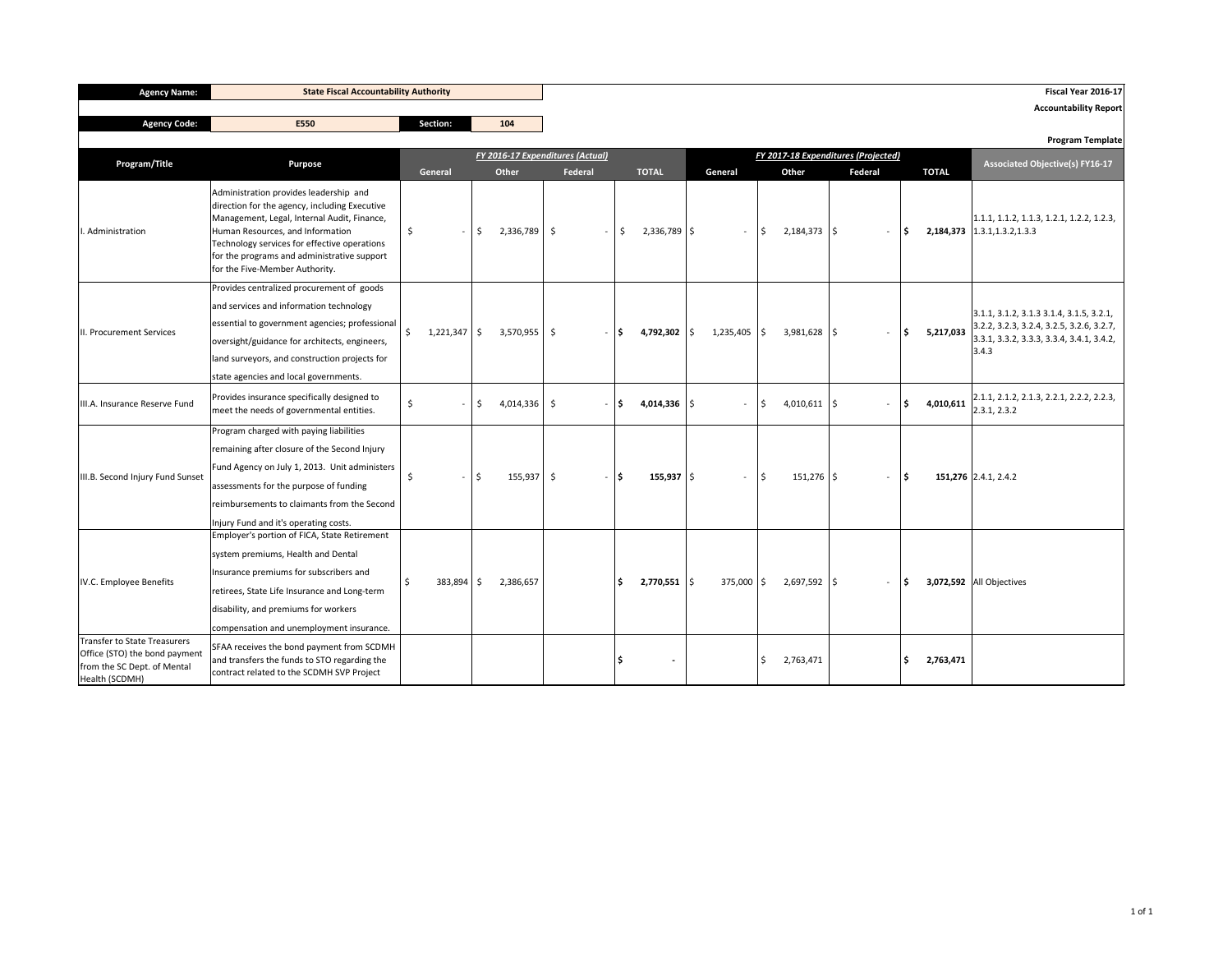| <b>Agency Name:</b> | <b>State Fiscal Accountability Authority</b>                                 |                     |                    |                                                                                                                              |                                                                                | <b>Fiscal Year 2016-2017</b>                                                                           |
|---------------------|------------------------------------------------------------------------------|---------------------|--------------------|------------------------------------------------------------------------------------------------------------------------------|--------------------------------------------------------------------------------|--------------------------------------------------------------------------------------------------------|
| <b>Agency Code:</b> | <b>E550</b>                                                                  | <b>Section:</b>     | 104                |                                                                                                                              |                                                                                | <b>Accountability Report</b>                                                                           |
|                     |                                                                              |                     |                    |                                                                                                                              |                                                                                | <b>Legal Standards Template</b>                                                                        |
| Item#               | <b>Law Number</b>                                                            | <b>Jurisdiction</b> | <b>Type of Law</b> | <b>Statutory Requirement and/or Authority Granted</b>                                                                        | Does this law specify who<br>(customer) the agency must or<br>may serve? (Y/N) | Does the law specify a<br>deliverable (product or<br>service) the agency must or<br>may provide? (Y/N) |
| 1                   | 1.4. (SDE: EFA - Formula)                                                    | State               | Proviso            | State Education formulas shall require the approval of the State Board of Education and SFAA                                 | Yes                                                                            | Yes                                                                                                    |
| $\overline{2}$      | $6.11.$ (SDB: Sale of Property)                                              | State               | Proviso            | School for Deaf & Blind property reserve must be expended on approved capital improvements                                   | Yes                                                                            | Yes                                                                                                    |
| $\mathbf{3}$        | 11.23 (CHE: Auxiliary Project<br>Approval)                                   | State               | Proviso            | Medical University of South Carolina & Medical University Hospital Authority and Procurement Services to work on<br>savings  | Yes                                                                            | Yes                                                                                                    |
| 4                   | 33.3. (DHHS: Medical<br>Assistance/Audit)                                    | State               | Proviso            | Remittance of federal financial participation by Health & Human Services to State Auditor                                    | Yes                                                                            | Yes                                                                                                    |
| 5 <sup>5</sup>      | 35.8 (DMH: Lease Payments to SFAA)                                           | State               | Proviso            | Lease payments to SFAA from Department of Mental Health exempt for reduction                                                 | Yes                                                                            | Yes                                                                                                    |
| 6                   | 36.2. (DDSN: Sale of Excess Real<br>Property)                                | State               | Proviso            | Sale of Department of Special Needs excess real property                                                                     | Yes                                                                            | Yes                                                                                                    |
|                     | 36.6. (DDSN: Transfer of<br>Capital/Property)                                | State               | Proviso            | Department of Special Needs transfer of capital                                                                              | Yes                                                                            | Yes                                                                                                    |
| 8                   | 44.5. (AGRI: Sale of Property Revenue)                                       | State               | Proviso            | Expend revenue retained by Department of Agriculture with approval                                                           | Yes                                                                            | Yes                                                                                                    |
| 9                   | 51.1 (JEDA: Bonds Interest Rate)                                             | State               | Proviso            | South Carolina Jobs--Economic Development Authority Bonds interest rate not subject to SFAA Approval                         | No                                                                             | No                                                                                                     |
| 10                  | 59.9. (AG: Public Official Attorney<br>Fees)                                 | State               | Proviso            | Pay opposing attorneys' costs and fees                                                                                       | Yes                                                                            | Yes                                                                                                    |
| 11                  | 63.4. (DPS: Sale of Real Property)                                           | State               | Proviso            | Authority for Department of Public Safety to sell Laurens Road property                                                      | Yes                                                                            | Yes                                                                                                    |
| 12<br>13            | 67.7. (DJJ: Sale of Real Property)<br>104.3. (SFAA: Lawsuit Funding)         | State<br>State      | Proviso<br>Proviso | Use of revenues by Department of Juvenile Justice after sale of property<br>IRF to pay defense costs of Abbeville litigation | Yes<br>Yes                                                                     | Yes<br>Yes                                                                                             |
| 14                  | 104.4. (SFAA: Public Procurement<br>Unit)                                    | State               | Proviso            | Free medical providers can join pharmacy cooperative                                                                         | No.                                                                            | No.                                                                                                    |
| 15                  | 104.5. (SFAA: Insurance Coverage for<br>Aging Entity Authorized)             | State               | Proviso            | Authority to provide insurance coverage to certain entities serving elderly                                                  | Yes                                                                            | Yes                                                                                                    |
| 16                  | 104.6. (SFAA: IRF Accountability)                                            | State               | Proviso            | IRF to report of Utilization of Fund                                                                                         | Yes                                                                            | Yes                                                                                                    |
| 17                  | 104.7. (SFAA: Second Injury Fund<br>Closure Plan)                            | State               | Proviso            | SFAA required to implement plan for closure of Second Injury Fund                                                            | Yes                                                                            | Yes                                                                                                    |
| 18                  | 104.8. (SFAA: IT Planning Transfer)                                          | State               | Proviso            | SFAA to transfer \$400,000 to Department of Administration for IT planning                                                   | Yes                                                                            | Yes                                                                                                    |
| 19                  | 104.9. (SFAA: Attorneys)                                                     | State               | Proviso            | IRF to approve attorneys retained                                                                                            | Yes                                                                            | No                                                                                                     |
| 20                  | 104.11 (SFAA: Continuation of<br>Authority                                   | State               | Proviso            | Provide and Receive goods and services                                                                                       | Yes                                                                            | Yes                                                                                                    |
| 21                  | 104.10. (SFAA: Compensation -<br>Agency Head Salary)                         | State               | Proviso            | Staff Agency Head Salary Commission contract for study of certain state employee salaries                                    | Yes                                                                            | Yes                                                                                                    |
| 22                  | 117.8. (GP: State Institutions -<br>Revenues & Income)                       | State               | Proviso            | Authority for the use of Higher Education revenue for permanent improvement projects                                         | Yes                                                                            | Yes                                                                                                    |
| 23                  | 117.9. (GP: Transfers of<br>Appropriations)                                  | State               | Proviso            | Set standard level for fund transfers between account types                                                                  | Yes                                                                            | Yes                                                                                                    |
| 24                  | 117.15. (GP: Allowance for Residences<br>& Compensation Restrictions)        | State               | Proviso            | Authority for Higher Education housing allowance and some salaries                                                           | Yes                                                                            | Yes                                                                                                    |
| 25                  | 117.21. (GP: Organizations Receiving<br>State Appropriations Accountability) | State               | Proviso            | SFAA may request audit of appropriated contributions                                                                         | Yes                                                                            | Yes                                                                                                    |
| 26                  | 117.43. (GP: Sole Source<br>Procurements)                                    | State               | Proviso            | SFAA (Materials Management Office) must review sole source and emergency procurements for legitimacy                         | Yes                                                                            | Yes                                                                                                    |
| 27                  | 117.56. (GP: FEMA Flexibility)                                               | State               | Proviso            | Authority for SFAA to borrow from certain accounts to maximize federal matching funds for disaster                           | Yes                                                                            | Yes                                                                                                    |
| 28                  | 117.58. (GP: Year-End Financial<br>Statements - Penalties)                   | State               | Proviso            | Report of non-complying entities to SFAA by Comptroller General                                                              | Yes                                                                            | Yes                                                                                                    |
| 29                  | 117.83. (GP: Bank Account<br>Transparency and Accountability)                | State               | Proviso            | Report of composite reservoir bank account information to SFAA; grant exemption                                              | Yes                                                                            | Yes                                                                                                    |
| 30                  | 117.88. (GP: Recovery Audits)                                                | State               | Proviso            | Recovery audits of vendors for goods and services; submit reports of same                                                    | Yes                                                                            | Yes                                                                                                    |
| 31                  | 117.116(7) (Employee Compensation)                                           | State               | Proviso            | Executive Director may direct excess appropriations to statewide purposes                                                    | Yes                                                                            | Yes                                                                                                    |
| 32                  | 117.126 (GP: State Engineer)                                                 | State               | Proviso            | State Engineer is an Office in the SFAA                                                                                      | No                                                                             | No                                                                                                     |
| 33                  | 118.1. (SR: Year End Cutoff)                                                 | State               | Proviso            | Appropriations for permanent improvement projects lapse after 2 years without further approval                               | Yes                                                                            | Yes                                                                                                    |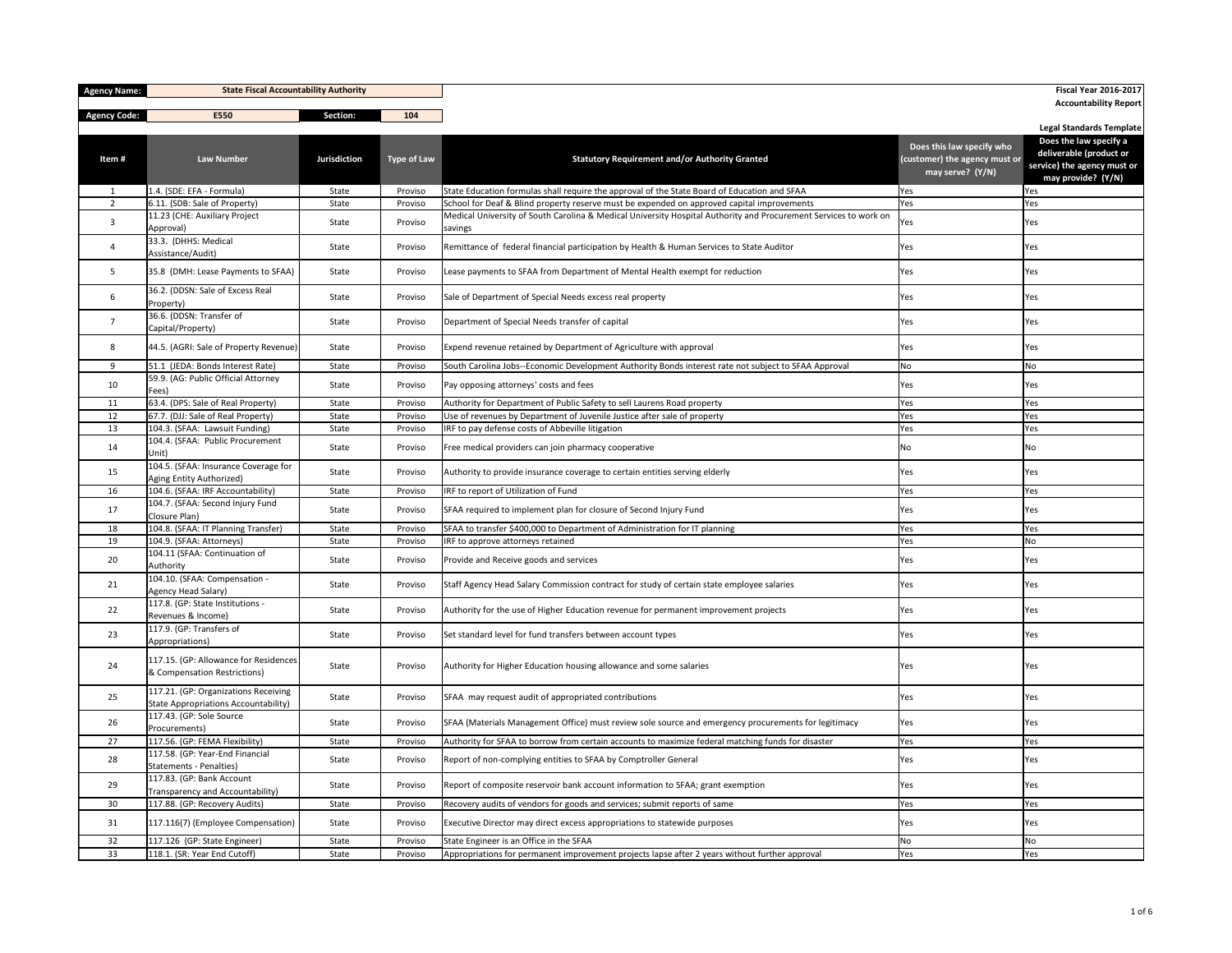| <b>Agency Name:</b> | <b>State Fiscal Accountability Authority</b>  |                     |                    |                                                                                                                                                                                        |                               | <b>Fiscal Year 2016-2017</b>                           |
|---------------------|-----------------------------------------------|---------------------|--------------------|----------------------------------------------------------------------------------------------------------------------------------------------------------------------------------------|-------------------------------|--------------------------------------------------------|
| <b>Agency Code:</b> | <b>E550</b>                                   | <b>Section:</b>     | 104                |                                                                                                                                                                                        |                               | <b>Accountability Report</b>                           |
|                     |                                               |                     |                    |                                                                                                                                                                                        |                               | <b>Legal Standards Template</b>                        |
|                     |                                               |                     |                    |                                                                                                                                                                                        | Does this law specify who     | Does the law specify a                                 |
| Item#               | <b>Law Number</b>                             | <b>Jurisdiction</b> | <b>Type of Law</b> | <b>Statutory Requirement and/or Authority Granted</b>                                                                                                                                  | (customer) the agency must or | deliverable (product or<br>service) the agency must or |
|                     |                                               |                     |                    |                                                                                                                                                                                        | may serve? (Y/N)              | may provide? (Y/N)                                     |
| 34                  | $§1 - 1 - 1025$                               | State               | Statute            | IRF responsibility for data/telecommunications insurance                                                                                                                               | Yes                           | Yes                                                    |
| 35                  | $§1 - 7 - 85$                                 | State               | Statute            | Authority for reimbursement for litigation expenses by Attorney General                                                                                                                | Yes                           | Yes                                                    |
| 36                  | $§1 - 7 - 160$                                | State               | Statute            | Attorney employment and fee approval                                                                                                                                                   | Yes                           | Yes                                                    |
| 37                  | $\frac{1}{91-7-170}$                          | State               | Statute            | Attorney - approve engagement and fee                                                                                                                                                  | Yes                           | Yes                                                    |
| 38                  | $\frac{1}{91-11-56}$                          | State               | Statute            | Major lease approval                                                                                                                                                                   | Yes                           | Yes                                                    |
| 39                  | $§1 - 11 - 58$                                | State               | Statute            | Major surplus real property disposal                                                                                                                                                   | Yes                           | Yes                                                    |
| 40                  | $ $1-11-65$                                   | State               | Statute            | Major property transaction                                                                                                                                                             | Yes                           | Yes                                                    |
| 41                  | $ $1-11-80$                                   | State               | Statute            | Easement approval - utilities                                                                                                                                                          | Yes                           | Yes                                                    |
| 42<br>43            | $\frac{1}{91-11-90}$<br>$§1 - 11 - 100$       | State<br>State      | Statute<br>Statute | Marshlands and vacant land right-of-way approval - State agencies and political subdivisions<br>Marshlands and vacant land right-of-way and easement approval-deeds                    | Yes<br>Yes                    | Yes<br>Yes                                             |
| 44                  | $\frac{1}{91-11-130}$                         | State               | Statute            | Assist political subdivisions with financial obligations                                                                                                                               | Yes                           | Yes                                                    |
| 45                  | $§1 - 11 - 135$                               | State               | Statute            | Bond fees                                                                                                                                                                              | Yes                           | Yes                                                    |
| 46                  | §1-11-140 through 1-11-147                    | State               | Statute            | IRF operations and coverage - tort                                                                                                                                                     | Yes                           | Yes                                                    |
| 47                  | $§1 - 11 - 175$                               | State               | Statute            | Finance construction of correction facilities                                                                                                                                          | Yes                           | Yes                                                    |
| 48                  | $§1 - 11 - 185$                               | State               | Statute            | Large Permanent Improvement Project approval                                                                                                                                           | Yes                           | Yes                                                    |
| 49                  | $\frac{1}{9}$ 1-11-370                        | State               | Statute            | Regulate private activity bond debt                                                                                                                                                    | Yes                           | Yes                                                    |
| 50                  | \$1-11-395                                    | State               | Statute            | Approve debt collection contract for health care and social services                                                                                                                   | Yes                           | Yes                                                    |
| 51                  | $\frac{1}{91-11-400}$                         | State               | Statute            | Debt - authority for lease purchase of Central Correctional Institution replacement                                                                                                    | Yes                           | Yes                                                    |
| 52                  | $§1 - 11 - 405$                               | State               | Statute            | Aircraft lease or purchase approval                                                                                                                                                    | Yes                           | Yes                                                    |
| 53                  | $\frac{1}{91-11-420}$                         | State               | Statute            | Regulation and Report of printing                                                                                                                                                      | Yes                           | Yes                                                    |
| 54                  | $\frac{1}{91-11-430}$                         | State               | Statute            | Approval of telecommunication service contracts                                                                                                                                        | Yes                           | Yes                                                    |
| 55                  | \$1-11-440                                    | State               | Statute            | Defense and indemnity of SFAA members and management                                                                                                                                   | Yes                           | Yes                                                    |
| 56                  | $ $1-11-460$                                  | State               | Statute            | IRF - authority to pay judgments for Section 1983 claims; recovery of payments by assessments                                                                                          | Yes                           | Yes                                                    |
| 57                  | $\frac{1}{91-11-470}$                         | State               | Statute            | Public relations advertising by constitutional officers                                                                                                                                | Yes                           | Yes                                                    |
| 58<br>59            | §1-11-500 through 1-11-570<br>$§1 - 11 - 580$ | State<br>State      | Statute<br>Statute | Allocate state ceiling for private activity bonds<br>Payments for annual insurance contracts                                                                                           | Yes<br>Yes                    | Yes<br>Yes                                             |
| 60                  | $\frac{1}{2}$ -75-10                          | State               | Statute            | Reports from Research Centers of Excellence                                                                                                                                            | Yes                           | Yes                                                    |
| 61                  | $§3 - 1 - 150$                                | State               | Statute            | Relinquishment of United States jurisdiction and acceptance                                                                                                                            | Yes                           | Yes                                                    |
| 62                  | $\frac{55-3-115}{5}$                          | State               | Statute            | Municipal annexation for multicounty park                                                                                                                                              | Yes                           | Yes                                                    |
| 63                  | \$5-3-140                                     | State               | Statute            | Municipal annexation of federal or state land                                                                                                                                          | Yes                           | Yes                                                    |
| 64                  | $§6 - 1 - 85$                                 | State               | Statute            | Report from Office of Research and Statistics on tax burden                                                                                                                            | Yes                           | Yes                                                    |
| 65                  | $ 66-9-63(A)(10) $                            | State               | Statute            | South Carolina Building Codes Council - Designation by State Engineer                                                                                                                  | Yes                           | No                                                     |
| 66                  | $ 66-9-110(B) $                               | State               | Statute            | State Engineer staff certified as fire marshals                                                                                                                                        | Yes                           | No                                                     |
| 67                  | \$6-27-20                                     | State               | Statute            | Local Government Fund mid-year cuts                                                                                                                                                    | Yes                           | Yes                                                    |
| 68                  | §8-1-190                                      | State               | Statute            | Innovation Pilot Programs authorized                                                                                                                                                   | Yes                           | Yes                                                    |
| 69                  | §8-11-195                                     | State               | Statute            | State Employee Furloughs                                                                                                                                                               | Yes                           | Yes                                                    |
| 70                  | §8-13-770                                     | State               | Statute            | Permits legislators to serve on SFAA                                                                                                                                                   | No                            | No                                                     |
| 71                  | §8-13-1373                                    | State               | Statute            | Defense of Ethics Act upon Attorney General refusal                                                                                                                                    | Yes                           | Yes                                                    |
| 72                  | §9-16-90                                      | State               | Statute            | Investment Reports by Investment Commission                                                                                                                                            | Yes                           | Yes                                                    |
| 73                  | $§10-1-130$                                   | State               | Statute            | Authority for the granting of certain easements and rights of way                                                                                                                      | Yes                           | Yes                                                    |
| 74<br>75            | $§10-1-135$<br>$\frac{1}{9}10 - 1 - 180$      | State<br>State      | Statute<br>Statute | Authority for the granting of easements over state lands of natural significance<br>Permanent improvement projects - approval by SFAA; State Engineer as state's building code officer | Yes<br>Yes                    | Yes<br>Yes                                             |
| 76                  | $\vert$ §10-5-230(3)                          | State               | Statute            | Building Codes Council - Accessibility Committee - State Engineer                                                                                                                      | Yes                           | Yes                                                    |
| 77                  | $§10-5-270$                                   | State               | Statute            | Disabled access standards for public buildings; review by State Engineer                                                                                                               | Yes                           | Yes                                                    |
| 78                  | §§10-7-10 through 10-7-230                    | State               | Statute            | IRF - Public Buildings and Property - Casualty                                                                                                                                         | Yes                           | Yes                                                    |
| 79                  | $\frac{1}{9}$ 11-1-45                         | State               | Statute            | Approval of legal settlements exceeding \$100,000                                                                                                                                      | Yes                           | Yes                                                    |
| 80                  | $§11 - 1 - 100$                               | State               | Statute            | Start date of permanent improvement projects funded with capital improvement bonds                                                                                                     | Yes                           | Yes                                                    |
| 81                  | $\frac{1}{9}11 - 1 - 110$                     | State               | Statute            | Issuance and sale of lease revenue bonds                                                                                                                                               | Yes                           | Yes                                                    |
| 82                  | \$11-5-230                                    | State               | Statute            | Augment the Disaster Trust Fund                                                                                                                                                        | Yes                           | Yes                                                    |
| 83                  | $\frac{1}{9}11 - 9 - 30$                      | State               | Statute            | Transfer personnel funding with personnel transferred                                                                                                                                  | Yes                           | Yes                                                    |
| 84                  | $\frac{1}{9}11 - 9 - 95$                      | State               | Statute            | Authority to transfer agency funds to pay debts to SFAA                                                                                                                                | Yes                           | Yes                                                    |
| 85                  | $\frac{1}{9}11 - 9 - 140$                     | State               | Statute            | Transfers to Bond Contingency Revolving Fund                                                                                                                                           | Yes                           | Yes                                                    |
| 86                  | §11-9-280 through 11-9-330                    | State               | Statute            | Authority for borrowing for operating and other expenses and related activities                                                                                                        | Yes                           | Yes                                                    |
| 87                  | §11-9-610 through 11-9-620                    | State               | Statute            | Management of Sinking Fund                                                                                                                                                             | Yes                           | Yes                                                    |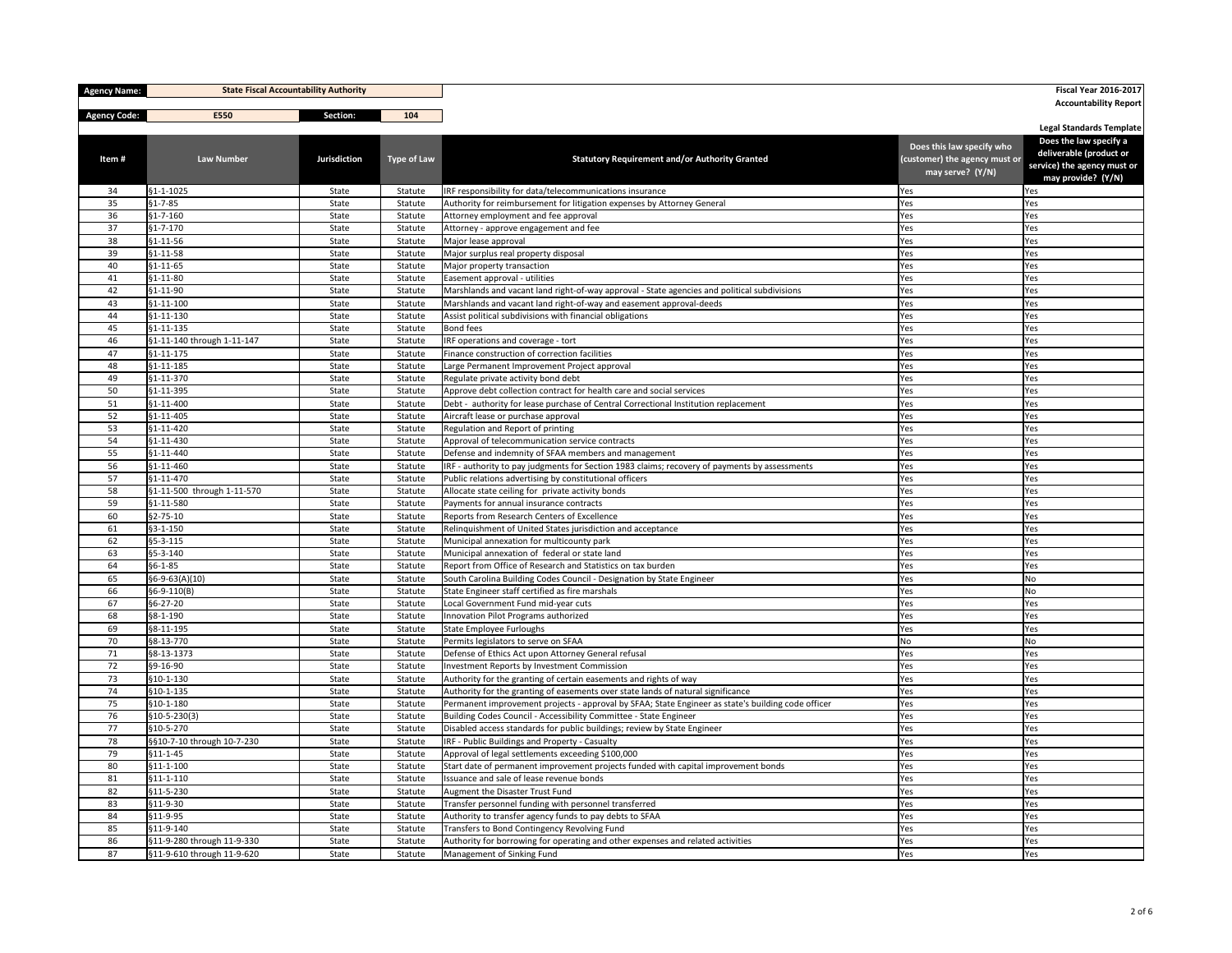| <b>Agency Name:</b> | <b>State Fiscal Accountability Authority</b> |                |                    |                                                                                                                                               |                               | <b>Fiscal Year 2016-2017</b>                           |
|---------------------|----------------------------------------------|----------------|--------------------|-----------------------------------------------------------------------------------------------------------------------------------------------|-------------------------------|--------------------------------------------------------|
| <b>Agency Code:</b> | E550                                         | Section:       | 104                |                                                                                                                                               |                               | <b>Accountability Report</b>                           |
|                     |                                              |                |                    |                                                                                                                                               |                               | <b>Legal Standards Template</b>                        |
|                     |                                              |                |                    |                                                                                                                                               | Does this law specify who     | Does the law specify a                                 |
| Item#               | <b>Law Number</b>                            | Jurisdiction   | <b>Type of Law</b> | <b>Statutory Requirement and/or Authority Granted</b>                                                                                         | (customer) the agency must or | deliverable (product or<br>service) the agency must or |
|                     |                                              |                |                    |                                                                                                                                               | may serve? (Y/N)              | may provide? (Y/N)                                     |
| 88                  | $\frac{1}{9}11 - 9 - 630$                    | State          | Statute            | Sale of unused real property not in trust                                                                                                     | Yes                           | Yes                                                    |
| 89                  | §11-9-665 through 11-9-680                   | State          | Statute            | Management of Sinking Fund investments                                                                                                        | Yes                           | Yes                                                    |
| 90                  | $\frac{511-11-180}{5}$                       | State          | Statute            | Declaring operating deficit; borrowing from agencies to address                                                                               | Yes                           | Yes                                                    |
| 91                  | $\frac{1}{9}11 - 11 - 350$                   | State          | Statute            | Report of estimated general fund expenditures                                                                                                 | Yes                           | Yes                                                    |
| 92                  | §11-18-5 through 11-18-80                    | State          | Statute            | South Carolina Volume Cap Allocation Act (ARRA Bonds)                                                                                         | Yes                           | Yes                                                    |
| 93                  | $\frac{1}{2}11-35-10$ , et. seq.             | State          | Statute            | South Carolina Procurement Code                                                                                                               | Yes                           | Yes                                                    |
| 94<br>95            | §11-40-20, et. seq.<br>§11-49-10, et. seq.   | State<br>State | Statute<br>Statute | SC Infrastructure Facilities Authority and SC Infrastructure Revolving Loan Fund<br>Tobacco Settlement Revenue Management Authority Act       | Yes<br>Yes                    | Yes<br>Yes                                             |
| 96                  | §11-51-10, et. seq.                          | State          | Statute            | Research University Infrastructure Act; review projects and issue debt                                                                        | Yes                           | Yes                                                    |
| 97                  | $\frac{1}{9}$ 11-55-10                       | State          | Statute            | <b>Establishment of SFAA</b>                                                                                                                  | Yes                           | Yes                                                    |
| 98                  | $\frac{1}{9}$ 11-55-30                       | State          | Statute            | Practices and Precedents of Budget & Control Board (B&CB) applicable to SFAA                                                                  | Yes                           | Yes                                                    |
| 99                  | $\frac{1}{9}11 - 55 - 40$                    | State          | Statute            | Powers, Duties and Responsibility of SFAA                                                                                                     | Yes                           | Yes                                                    |
| 100                 | $\frac{1}{9}11 - 55 - 50$                    | State          | Statute            | B&CB responsibility for permanent improvement projects and Bonds devolved upon SFAA                                                           | Yes                           | Yes                                                    |
| 101                 | $\frac{1}{9}$ 11-57-310                      | State          | Statute            | Iran Divestment Act - Iran investment list                                                                                                    | Yes                           | Yes                                                    |
| 102                 | \$12-6-5570                                  | State          | Statute            | Authority for additional expenditures by Department of Revenue for enforcement of tax laws                                                    | Yes                           | Yes                                                    |
| 103                 | $\frac{1}{2}$ 12-10-100                      | State          | Statute            | Enterprise Zone Report                                                                                                                        | Yes                           | Yes                                                    |
| 104                 | $\frac{1}{2}$ \$12-23-30                     | State          | Statute            | Suspension of electric generating and sales tax                                                                                               | Yes                           | Yes                                                    |
| 105<br>106          | \$12-28-2740<br>$§13-1-25$                   | State<br>State | Statute<br>Statute | Bond procedure for completion of certain projects<br>Cross reference to procurement exemption authority                                       | Yes<br>Yes                    | Yes<br>Yes                                             |
| 107                 | $\frac{1}{9}$ 13-1-45                        | State          | Statute            | Water/Wastewater Infrastructure Fund Reports                                                                                                  | Yes                           | Yes                                                    |
| 108                 | \$13-1-340                                   | State          | Statute            | Authority for grants, gifts, funds and property for State Development Division                                                                | Yes                           | Yes                                                    |
| 109                 | $\frac{1}{9}$ 13-1-620                       | State          | Statute            | Procurement - Savannah Valley Development                                                                                                     | Yes                           | Yes                                                    |
| 110                 | §13-1-660 through 13-1-700                   | State          | Statute            | Bond approval for Savannah Valley Development                                                                                                 | Yes                           | Yes                                                    |
| 111                 | $\frac{513-1-1010}{5}$                       | State          | Statute            | Aeronautics Commission Created                                                                                                                | Yes                           | Yes                                                    |
| 112                 | $§13 - 1 - 1350$                             | State          | Statute            | Authority for extension of Public Railways' operation                                                                                         | Yes                           | Yes                                                    |
| 113                 | $\frac{1}{9}$ 13-1-1355                      | State          | Statute            | Authority for transfer of equipment by Public Railways                                                                                        | Yes                           | Yes                                                    |
| 114                 | §13-1-1390                                   | State          | Statute            | Acquisition of railroads and equipment                                                                                                        | Yes                           | Yes                                                    |
| 115                 | §13-1-1430                                   | State          | Statute            | Authority for the refunding of bonds                                                                                                          | Yes                           | Yes                                                    |
| 116                 | §13-1-1460                                   | State          | Statute            | Authority for bond issuance by public railways                                                                                                | Yes                           | Yes                                                    |
| 117                 | §13-1-1720<br>$\frac{1}{9}$ 13-1-1740        | State          | Statute            | Cross reference to procurement exemption authority<br>Recommendations by Coordinating Council for Economic Development                        | Yes                           | No                                                     |
| 118<br>119          | $\frac{1}{9}$ 13-7-10                        | State<br>State | Statute<br>Statute | Barnwell Decommissioning Trust Fund: SFAA is Grantor of 3/4/1981 Trust Agreement                                                              | Yes<br>Yes                    | Yes<br>Yes                                             |
| 120                 | $\frac{1}{9}$ 13-7-30                        | State          | Statute            | Powers and duties of SFAA regarding nuclear-use state property                                                                                | Yes                           | Yes                                                    |
| 121                 | $§13-19-30$                                  | State          | Statute            | Midlands Authority - authority for alternate procurement code with approval by SFAA                                                           | Yes                           | Yes                                                    |
| 122                 | $§13-19-60$                                  | State          | Statute            | Midlands Authority's bond interest rates                                                                                                      | Yes                           | Yes                                                    |
| 123                 | \$13-19-80                                   | State          | Statute            | Bond issuance authority                                                                                                                       | Yes                           | Yes                                                    |
| 124                 | $\frac{1}{9}$ 13-19-100                      | State          | Statute            | Bond sale authority                                                                                                                           | Yes                           | Yes                                                    |
| 125                 | $\frac{1}{9}$ 13-21-30                       | State          | Statute            | Authority for alternate procurement code by Edisto Development Authority                                                                      | Yes                           | Yes                                                    |
| 126                 | $\frac{1}{9}$ 13-21-70                       | State          | Statute            | Edisto Development Authority bond terms approval                                                                                              | Yes                           | Yes                                                    |
| 127                 | $\frac{1}{9}$ 13-21-90                       | State          | Statute            | Edisto Development Authority bond issuance approval                                                                                           | Yes                           | Yes                                                    |
| 128                 | $\frac{1}{9}$ 13-21-110                      | State          | Statute            | Edisto Development Authority bond sale approval                                                                                               | Yes                           | Yes                                                    |
| 129                 | §15-77-330<br>§15-78-10 through 15-78-220    | State          | Statute<br>Statute | Determination of availability of funds for attorney fees<br>Tort Claims, Act Insurance Policy, Procedures, Limitations and Related Provisions | Yes<br>Yes                    | Yes                                                    |
| 130<br>131          | §24-3-400                                    | State<br>State | Statute            | Authority for certain funds and Prison Industries Account                                                                                     | Yes                           | Yes<br>Yes                                             |
| 132                 | \$25-1-460                                   | State          | Statute            | Authority for emergency loans                                                                                                                 | Yes                           | Yes                                                    |
| 133                 | \$25-1-1660                                  | State          | Statute            | Authority to transfer National Guard Armory to political subdivisions                                                                         | Yes                           | Yes                                                    |
| 134                 | $\frac{1}{2}$ \$27-8-120                     | State          | Statute            | SFAA as successor to South Carolina Conservation Bank                                                                                         | Yes                           | Yes                                                    |
| 135                 | §31-3-1690                                   | State          | Statute            | Housing Authority relationship with SFAA                                                                                                      | Yes                           | No                                                     |
| 136                 | \$31-12-120                                  | State          | Statute            | Compliance by Housing with Consolidated Procurement Code                                                                                      | Yes                           | Yes                                                    |
| 137                 | §31-13-90                                    | State          | Statute            | Authority to issue notes or bonds and submission of information                                                                               | Yes                           | Yes                                                    |
| 138                 | §31-13-170 through 31-13-250                 | State          | Statute            | Bonds and loan authority - Housing and Redevelopment                                                                                          | Yes                           | Yes                                                    |
| 139                 | $\frac{1}{9}38 - 5 - 190$                    | State          | Statute            | Authorization to Substitute Copies for Original Insurance Documents                                                                           | Yes                           | No                                                     |
| 140                 | §38-13-180 through 38-13-200                 | State          | Statute            | Department of Insurance examination of the IRF                                                                                                | Yes                           | Yes                                                    |
| 141                 | §38-57-45                                    | State          | Statute            | Approval of use of state seal by insurance providers                                                                                          | Yes                           | Yes                                                    |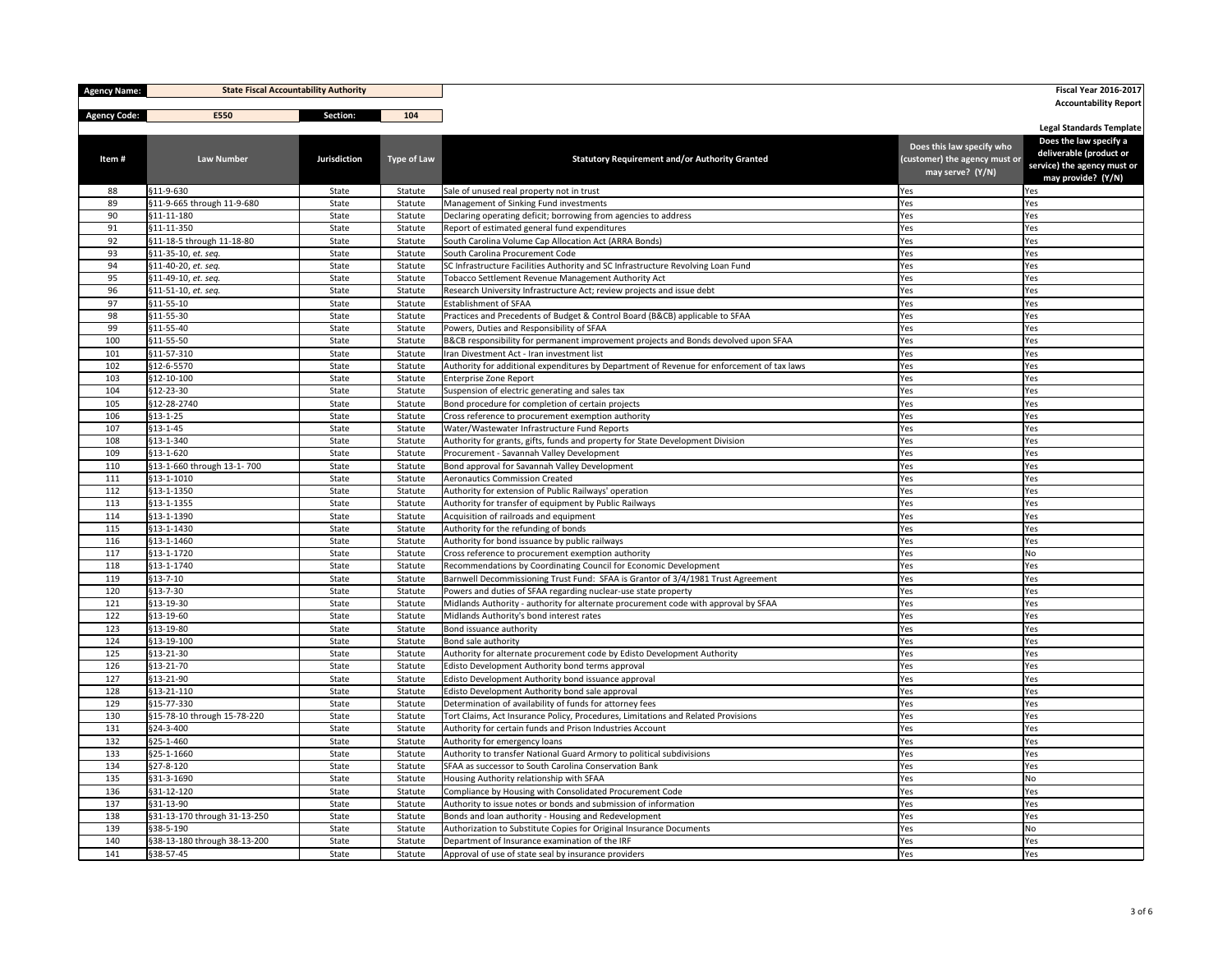| <b>Agency Name:</b> |                                | <b>State Fiscal Accountability Authority</b> |                    |                                                                                                                                               |                                                   | <b>Fiscal Year 2016-2017</b>                      |
|---------------------|--------------------------------|----------------------------------------------|--------------------|-----------------------------------------------------------------------------------------------------------------------------------------------|---------------------------------------------------|---------------------------------------------------|
| <b>Agency Code:</b> | E550                           | Section:                                     | 104                |                                                                                                                                               |                                                   | <b>Accountability Report</b>                      |
|                     |                                |                                              |                    |                                                                                                                                               |                                                   | <b>Legal Standards Template</b>                   |
|                     |                                |                                              |                    |                                                                                                                                               | Does this law specify who                         | Does the law specify a<br>deliverable (product or |
| Item#               | <b>Law Number</b>              | <b>Jurisdiction</b>                          | <b>Type of Law</b> | <b>Statutory Requirement and/or Authority Granted</b>                                                                                         | (customer) the agency must or<br>may serve? (Y/N) | service) the agency must or                       |
|                     |                                |                                              |                    |                                                                                                                                               |                                                   | may provide? (Y/N)                                |
| 142<br>143          | §38-79-470<br>§41-31-820       | State<br>State                               | Statute<br>Statute | Patients Compensation Fund audit available to SFAA<br>Unemployment compensation experience rating; quarterly certification of state liability | Yes<br>Yes                                        | Yes<br>Yes                                        |
| 144                 | §41-33-470                     | State                                        | Statute            | Reports to SFAA by Employment & Workforce                                                                                                     | Yes                                               | Yes                                               |
| 145                 | §41-43-90                      | State                                        | Statute            | South Carolina Jobs--Economic Development Authority procurement procedures                                                                    | Yes                                               | Yes                                               |
| 146                 | §41-43-260                     | State                                        | Statute            | South Carolina Jobs--Economic Development Authority audit review and accountability                                                           | Yes                                               | Yes                                               |
| 147                 | §42-7-75                       | State                                        | Statute            | Quarterly certification of state liability for State Accident Fund                                                                            | Yes                                               | Yes                                               |
| 148                 | \$42-7-90                      | State                                        | Statute            | Authorization of certain expenditures from State Accident Fund                                                                                | Yes                                               | Yes                                               |
| 149                 | $\frac{1}{942 - 7 - 100}$      | State                                        | Statute            | Approval of insurance for State Accident Fund                                                                                                 | Yes                                               | Yes                                               |
| 150                 | $\frac{642-7-210}{5}$          | State                                        | Statute            | Quarterly certification of state liability for State Accident Fund                                                                            | Yes                                               | Yes                                               |
| 151                 | §42-7-320                      | State                                        | Statute            | Termination of Second Injury Fund                                                                                                             | Yes                                               | Yes                                               |
| 152                 | \$43-1-70                      | State                                        | Statute            | Approval of Department of Social Services salaries                                                                                            | Yes                                               | Yes                                               |
| 153                 | $\frac{1}{944-1-40}$           | State                                        | Statute            | Salary approval for the director of the Department of Health and Environmental Control                                                        | Yes                                               | Yes                                               |
| 154                 | §44-1-210                      | State                                        | Statute            | Annual Report of monies collected                                                                                                             | Yes                                               | Yes                                               |
| 155                 | \$44-6-80                      | State                                        | Statute            | Submission by Department of Health and Environmental Control of annual work and effectiveness report                                          | Yes                                               | Yes                                               |
| 156                 | §44-7-1420                     | State                                        | Statute            | Hospital Revenue Bond Act - role of providing guidance                                                                                        | Yes                                               | Yes                                               |
| 157                 | §44-7-1440                     | State                                        | Statute            | Hospital Revenue Bond Act reference                                                                                                           | Yes                                               | Yes                                               |
| 158                 | §44-7-1560                     | State                                        | Statute            | Hospital Revenue Bond Act -authority to refund                                                                                                | Yes                                               | Yes                                               |
| 159                 | §44-7-1590                     | State                                        | Statute            | Authority under Hospital Revenue Bond Act to issue bonds                                                                                      | Yes                                               | Yes                                               |
| 160                 | §44-7-3110                     | State                                        | Statute            | Approval of Medical University of South Carolina to transfer management & operations to private entity                                        | Yes                                               | Yes                                               |
| 161                 | §44-7-3150                     | State                                        | Statute            | Consultation with South Carolina Commission on Higher Education required prior to approval of transaction                                     | Yes                                               | Yes                                               |
| 162                 | §44-20-30                      | State                                        | Statute            | Department of Disabilities and Special Needs Capital Improvement Bonds                                                                        | Yes                                               | Yes                                               |
| 163                 | §44-20-1140 through 44-20-1170 | State                                        | Statute            | Department of Disabilities and Special Needs residential regional - permanent improvement projects and Bonds                                  | Yes                                               | Yes                                               |
| 164                 | §44-25-60                      | State                                        | Statute            | Interstate Compact Mental Health payments authority                                                                                           | Yes                                               | Yes                                               |
| 165                 | §46-15-20                      | State                                        | Statute            | Bond issuance authority for Department of Agriculture                                                                                         | Yes                                               | Yes                                               |
| 166                 | §46-27-880                     | State                                        | Statute            | Supervision of procedures for payment of fines and monies related to stock or poultry preparations                                            | Yes                                               | Yes                                               |
| 167                 | \$48-3-10                      | State                                        | Statute            | Authority for pollution control facility bonds                                                                                                | Yes                                               | Yes                                               |
| 168                 | §48-3-100<br>§48-3-140         | State                                        | Statute            | Pollution control facilities - authority for refunding bonds<br>Pollution control facilities - authority for bonds                            | Yes                                               | Yes                                               |
| 169<br>170          | §48-5-30                       | State<br>State                               | Statute<br>Statute | SFAA Authority members serve as the SC Water Quality Revolving Fund Authority                                                                 | Yes<br>Yes                                        | Yes<br>Yes                                        |
| 171                 | §48-18-70                      | State                                        | Statute            | Erosion and sediment controls - regulation input and enforcement                                                                              | Yes                                               | Yes                                               |
| 172                 | §48-23-110                     | State                                        | Statute            | Authority to Convey Property to Forestry Commission                                                                                           | Yes                                               | Yes                                               |
| 173                 | §48-23-135                     | State                                        | Statute            | Authority for borrowing by Forestry Commission                                                                                                | Yes                                               | Yes                                               |
| 174                 | \$48-23-280                    | State                                        | Statute            | Approval for certain contracts by Forestry Commission                                                                                         | Yes                                               | Yes                                               |
| 175                 | §48-23-290                     | State                                        | Statute            | Approval of use of certain income by Forestry Commission                                                                                      | Yes                                               | Yes                                               |
| 176                 | §48-43-390                     | State                                        | Statute            | Lease of state lands for drilling for and producing oil and gas                                                                               | Yes                                               | Yes                                               |
| 177                 | §48-46-30 through 48-46-90     | State                                        | Statute            | Trustee of nuclear waste funds for decommissioning and maintenance                                                                            | Yes                                               | Yes                                               |
| 178                 | §48-52-680                     | State                                        | Statute            | State Energy Office to assist Materials Management Office                                                                                     | Yes                                               | Yes                                               |
| 179                 | §48-52-810                     | State                                        | Statute            | SFAA is the governing board for energy independence                                                                                           | Yes                                               | Yes                                               |
| 180                 | §48-52-860                     | State                                        | Statute            | SFAA to submit annual report to General Assembly                                                                                              | Yes                                               | Yes                                               |
| 181                 | §48-59-80                      | State                                        | Statute            | Authority for certain uses of trust fund land                                                                                                 | Yes                                               | Yes                                               |
| 182                 | \$50-5-2720                    | State                                        | Statute            | Fiscal Accountability of Atlantic Fisheries Compact Commission                                                                                | Yes                                               | Yes                                               |
| 183                 | $\frac{1}{9}$ 51-1-60          | State                                        | Statute            | Submission of annual report to SFAA and General Assembly and assignment of duties                                                             | Yes                                               | Yes                                               |
| 184                 | \$51-11-20                     | State                                        | Statute            | SFAA or Department of Administration approval required to acquire property by Recreation Land Trust Fund                                      | Yes                                               | Yes                                               |
| 185                 | \$51-13-810                    | State                                        | Statute            | Authority for of Patriots Point Authority to borrow                                                                                           | Yes                                               | Yes                                               |
| 186                 | §51-13-860                     | State                                        | Statute            | Loans to Patriots Point by SFAA                                                                                                               | Yes                                               | Yes                                               |
| 187                 | $\frac{551-17-115}{5}$         | State                                        | Statute            | Authority for expenditure of funds by Heritage Land Trust Fund                                                                                | Yes                                               | Yes                                               |
| 188                 | \$51-17-320                    | State                                        | Statute            | Heritage Trust Revenue Bond authority                                                                                                         | Yes                                               | Yes                                               |
| 189                 | \$51-17-350                    | State                                        | Statute            | Required report to SFAA from Heritage Trust                                                                                                   | Yes                                               | Yes                                               |
| 190                 | \$51-22-30                     | State                                        | Statute            | Required Report to SFAA by Legacy Trust Fund                                                                                                  | Yes                                               | Yes                                               |
| 191                 | $\frac{1}{552 - 5 - 110}$      | State                                        | Statute            | Required report of Springdale Fund to SFAA                                                                                                    | Yes                                               | Yes                                               |
| 192                 | \$54-3-700                     | State                                        | Statute            | Sale of Port Royal property                                                                                                                   | Yes                                               | Yes                                               |
| 193                 | $ $ §55-1-1                    | State                                        | Statute            | Division of Aeronautics of SFAA                                                                                                               | Yes                                               | Yes                                               |
| 194                 | $\frac{555-11-10}{5}$          | State                                        | Statute            | <b>Clemson and Aeronautics</b>                                                                                                                | Yes                                               | Yes                                               |
| 195                 | \$55-11-500                    | State                                        | Statute            | SFAA is authority for air carrier hub terminals                                                                                               | Yes                                               | Yes                                               |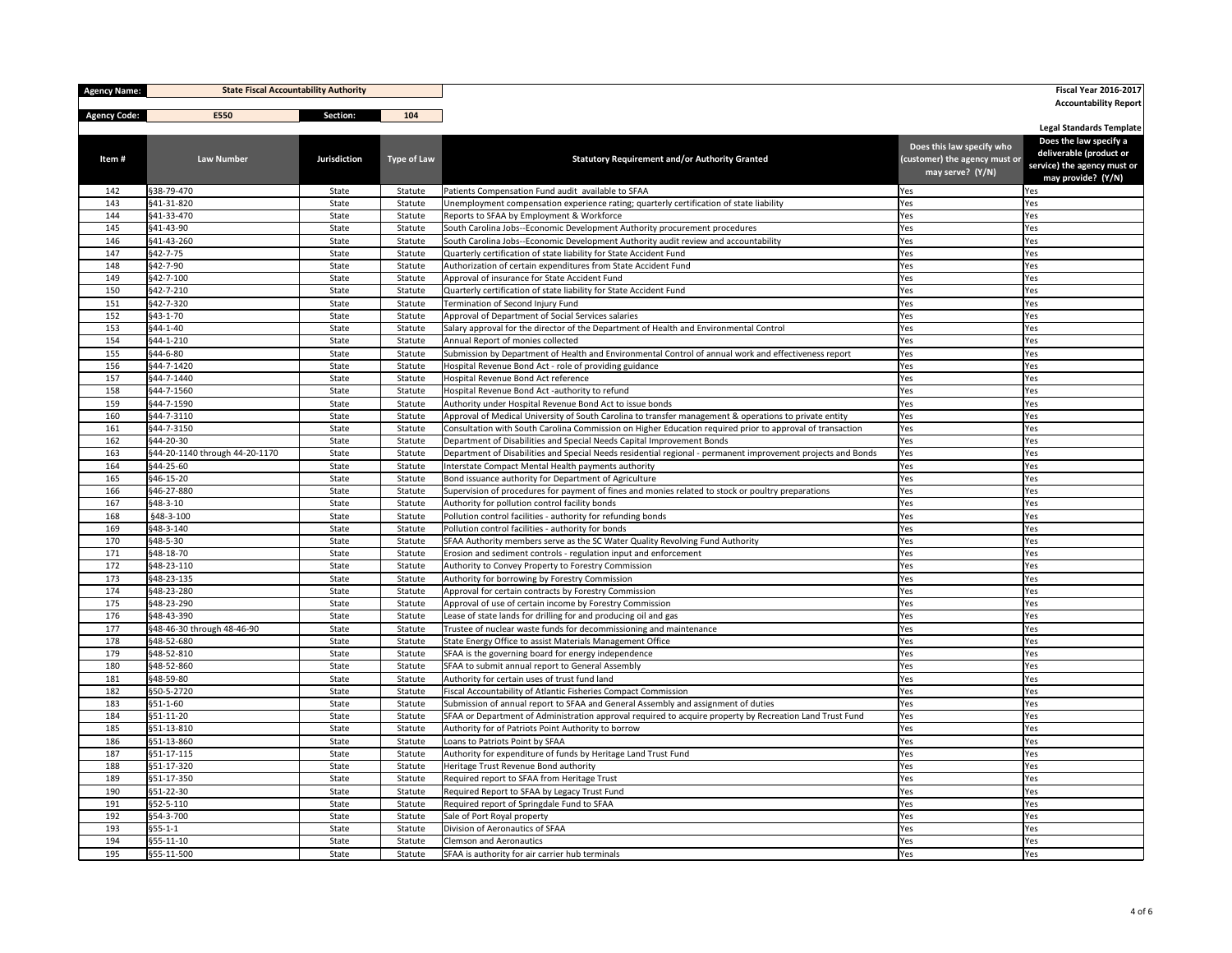| <b>Agency Name:</b> |                                | <b>State Fiscal Accountability Authority</b> |                    |                                                                                                                                                           |                               |                                                   |
|---------------------|--------------------------------|----------------------------------------------|--------------------|-----------------------------------------------------------------------------------------------------------------------------------------------------------|-------------------------------|---------------------------------------------------|
| <b>Agency Code:</b> | E550                           | Section:                                     | 104                |                                                                                                                                                           |                               | <b>Accountability Report</b>                      |
|                     |                                |                                              |                    |                                                                                                                                                           |                               | <b>Legal Standards Template</b>                   |
|                     |                                |                                              |                    |                                                                                                                                                           | Does this law specify who     | Does the law specify a<br>deliverable (product or |
| Item#               | <b>Law Number</b>              | <b>Jurisdiction</b>                          | <b>Type of Law</b> | <b>Statutory Requirement and/or Authority Granted</b>                                                                                                     | (customer) the agency must or | service) the agency must or                       |
|                     |                                |                                              |                    |                                                                                                                                                           | may serve? (Y/N)              | may provide? (Y/N)                                |
| 196                 | \$55-11-510                    | State                                        | Statute            | Assistance to Special Purpose District or Political Subdivision for air carrier hub                                                                       | Yes                           | Yes                                               |
| 197                 | \$55-11-650                    | State                                        | Statute            | Airport Bond approval                                                                                                                                     | Yes                           | Yes                                               |
| 198                 | $\frac{1}{555-15-10(f)}$       | State                                        | Statute            | Aeronautics Commission                                                                                                                                    | Yes                           | Yes                                               |
| 199                 | \$57-1-490                     | State                                        | Statute            | Annual audit of Department of Transportation by Materials Management Office                                                                               | Yes                           | Yes                                               |
| 200<br>201          | §57-5-1480<br>\$57-5-1610      | State<br>State                               | Statute<br>Statute | Authorizes SFAA to invest in turnpike bonds<br>Department of Transportation contract approval                                                             | Yes<br>Yes                    | Yes<br>Yes                                        |
| 202                 | §57-11-210                     | State                                        | Statute            | Definitions for State Highway Bonds                                                                                                                       | Yes                           | Yes                                               |
| 203                 | §57-11-370                     | State                                        | Statute            | Highway bonds as legal investments                                                                                                                        | Yes                           | Yes                                               |
| 204                 | §59-7-50                       | State                                        | Statute            | Acceptance and use of contributions to Educational Television subject to approval                                                                         | Yes                           | Yes                                               |
| 205                 | §59-17-155                     | State                                        | Statute            | Department of Administration to establish state contract for external defibrillators                                                                      | Yes                           | Yes                                               |
| 206                 | \$59-19-93                     | State                                        | Statute            | Submissions of school district procurement codes to Department of Administration                                                                          | Yes                           | Yes                                               |
| 207                 | §59-21-140                     | State                                        | Statute            | SFAA may borrow in anticipation of revenue                                                                                                                | Yes                           | Yes                                               |
| 208                 | \$59-31-60                     | State                                        | Statute            | Authority for borrowing by Education                                                                                                                      | Yes                           | Yes                                               |
| 209                 | \$59-53-30                     | State                                        | Statute            | State Tech open admissions policy and SFAA approvals                                                                                                      | Yes                           | Yes                                               |
| 210                 | §59-53-51                      | State                                        | Statute            | Right to appeal certain financial decisions (State Tech System)                                                                                           | Yes                           | Yes                                               |
| 211                 | \$59-53-53                     | State                                        | Statute            | Authority for disposal of surplus property                                                                                                                | Yes                           | Yes                                               |
| 212                 | §59-53-151                     | State                                        | Statute            | Authority for Tech bond issues                                                                                                                            | Yes                           | Yes                                               |
| 213                 | §59-53-290                     | State                                        | Statute            | Authority for certain leases (Tri County Tech)                                                                                                            | Yes                           | Yes                                               |
| 214<br>215          | \$59-53-480<br>\$59-53-485     | State<br>State                               | Statute<br>Statute | Procurement procedure approval for Trident Tech<br>Authority for bond issues (Trident Tech)                                                               | Yes<br>Yes                    | Yes<br>Yes                                        |
| 216                 | \$59-53-490                    | State                                        | Statute            | Annual Report requirement (Trident Tech)                                                                                                                  | Yes                           | Yes                                               |
| 217                 | §59-53-630                     | State                                        | Statute            | Ground lease authority for Denmark Tech                                                                                                                   | Yes                           | Yes                                               |
| 218                 | §59-53-740                     | State                                        | Statute            | Ground lease authority for Florence-Darlington Tech                                                                                                       | Yes                           | Yes                                               |
| 219                 | §59-53-1784 through 59-53-1785 | State                                        | Statute            | Midlands Tech requirements for lease approval                                                                                                             | Yes                           | Yes                                               |
| 220                 | §59-53-1786                    | State                                        | Statute            | Requirement of annual report on development (Midlands Tech)                                                                                               | Yes                           | Yes                                               |
| 221                 | \$59-53-2430                   | State                                        | Statute            | Tech Enterprise lease authority                                                                                                                           | Yes                           | Yes                                               |
| 222                 | §59-53-2440                    | State                                        | Statute            | Tech Enterprise bond authority                                                                                                                            | Yes                           | Yes                                               |
| 223                 | \$59-53-2450                   | State                                        | Statute            | Annual Report of development and use (Enterprise Campus)                                                                                                  | Yes                           | Yes                                               |
| 224                 | \$59-63-770                    | State                                        | Statute            | Distribution of commodities funding                                                                                                                       | Yes                           | Yes                                               |
| 225                 | \$59-67-450                    | State                                        | Statute            | Borrowing authority from Sinking Funds                                                                                                                    | Yes                           | Yes                                               |
| 226                 | \$59-67-710                    | State                                        | Statute            | School bus insurance                                                                                                                                      | Yes                           | Yes                                               |
| 227                 | \$59-67-790                    | State                                        | Statute            | Pupil Injury Insurance Fund                                                                                                                               | Yes                           | Yes                                               |
| 228                 | \$59-71-530                    | State                                        | Statute            | Authority for school bus bonds                                                                                                                            | Yes                           | Yes                                               |
| 229                 | \$59-101-650                   | State                                        | Statute            | Authority for the exercise of eminent domain by higher education institutions                                                                             | Yes                           | Yes                                               |
| 230<br>231          | §59-111-30<br>§59-112-60       | State<br>State                               | Statute<br>Statute | Administration of the South Carolina Defense Scholarship Fund<br>Promulgation of guidelines for certain persons to attend institutions of higher learning | Yes<br>Yes                    | Yes<br>Yes                                        |
| 232                 | §59-112-70                     | State                                        | Statute            | Coordination with Higher education regarding abatement of tuition for certain students                                                                    | Yes                           | Yes                                               |
| 233                 | §59-117-65                     | State                                        | Statute            | Authority for University of South Carolina to enter ground leases                                                                                         | Yes                           | Yes                                               |
| 234                 | \$59-117-80                    | State                                        | Statute            | Authority for University of South Carolina to sell donated property                                                                                       | Yes                           | Yes                                               |
| 235                 | \$59-117-220                   | State                                        | Statute            | University of South Carolina Auxiliary Facilities Revenue Bonds                                                                                           | Yes                           | Yes                                               |
| 236                 | §59-119-165                    | State                                        | Statute            | Transfer of certain agricultural funds to Clemson Public Service Activities                                                                               | Yes                           | Yes                                               |
| 237                 | \$59-119-720                   | State                                        | Statute            | Authority for Clemson University to issue Auxiliary Facilities Revenue Bonds                                                                              | Yes                           | Yes                                               |
| 238                 | \$59-119-920                   | State                                        | Statute            | Authority for Clemson University to issue Athletic Facilities Revenue Bonds                                                                               | Yes                           | Yes                                               |
| 239                 | \$59-121-320                   | State                                        | Statute            | Authority for the Citadel to issue Athletic Facility Bonds                                                                                                | Yes                           | Yes                                               |
| 240                 | \$59-122-10                    | State                                        | Statute            | Authority for the Citadel to issue Housing Revenue Bonds                                                                                                  | Yes                           | Yes                                               |
| 241                 | §59-122-40                     | State                                        | Statute            | Requirements for the Citadel to issue housing bonds                                                                                                       | Yes                           | Yes                                               |
| 242                 | §59-123-60                     | State                                        | Statute            | Authority for Medical University of South Carolina to issue bonds, lease, audits and procurement and submit annual<br>budget                              | Yes                           | Yes                                               |
| 243                 | \$59-123-95                    | State                                        | Statute            | Authority for Medical University of South Carolina to borrow to purchase diagnostic and therapeutic equipment                                             | Yes                           | Yes                                               |
| 244                 | \$59-123-220                   | State                                        | Statute            | Authority for Medical University of South Carolina to issue revenue bonds                                                                                 | Yes                           | Yes                                               |
| 245                 | \$59-123-230                   | State                                        | Statute            | Authority for Medical University of South Carolina to issue Housing Revenue bonds                                                                         | Yes                           | Yes                                               |
| 246                 | \$59-123-300                   | State                                        | Statute            | Authority for Medical University of South Carolina to sell bonds                                                                                          | Yes                           | Yes                                               |
| 247                 | \$59-125-130                   | State                                        | Statute            | Authority for Winthrop University Leasing program                                                                                                         | Yes                           | Yes                                               |
| 248                 | \$59-125-320                   | State                                        | Statute            | Authority for Winthrop University Facilities Revenue Bonds                                                                                                | Yes                           | Yes                                               |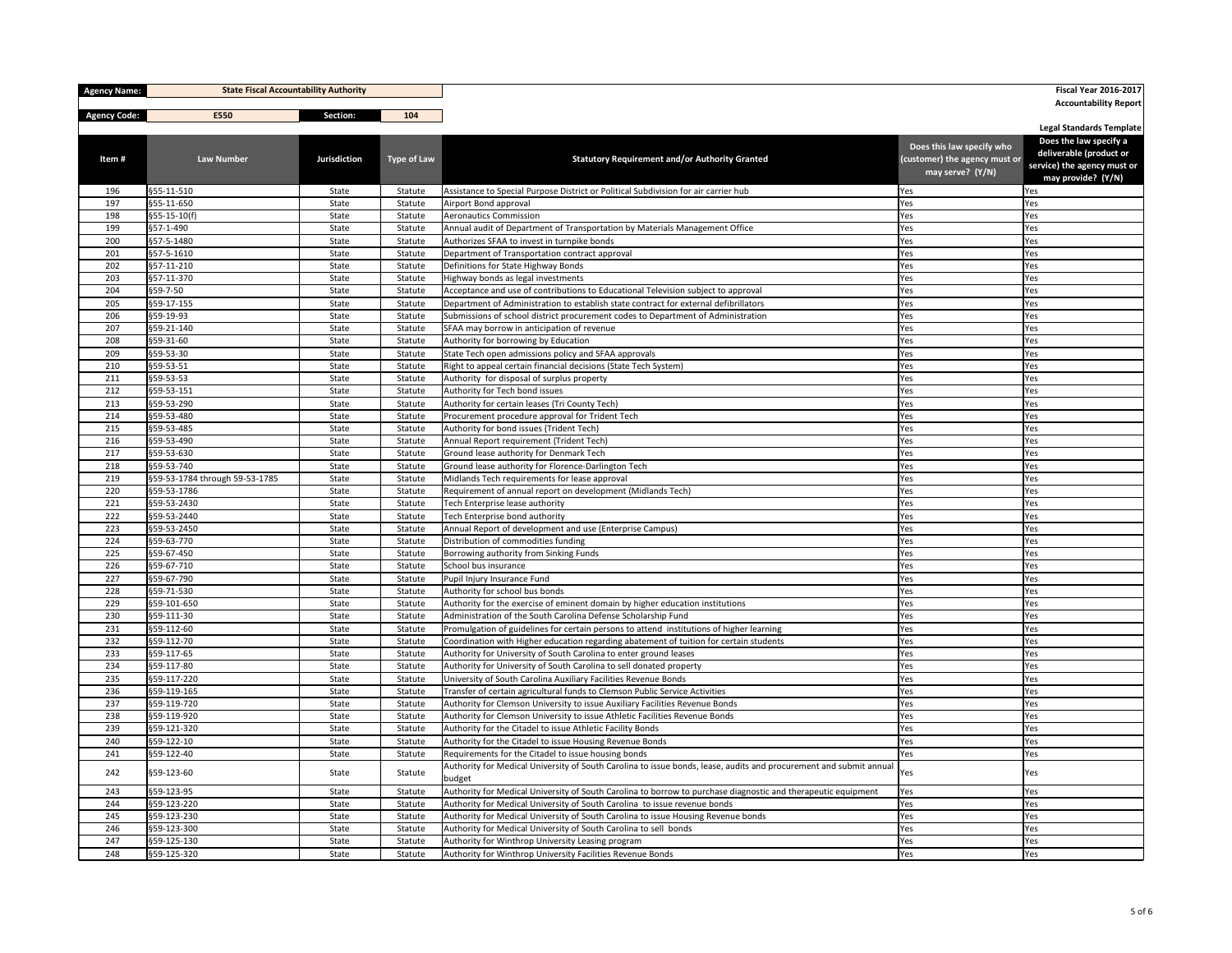| <b>Agency Name:</b> | <b>State Fiscal Accountability Authority</b> |                     |                    |                                                                                         |                                                                                | <b>Fiscal Year 2016-2017</b>                                                                           |
|---------------------|----------------------------------------------|---------------------|--------------------|-----------------------------------------------------------------------------------------|--------------------------------------------------------------------------------|--------------------------------------------------------------------------------------------------------|
|                     | E550                                         | Section:            | 104                |                                                                                         |                                                                                | <b>Accountability Report</b>                                                                           |
| <b>Agency Code:</b> |                                              |                     |                    |                                                                                         |                                                                                | <b>Legal Standards Template</b>                                                                        |
| Item#               | <b>Law Number</b>                            | <b>Jurisdiction</b> | <b>Type of Law</b> | <b>Statutory Requirement and/or Authority Granted</b>                                   | Does this law specify who<br>(customer) the agency must or<br>may serve? (Y/N) | Does the law specify a<br>deliverable (product or<br>service) the agency must or<br>may provide? (Y/N) |
| 249                 | §59-125-520                                  | State               | Statute            | Authority for Winthrop University to issue Athletic Facilities Bonds                    | Yes                                                                            | Yes                                                                                                    |
| 250                 | §59-127-85                                   | State               | Statute            | Approval for South Carolina State University Leasing Program                            | Yes                                                                            | Yes                                                                                                    |
| 251                 | \$59-127-310                                 | State               | Statute            | South Carolina State University Special Obligation Bonds                                | Yes                                                                            | Yes                                                                                                    |
| 252                 | \$59-127-500                                 | State               | Statute            | Authority for South Carolina State University Facilities Improvement Bonds              | Yes                                                                            | Yes                                                                                                    |
| 253                 | \$59-130-30                                  | State               | Statute            | Authority for certain real property transactions for College of Charleston              | Yes                                                                            | Yes                                                                                                    |
| 254                 | §59-130-50                                   | State               | Statute            | Authority to lease or sell real property donated to College of Charleston               | Yes                                                                            | Yes                                                                                                    |
| 255                 | §59-130-60                                   | State               | Statute            | College of Charleston Leasing Program                                                   | Yes                                                                            | Yes                                                                                                    |
| 256                 | §59-130-430                                  | State               | Statute            | College of Charleston authority to issue bonds                                          | Yes                                                                            | Yes                                                                                                    |
| 257                 | \$59-131-20                                  | State               | Statute            | College of Charleston authority to issue bonds for parking facilities                   | Yes                                                                            | Yes                                                                                                    |
| 258                 | \$59-133-30                                  | State               | Statute            | Authority for Francis Marion University Board to sell or dispose of property limited    | Yes                                                                            | Yes                                                                                                    |
| 259                 | §59-133-50                                   | State               | Statute            | Authority to sell or lease real property donated to Francis Marion University           | Yes                                                                            | Yes                                                                                                    |
| 260                 | §59-133-60                                   | State               | Statute            | Authority for Francis Marion University ground leasing                                  | Yes                                                                            | Yes                                                                                                    |
| 261                 | §59-133-220                                  | State               | Statute            | Authority for Francis Marion University to issue Athletic Facilities Revenue Bonds      | Yes                                                                            | Yes                                                                                                    |
| 262                 | \$59-135-30                                  | State               | Statute            | Authority for Lander University to dispose of surplus real property                     | Yes                                                                            | Yes                                                                                                    |
| 263                 | §59-135-50                                   | State               | Statute            | Authority to lease or sell real property donated to Lander University                   | Yes                                                                            | Yes                                                                                                    |
| 264                 | §59-136-130                                  | State               | Statute            | Authority for Coastal Carolina University to sell unassigned surplus real property      | Yes                                                                            | Yes                                                                                                    |
| 265                 | §59-136-150                                  | State               | Statute            | Approval to lease or sell real property donated to Coastal Carolina University          | Yes                                                                            | Yes                                                                                                    |
| 266                 | §59-146-60                                   | State               | Statute            | State Board of Education notification to SFAA                                           | Yes                                                                            | Yes                                                                                                    |
| 267                 | \$59-146-70                                  | State               | Statute            | Issuance of state school facilities bonds by SFAA                                       | Yes                                                                            | Yes                                                                                                    |
| 268                 | §59-146-80                                   | State               | Statute            | Resolution by SFAA for issuance of state school facilities bonds and required report    | Yes                                                                            | Yes                                                                                                    |
| 269                 | §59-146-90                                   | State               | Statute            | SFAA to set terms of state school facilities bonds                                      | Yes                                                                            | Yes                                                                                                    |
| 270                 | \$59-146-130                                 | State               | Statute            | Sale of state school facilities bonds                                                   | Yes                                                                            | Yes                                                                                                    |
| 271                 | \$59-147-30                                  | State               | Statute            | Higher Education authority for the issuance of revenue bonds                            | Yes                                                                            | Yes                                                                                                    |
| 272                 | $\frac{661-4-510}{ }$                        | State               | Statute            | Special account for certain alcohol revenue                                             | Yes                                                                            | Yes                                                                                                    |
| 273                 | \$63-19-360                                  | State               | Statute            | Report regarding status of pre-adjudicatory detention of juveniles                      | Yes                                                                            | Yes                                                                                                    |
| 274                 | \$63-19-420                                  | State               | Statute            | Authority for natural resources sales                                                   | Yes                                                                            | Yes                                                                                                    |
| 275                 | R19 - 102.01 - 102.05                        | State               | Regulation         | Approval procedure for Industrial Revenue, Pollution Control and Hospital Revenue bonds | Yes                                                                            | Yes                                                                                                    |
| 276                 | R19-103.01 - 103.10                          | State               | Regulation         | Calculation and Certification of State Ceiling for Private Activity Bonds               | Yes                                                                            | Yes                                                                                                    |
| 277                 | R19-104.01 - 104.04                          | State               | Regulation         | Approval procedure for Housing Authority Bond issues                                    | Yes                                                                            | Yes                                                                                                    |
| 278                 | R19-410                                      | State               | Regulation         | State Surplus Property                                                                  | Yes                                                                            | Yes                                                                                                    |
| 279                 | R19-415                                      | State               | Regulation         | Insurance Reserve Fund                                                                  | Yes                                                                            | Yes                                                                                                    |
| 280                 | R19-445                                      | State               | Regulation         | Consolidated Procurement Code                                                           | Yes                                                                            | Yes                                                                                                    |
| 281                 | R19-446                                      | State               | Regulation         | Appearance before Chief Procurement Officers                                            | Yes                                                                            | Yes                                                                                                    |
| 282                 | R19-1215                                     | State               | Regulation         | Duties under Tuition Prepayment Program                                                 | Yes                                                                            | Yes                                                                                                    |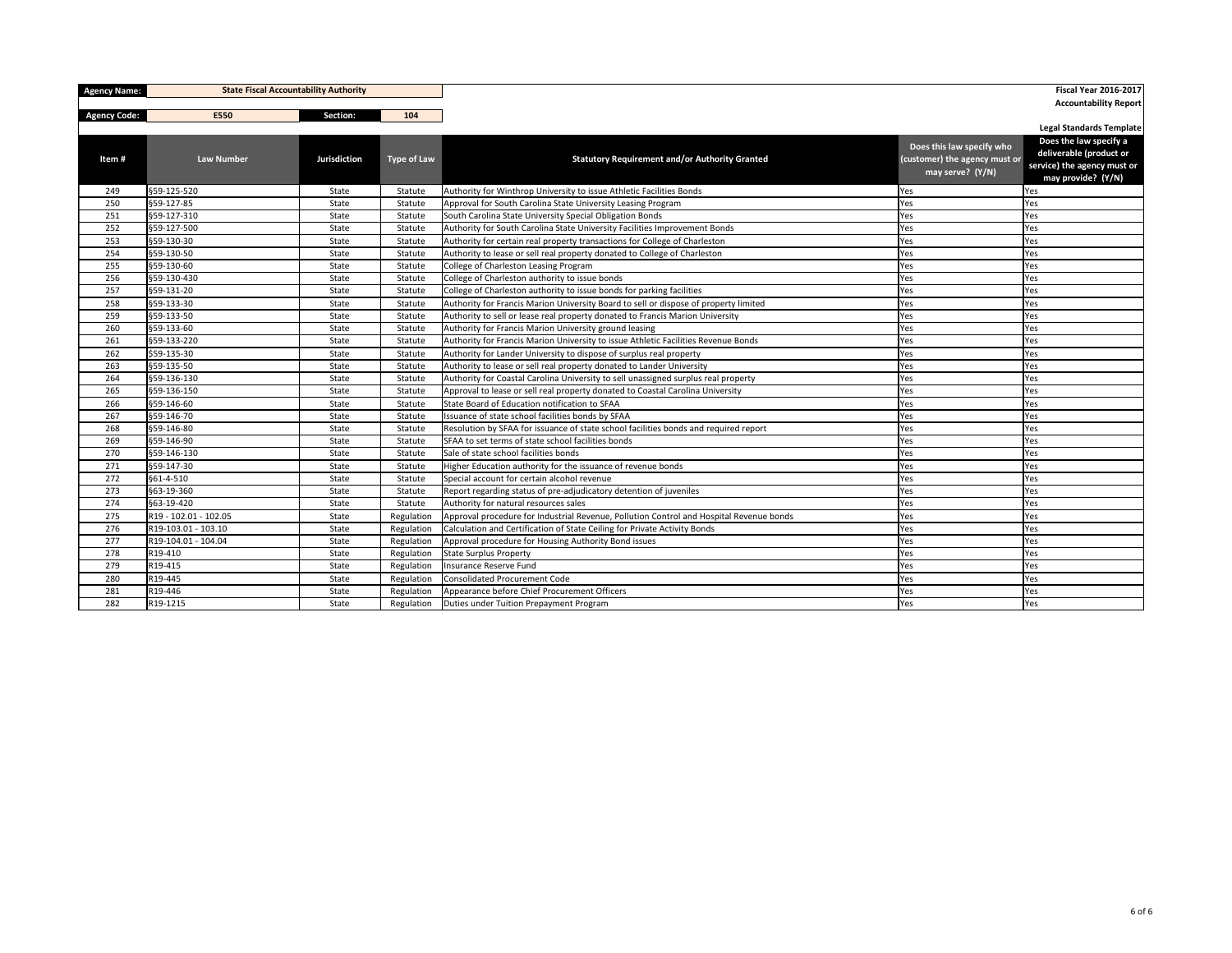| <b>Agency Name:</b>                     | <b>State Fiscal Accountability Authority</b>                                                                                                                                                                            |                                                                                                                                                                                            |                                        | <b>Fiscal Year</b>                                                                                                                                                |
|-----------------------------------------|-------------------------------------------------------------------------------------------------------------------------------------------------------------------------------------------------------------------------|--------------------------------------------------------------------------------------------------------------------------------------------------------------------------------------------|----------------------------------------|-------------------------------------------------------------------------------------------------------------------------------------------------------------------|
| <b>Agency Code:</b>                     | E550                                                                                                                                                                                                                    | 104                                                                                                                                                                                        |                                        | Accountability                                                                                                                                                    |
| <b>Divisions or Major Programs</b>      | <b>Description</b>                                                                                                                                                                                                      | <b>Service/Product Provided to Customers</b>                                                                                                                                               | <b>Customer Segments</b>               | <b>Customer Te</b><br>Specify only for the following Segments: (1) Industry: Name; (2 <u>) Professional Organization:</u> Name; (3 <u>) Public:</u> Demographics. |
| <b>Authority Board</b>                  |                                                                                                                                                                                                                         |                                                                                                                                                                                            |                                        |                                                                                                                                                                   |
| <b>Authority Board</b>                  | Provides fiscal oversight and accountability for the State of<br>South Carolina.                                                                                                                                        | Provide fiscal oversight and accountability through<br>the review and approval of major, fiscal-related,<br>state agency transactions.                                                     | <b>Executive Branch/State Agencies</b> |                                                                                                                                                                   |
| <b>Authority Board</b>                  | Provides fiscal oversight and accountability for the State of<br>South Carolina.                                                                                                                                        | Provide fiscal oversight and accountability through<br>the review and approval of major, fiscal-related,<br>state agency transactions.                                                     | Legislative Branch                     |                                                                                                                                                                   |
| <b>Authority Board</b>                  | Provides fiscal oversight and accountability for the State of<br>South Carolina.                                                                                                                                        | Provide fiscal oversight and accountability through<br>the review and approval of major, fiscal-related, Judicial Branch<br>state agency transactions.                                     |                                        |                                                                                                                                                                   |
| <b>Insurance Reserve Fund Division</b>  | The Insurance Reserve Fund functions as a governmental                                                                                                                                                                  |                                                                                                                                                                                            |                                        |                                                                                                                                                                   |
| Insurance Reserve Fund                  | insurance operation with the mission to provide insurance<br>specifically designed to meet the needs of governmental entities<br>at the lowest possible cost.                                                           | Insurance policies and services                                                                                                                                                            | <b>Executive Branch/State Agencies</b> |                                                                                                                                                                   |
| Insurance Reserve Fund                  | The Insurance Reserve Fund functions as a governmental<br>insurance operation with the mission to provide insurance<br>specifically designed to meet the needs of governmental entities<br>at the lowest possible cost. | Insurance policies and services                                                                                                                                                            | Legislative Branch                     |                                                                                                                                                                   |
| Insurance Reserve Fund                  | The Insurance Reserve Fund functions as a governmental<br>insurance operation with the mission to provide insurance<br>specifically designed to meet the needs of governmental entities<br>at the lowest possible cost  | Insurance policies and services                                                                                                                                                            | Judicial Branch                        |                                                                                                                                                                   |
| Insurance Reserve Fund                  | The Insurance Reserve Fund functions as a governmental<br>insurance operation with the mission to provide insurance<br>specifically designed to meet the needs of governmental entities<br>at the lowest possible cost  | Insurance policies and services                                                                                                                                                            | Local Govts.                           |                                                                                                                                                                   |
| Insurance Reserve Fund                  | The Insurance Reserve Fund functions as a governmental<br>insurance operation with the mission to provide insurance<br>specifically designed to meet the needs of governmental entities<br>at the lowest possible cost. | Insurance policies and services                                                                                                                                                            | <b>School Districts</b>                |                                                                                                                                                                   |
| Second Injury Fund                      | Provides reimbursement of approved workers compensation<br>claim payments to the State Accident Fund according to 42-7-<br>310, 42-9-400, and 42-9-410.                                                                 | Reimbursement of eligible workers compensation                                                                                                                                             | <b>Executive Branch/State Agencies</b> |                                                                                                                                                                   |
| Second Injury Fund                      | Provides reimbursement of approved workers compensation<br>claim payments to insurance carriers and self insured companies<br>according to 42-7-310, 42-9-400, and 42-9-410.                                            | Reimbursement of eligible workers compensation                                                                                                                                             | <b>Industry</b>                        | Those self insured companies and insurance carriers paying workers compensation claims accepted by the Second Injury Fund.                                        |
| <b>Division of Procurement Services</b> |                                                                                                                                                                                                                         |                                                                                                                                                                                            |                                        |                                                                                                                                                                   |
| Division of Procurement Services        | Provides the State's central procurement operation for all state<br>agencies covered by the South Carolina Consolidated<br><b>Procurement Code.</b>                                                                     | Providing agencies with professional, centralized<br>purchasing services to acquire all manner of<br>supplies, equipment, services, information                                            | <b>Executive Branch/State Agencies</b> |                                                                                                                                                                   |
| Division of Procurement Services        | Provides the State's central procurement operation for all state thereby leveraging the collective needs of all state<br>agencies covered by the South Carolina Consolidated<br>Procurement Code.                       | Establishing open-ended statewide contracts,<br>agencies, political subdivisions, and school<br>districts to gain lower prices through volume<br>discount:                                 | <b>Executive Branch/State Agencies</b> |                                                                                                                                                                   |
| Division of Procurement Services        | Provides the State's central procurement operation for all state thereby leveraging the collective needs of all state<br>agencies covered by the South Carolina Consolidated<br>Procurement Code.                       | Establishing open-ended statewide contracts,<br>agencies, political subdivisions, and school<br>districts to gain lower prices through volume                                              | Local Govts.                           |                                                                                                                                                                   |
| Division of Procurement Services        | Provides the State's central procurement operation for all state thereby leveraging the collective needs of all state<br>agencies covered by the South Carolina Consolidated<br>Procurement Code.                       | Establishing open-ended statewide contract<br>agencies, political subdivisions, and school<br>districts to gain lower prices through volume<br>discounts.                                  | School Districts                       |                                                                                                                                                                   |
| Division of Procurement Services        | Provides the State's central procurement operation for all state<br>agencies covered by the South Carolina Consolidated<br>Procurement Code.                                                                            | Chief Procurement Officers for Good and Supplies,<br>Information Technology, and Construction<br>resolves bid protests and contract disputes for                                           | <b>Executive Branch/State Agencies</b> |                                                                                                                                                                   |
| Division of Procurement Services        | Provides the State's central procurement operation for all state serving as the Building Code Official and Deputy<br>agencies covered by the South Carolina Consolidated<br>Procurement Code.                           | Provides for the protection of life and property by<br>State Fire Marshal for all state buildings and by<br>performing professional reviews of construction<br>plans and site inspections. | <b>Executive Branch/State Agencies</b> |                                                                                                                                                                   |

| <b>State Fiscal Accountability Authority</b> |                                                                                                                                 |                                        | Fiscal Year 2016-17                                                                                                         |
|----------------------------------------------|---------------------------------------------------------------------------------------------------------------------------------|----------------------------------------|-----------------------------------------------------------------------------------------------------------------------------|
|                                              |                                                                                                                                 |                                        | <b>Accountability Report</b>                                                                                                |
|                                              | 104                                                                                                                             |                                        |                                                                                                                             |
|                                              |                                                                                                                                 |                                        | <b>Customer Template</b>                                                                                                    |
|                                              | <b>Service/Product Provided to Customers</b>                                                                                    | <b>Customer Segments</b>               | Specify only for the following Segments: (1) Industry: Name; (2) Professional Organization: Name; (3) Public: Demographics. |
|                                              |                                                                                                                                 |                                        |                                                                                                                             |
|                                              |                                                                                                                                 |                                        |                                                                                                                             |
| lity for the State of                        | Provide fiscal oversight and accountability through                                                                             |                                        |                                                                                                                             |
|                                              | the review and approval of major, fiscal-related,                                                                               | <b>Executive Branch/State Agencies</b> |                                                                                                                             |
|                                              | state agency transactions.<br>Provide fiscal oversight and accountability through                                               |                                        |                                                                                                                             |
| lity for the State of                        | the review and approval of major, fiscal-related,                                                                               | Legislative Branch                     |                                                                                                                             |
|                                              | state agency transactions.                                                                                                      |                                        |                                                                                                                             |
| lity for the State of                        | Provide fiscal oversight and accountability through                                                                             |                                        |                                                                                                                             |
|                                              | the review and approval of major, fiscal-related,                                                                               | Judicial Branch                        |                                                                                                                             |
|                                              | state agency transactions.                                                                                                      |                                        |                                                                                                                             |
| s a governmental                             |                                                                                                                                 |                                        |                                                                                                                             |
| provide insurance                            | Insurance policies and services                                                                                                 | <b>Executive Branch/State Agencies</b> |                                                                                                                             |
| of governmental entities                     |                                                                                                                                 |                                        |                                                                                                                             |
|                                              |                                                                                                                                 |                                        |                                                                                                                             |
| s a governmental<br>provide insurance        |                                                                                                                                 |                                        |                                                                                                                             |
| of governmental entities                     | Insurance policies and services                                                                                                 | Legislative Branch                     |                                                                                                                             |
|                                              |                                                                                                                                 |                                        |                                                                                                                             |
| s a governmental                             |                                                                                                                                 |                                        |                                                                                                                             |
| provide insurance                            | Insurance policies and services                                                                                                 | Judicial Branch                        |                                                                                                                             |
| of governmental entities                     |                                                                                                                                 |                                        |                                                                                                                             |
| s a governmental                             |                                                                                                                                 |                                        |                                                                                                                             |
|                                              |                                                                                                                                 |                                        |                                                                                                                             |
|                                              | Insurance policies and services<br>of governmental entities                                                                     | Local Govts.                           |                                                                                                                             |
|                                              |                                                                                                                                 |                                        |                                                                                                                             |
| s a governmental<br>provide insurance        |                                                                                                                                 |                                        |                                                                                                                             |
| of governmental entities                     | Insurance policies and services                                                                                                 | <b>School Districts</b>                |                                                                                                                             |
|                                              |                                                                                                                                 |                                        |                                                                                                                             |
| orkers compensation                          |                                                                                                                                 |                                        |                                                                                                                             |
| Ind according to 42-7-                       | Reimbursement of eligible workers compensation<br>Executive Branch/State Agencies<br>losses.                                    |                                        |                                                                                                                             |
|                                              |                                                                                                                                 |                                        |                                                                                                                             |
| orkers compensation                          | Reimbursement of eligible workers compensation:                                                                                 |                                        |                                                                                                                             |
| d self insured companies                     | losses.                                                                                                                         |                                        | Those self insured companies and insurance carriers paying workers compensation claims accepted by the Second Injury Fund.  |
| $2 - 9 - 410.$                               |                                                                                                                                 |                                        |                                                                                                                             |
|                                              |                                                                                                                                 |                                        |                                                                                                                             |
| t operation for all state                    | Providing agencies with professional, centralized                                                                               |                                        |                                                                                                                             |
| Consolidated                                 |                                                                                                                                 |                                        |                                                                                                                             |
|                                              | purchasing services to acquire all manner of                                                                                    |                                        |                                                                                                                             |
|                                              | supplies, equipment, services, information                                                                                      | <b>Executive Branch/State Agencies</b> |                                                                                                                             |
|                                              | technology, and construction.                                                                                                   |                                        |                                                                                                                             |
|                                              | Establishing open-ended statewide contracts,                                                                                    |                                        |                                                                                                                             |
|                                              | t operation for all state thereby leveraging the collective needs of all state                                                  |                                        |                                                                                                                             |
| Consolidated                                 | agencies, political subdivisions, and school                                                                                    | <b>Executive Branch/State Agencies</b> |                                                                                                                             |
|                                              | districts to gain lower prices through volume<br>discounts.                                                                     |                                        |                                                                                                                             |
|                                              |                                                                                                                                 |                                        |                                                                                                                             |
|                                              | Establishing open-ended statewide contracts,                                                                                    |                                        |                                                                                                                             |
| Consolidated                                 | t operation for all state thereby leveraging the collective needs of all state<br>agencies, political subdivisions, and school  | Local Govts.                           |                                                                                                                             |
|                                              | districts to gain lower prices through volume                                                                                   |                                        |                                                                                                                             |
|                                              | discounts.                                                                                                                      |                                        |                                                                                                                             |
|                                              | Establishing open-ended statewide contracts,                                                                                    |                                        |                                                                                                                             |
| Consolidated                                 | t operation for all state thereby leveraging the collective needs of all state<br>agencies, political subdivisions, and school  | School Districts                       |                                                                                                                             |
|                                              | districts to gain lower prices through volume                                                                                   |                                        |                                                                                                                             |
|                                              | discounts.                                                                                                                      |                                        |                                                                                                                             |
| t operation for all state                    | Chief Procurement Officers for Good and Supplies,                                                                               |                                        |                                                                                                                             |
| Consolidated                                 | Information Technology, and Construction                                                                                        | <b>Executive Branch/State Agencies</b> |                                                                                                                             |
|                                              | resolves bid protests and contract disputes for                                                                                 |                                        |                                                                                                                             |
|                                              | state government.                                                                                                               |                                        |                                                                                                                             |
|                                              | Provides for the protection of life and property by                                                                             |                                        |                                                                                                                             |
| Consolidated                                 | t operation for all state serving as the Building Code Official and Deputy<br>State Fire Marshal for all state buildings and by | <b>Executive Branch/State Agencies</b> |                                                                                                                             |
|                                              | performing professional reviews of construction<br>plans and site inspections.                                                  |                                        |                                                                                                                             |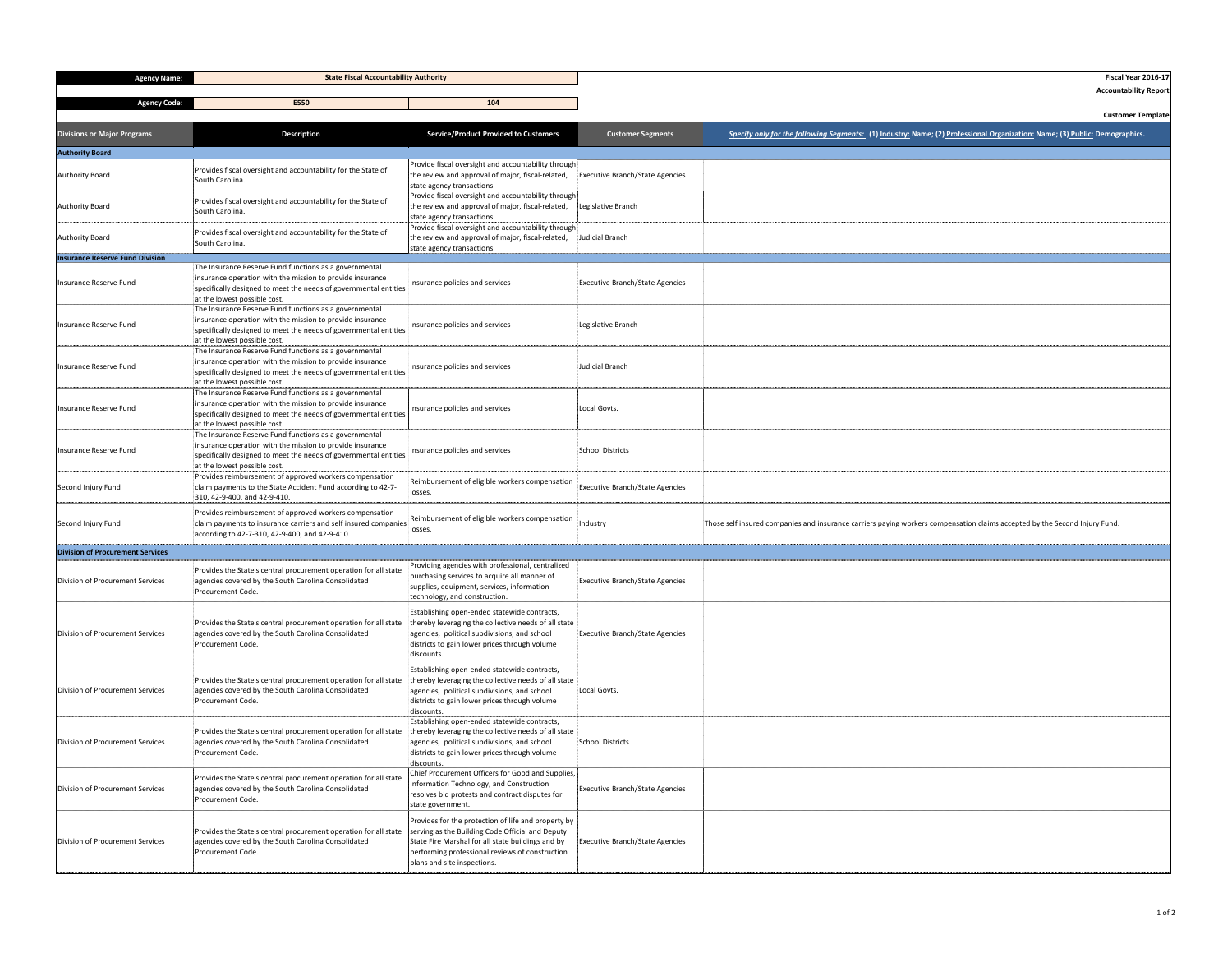| <b>Customer Segments</b>                                                           | Specify only for the following Segments: (1) Industry: Name; (2) Professional Organization: Name; (3) Public: Demographics. |
|------------------------------------------------------------------------------------|-----------------------------------------------------------------------------------------------------------------------------|
| Executive Branch/State Agencies                                                    |                                                                                                                             |
| <b>Executive Branch/State Agencies</b>                                             |                                                                                                                             |
| <b>Executive Branch/State Agencies</b><br>-------------------------- <b>------</b> |                                                                                                                             |
| <b>Executive Branch/State Agencies</b>                                             |                                                                                                                             |
| Local Govts.                                                                       |                                                                                                                             |
| <b>School Districts</b>                                                            |                                                                                                                             |
| <b>Executive Branch/State Agencies</b>                                             |                                                                                                                             |
| Local Govts.                                                                       |                                                                                                                             |
| <b>Executive Branch/State Agencies</b>                                             |                                                                                                                             |
| Industry                                                                           | Architects, Engineers, Contractors, and Vendors.                                                                            |
| <b>Executive Branch/State Agencies</b>                                             |                                                                                                                             |
| Legislative Branch                                                                 |                                                                                                                             |

| <b>Agency Name:</b>                     | <b>State Fiscal Accountability Authority</b>                                                                                                       |                                                                                                                                                                                                                                         |                                        | Fiscal Year 2016-17                                                                                                         |
|-----------------------------------------|----------------------------------------------------------------------------------------------------------------------------------------------------|-----------------------------------------------------------------------------------------------------------------------------------------------------------------------------------------------------------------------------------------|----------------------------------------|-----------------------------------------------------------------------------------------------------------------------------|
| <b>Agency Code:</b>                     | E550                                                                                                                                               | 104                                                                                                                                                                                                                                     |                                        | <b>Accountability Report</b>                                                                                                |
|                                         |                                                                                                                                                    |                                                                                                                                                                                                                                         |                                        | <b>Customer Template</b>                                                                                                    |
| <b>Divisions or Major Programs</b>      | <b>Description</b>                                                                                                                                 | <b>Service/Product Provided to Customers</b>                                                                                                                                                                                            | <b>Customer Segments</b>               | Specify only for the following Segments: (1) Industry: Name; (2) Professional Organization: Name; (3) Public: Demographics. |
| Division of Procurement Services        | Provides the State's central procurement operation for all state<br>agencies covered by the South Carolina Consolidated<br><b>Procurement Code</b> | Oversees and approves solicitations and the<br>posting of awards performed by agencies acting<br>labove their statutory certification level for<br>construction services                                                                | <b>Executive Branch/State Agencies</b> |                                                                                                                             |
| Division of Procurement Services        | Provides the State's central procurement operation for all state<br>agencies covered by the South Carolina Consolidated<br>Procurement Code.       | Facilitates uniformity in application of<br>procurement laws among diverse procurement<br>disciplines and across state government.                                                                                                      | <b>Executive Branch/State Agencies</b> |                                                                                                                             |
| Division of Procurement Services        | Provides the State's central procurement operation for all state<br>agencies covered by the South Carolina Consolidated<br><b>Procurement Code</b> | Conducts periodic audits of each agency's<br>procurement operations to ensure transparency,<br>integrity for state funds.                                                                                                               | <b>Executive Branch/State Agencies</b> |                                                                                                                             |
| <b>Division of Procurement Services</b> | Provides the State's central procurement operation for all state<br>agencies covered by the South Carolina Consolidated<br><b>Procurement Code</b> | Division responsible for statewide training and<br>certification program for public procurement<br>professionals.                                                                                                                       | <b>Executive Branch/State Agencies</b> |                                                                                                                             |
| Division of Procurement Services        | Provides the State's central procurement operation for all state<br>agencies covered by the South Carolina Consolidated<br><b>Procurement Code</b> | Division responsible for statewide training and<br>certification program for public procurement<br>professionals                                                                                                                        | Local Govts.                           |                                                                                                                             |
| Division of Procurement Services        | Provides the State's central procurement operation for all state<br>agencies covered by the South Carolina Consolidated<br><b>Procurement Code</b> | Division responsible for statewide training and<br>certification program for public procurement<br>professionals                                                                                                                        | <b>School Districts</b>                |                                                                                                                             |
| Division of Procurement Services        | Provides the State's central procurement operation for all state<br>agencies covered by the South Carolina Consolidated<br>Procurement Code.       | Publishing a periodical, South Carolina Business<br>Opportunities (SCBO), provides one-stop access to<br>public notice of contracting opportunities for state<br>and local government entities                                          |                                        |                                                                                                                             |
| Division of Procurement Services        | Provides the State's central procurement operation for all state<br>agencies covered by the South Carolina Consolidated<br>Procurement Code.       | Publishing a periodical, South Carolina Business<br>Opportunities (SCBO), provides one-stop access to Local Govts.<br>public notice of contracting opportunities for state<br>land local government entities.                           |                                        |                                                                                                                             |
| Division of Procurement Services        | Provides the State's central procurement operation for all state<br>agencies covered by the South Carolina Consolidated<br>Procurement Code.       | Staffing emergency disaster recovery<br>procurements (hurricanes, terrorism, etc.) for the<br>State's Emergency Management Division and<br>emergency related acquisitions for supplies,<br>services, and facilities damage assessments. | <b>Executive Branch/State Agencies</b> |                                                                                                                             |
| Division of Procurement Services        | Provides the State's central procurement operation for all state<br>agencies covered by the South Carolina Consolidated<br>Procurement Code.       | Provides guidance to vendors and contractors for<br>construction, related services, and goods, services Industry<br>and IT.                                                                                                             |                                        | Architects, Engineers, Contractors, and Vendors                                                                             |
| Division of Procurement Services        | Provides the State's central procurement operation for all state<br>agencies covered by the South Carolina Consolidated<br><b>Procurement Code</b> | Provide for professional guidance on advisory<br>committees for procurement, information<br>technology, and construction related activities                                                                                             | <b>Executive Branch/State Agencies</b> |                                                                                                                             |
| Division of Procurement Services        | Provides the State's central procurement operation for all state<br>agencies covered by the South Carolina Consolidated<br>Procurement Code.       | Provide required reports and information to the<br>'South Carolina General Assembly as required.                                                                                                                                        | Legislative Branch                     |                                                                                                                             |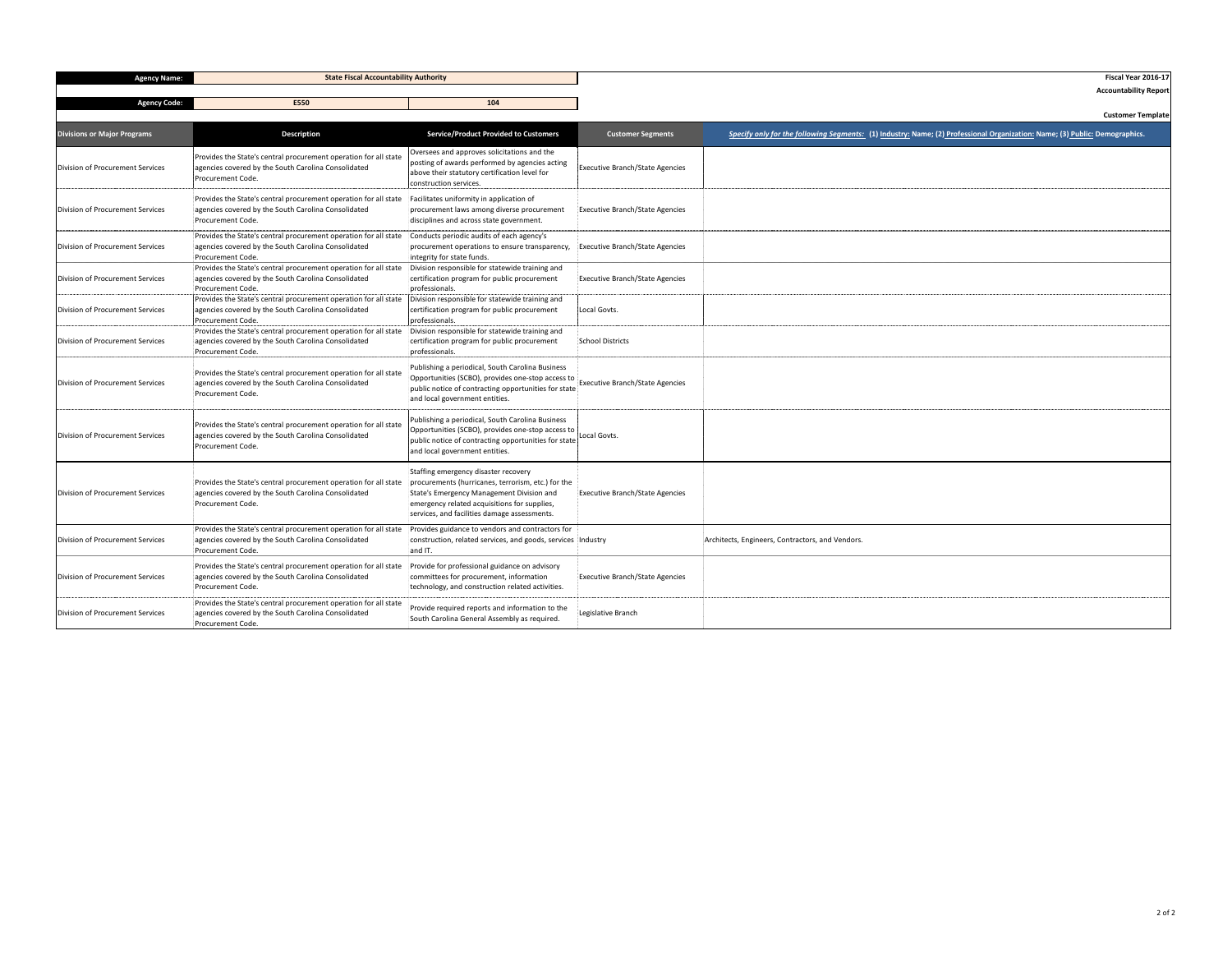| <b>Agency Name:</b>                                           | <b>State Fiscal Accountability Authority</b> |                                                                                                                                                                                |                                                                                                                                                                                                                                                       | Fiscal Year 2016-17<br><b>Accountability Report</b> |
|---------------------------------------------------------------|----------------------------------------------|--------------------------------------------------------------------------------------------------------------------------------------------------------------------------------|-------------------------------------------------------------------------------------------------------------------------------------------------------------------------------------------------------------------------------------------------------|-----------------------------------------------------|
| <b>Agency Code:</b>                                           | <b>Section:</b><br>E550                      | 104                                                                                                                                                                            |                                                                                                                                                                                                                                                       |                                                     |
|                                                               |                                              |                                                                                                                                                                                |                                                                                                                                                                                                                                                       | <b>Partner Template</b>                             |
| <b>Name of Partner Entity</b>                                 | <b>Type of Partner Entity</b>                |                                                                                                                                                                                | <b>Description of Partnership</b>                                                                                                                                                                                                                     | <b>Associated Objective(s) FY 16-17</b>             |
| Administration                                                |                                              |                                                                                                                                                                                |                                                                                                                                                                                                                                                       |                                                     |
| Department of Administration                                  | <b>State Government</b>                      |                                                                                                                                                                                | In conjunction with the Department of Administration, information is<br>collected and assembled that will best assist board members for their<br>review and approval.                                                                                 | 1.2.1                                               |
| Department of Administration                                  | <b>State Government</b>                      |                                                                                                                                                                                | DIS and EPO provide guidance regarding the Information Security and<br>Privacy policy implementation; DTO provides Data Custodian services for<br>SFAA information systems; SCEIS controls access to financial systems and<br>reporting authorization | 1.1.1, 1.1.3                                        |
| Office of the Comptroller General                             | <b>State Government</b>                      | Provides guidance and oversight for compliance with state financial and<br>accountability requirements; requires special reporting for compliance<br>with legislative mandates | 1.1.3, 1.2.2                                                                                                                                                                                                                                          |                                                     |
| <b>Office of the State Treasurer</b>                          | <b>State Government</b>                      |                                                                                                                                                                                | Provides coordination of banking services and financial reporting of cash<br>and investments                                                                                                                                                          | 1.1.3, 1.2.2                                        |
| <b>Banking Industry</b>                                       | <b>Private Business Organization</b>         |                                                                                                                                                                                | Provides financial and investment services to account for agency funds<br>and investments                                                                                                                                                             | 1.1.3, 1.2.2                                        |
| <b>Insurance Reserve Fund Division</b>                        |                                              |                                                                                                                                                                                |                                                                                                                                                                                                                                                       |                                                     |
| Willis, Towers, Watson                                        | <b>Private Business Organization</b>         |                                                                                                                                                                                | Property Reinsurance Broker                                                                                                                                                                                                                           | 2.1.1, 2.2.1, 2.2.2                                 |
| Willis, Towers, Watson                                        | Private Business Organization                |                                                                                                                                                                                | <b>Actuarial Services</b>                                                                                                                                                                                                                             | 2.1.1                                               |
| Insurance Services Office                                     | <b>Private Business Organization</b>         |                                                                                                                                                                                | Provides specific insurance information necessary to the IRF                                                                                                                                                                                          | 2.1.1                                               |
| AssetWorks                                                    | <b>Private Business Organization</b>         |                                                                                                                                                                                | <b>Building Valuation Services</b>                                                                                                                                                                                                                    | 2.1.1, 2.2.1                                        |
| American Southern Insurance Co.                               | <b>Private Business Organization</b>         |                                                                                                                                                                                | Auto Liability Reinsurance and Auto Liability Claims Processing Services                                                                                                                                                                              | 2.1.1, 2.3.1                                        |
| <b>Ramsey Adjustment Services</b>                             | <b>Private Business Organization</b>         |                                                                                                                                                                                | <b>School Bus Claims Processing Services</b>                                                                                                                                                                                                          | 2.3.1                                               |
| Independent Claims Adjusters under State<br>Contract          | Private Business Organization                |                                                                                                                                                                                | Provides Claim Adjustment services                                                                                                                                                                                                                    | 2.3.1                                               |
| Arthur J Gallagher Risk Management Services                   | Private Business Organization                |                                                                                                                                                                                | Ocean Marine Insurance Broker                                                                                                                                                                                                                         | 2.1.1                                               |
| Arthur J Gallagher Risk Management<br>Services/Liberty Mutual | <b>Private Business Organization</b>         |                                                                                                                                                                                | Boiler and Machinery Reinsurance, Boiler Inspections                                                                                                                                                                                                  | 2.2.2, 2.2.3                                        |
| <b>Hope Aviation</b>                                          | <b>Private Business Organization</b>         |                                                                                                                                                                                | <b>Aviation Insurance Broker</b>                                                                                                                                                                                                                      | 2.1.1                                               |
| South Carolina Hospital Association                           | <b>Professional Association</b>              |                                                                                                                                                                                | Risk Management and Patient Safety Program                                                                                                                                                                                                            | 2.1.3                                               |
| <b>KPMG</b>                                                   | Private Business Organization                |                                                                                                                                                                                | Actuarial Services for Second Injury Fund                                                                                                                                                                                                             | 2.4.2                                               |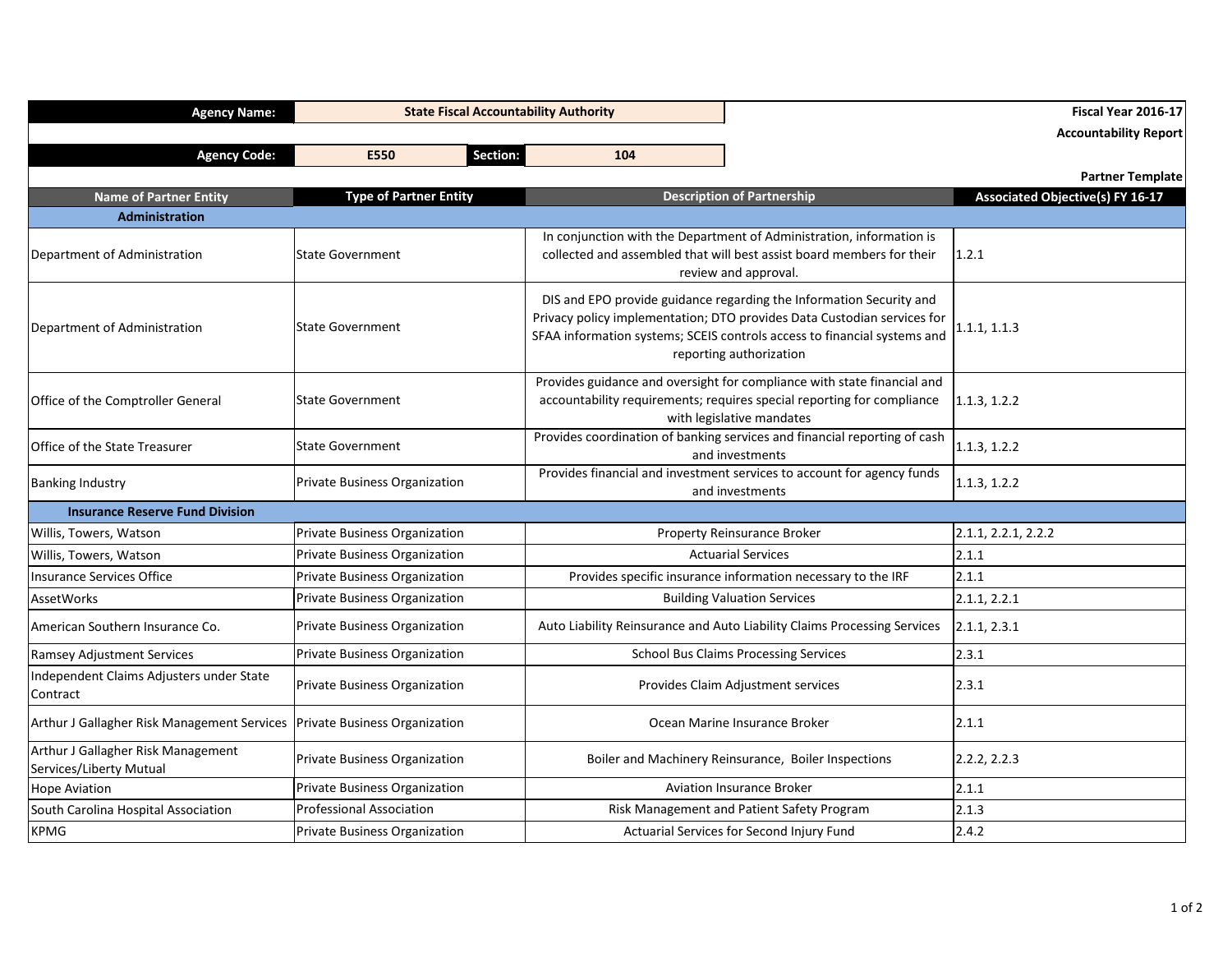| <b>Agency Name:</b>                                                        |                                 |          | <b>State Fiscal Accountability Authority</b> |                                                                                                                                                                                                                                                                                                    | Fiscal Year 2016-17                     |
|----------------------------------------------------------------------------|---------------------------------|----------|----------------------------------------------|----------------------------------------------------------------------------------------------------------------------------------------------------------------------------------------------------------------------------------------------------------------------------------------------------|-----------------------------------------|
|                                                                            |                                 |          |                                              |                                                                                                                                                                                                                                                                                                    | <b>Accountability Report</b>            |
| <b>Agency Code:</b>                                                        | E550                            | Section: | 104                                          |                                                                                                                                                                                                                                                                                                    |                                         |
|                                                                            |                                 |          |                                              |                                                                                                                                                                                                                                                                                                    | <b>Partner Template</b>                 |
| <b>Name of Partner Entity</b>                                              | <b>Type of Partner Entity</b>   |          |                                              | <b>Description of Partnership</b>                                                                                                                                                                                                                                                                  | <b>Associated Objective(s) FY 16-17</b> |
| <b>Division of Procurement Services</b>                                    |                                 |          |                                              |                                                                                                                                                                                                                                                                                                    |                                         |
| Department of Administration--<br>Division of<br>Technology                | <b>State Government</b>         |          |                                              | Custodian for Materials Management module in SCEIS utilized for<br>procurement activities.                                                                                                                                                                                                         | 3.1.1, 3.1.2                            |
| National Association of State Procurement<br><b>Officials</b>              | <b>Professional Association</b> |          |                                              | Provides funds for the professional development of staff, conferences for<br>networking, and promotion of best practices, education, professional<br>development, research, and innovative procurement strategies.                                                                                 | 3.1.1, 3.1.2, 3.1.3, 3.2.1, 3.2.2       |
| South Carolina Association of Governmental<br><b>Purchasing Officials</b>  | <b>Professional Association</b> |          |                                              | Conducts forums and conferences for networking, and promotion of best<br>practices, education, professional development, research, and innovative 3.1.1, 3.1.2, 3.1.3, 3.2.1, 3.2.2<br>procurement strategies.                                                                                     |                                         |
| National Institute for Public Procurement<br>(NIGP)                        | <b>Professional Association</b> |          |                                              | Developing, supporting and promoting the public procurement profession<br>through educational and research programs, professional support,<br>technical services and advocacy initiatives.                                                                                                         | 3.1.1, 3.1.2, 3.1.3, 3.2.1, 3.2.2       |
| National Association of State Facilities<br>Administrators                 | <b>Professional Association</b> |          |                                              | Provides professional development opportunities, technical assistance,<br>and national and regional conferences for professional networking.                                                                                                                                                       | 3.1.4, 3.2.2                            |
| South Carolina Association of State Planning<br>and Construction Officials | <b>Professional Association</b> |          |                                              | Provides professional development for engineers and architects, industry<br>and other technical updates, trends, project presentation discussions, and 3.1.4, 3.2.2<br>similar forums.                                                                                                             |                                         |
| National Association of Chief Information<br><b>Officers</b>               | <b>Professional Association</b> |          |                                              | Support the role of the state CIO and or CPO for information technology,<br>stimulate the exchange of information and promote the adoption of IT<br>best practices and innovations. Sponsor national conferences, peer<br>networking, research and publications, briefings and government affairs. | 3.1.1, 3.1.2, 3.1.3, 3.2.1, 3.2.2       |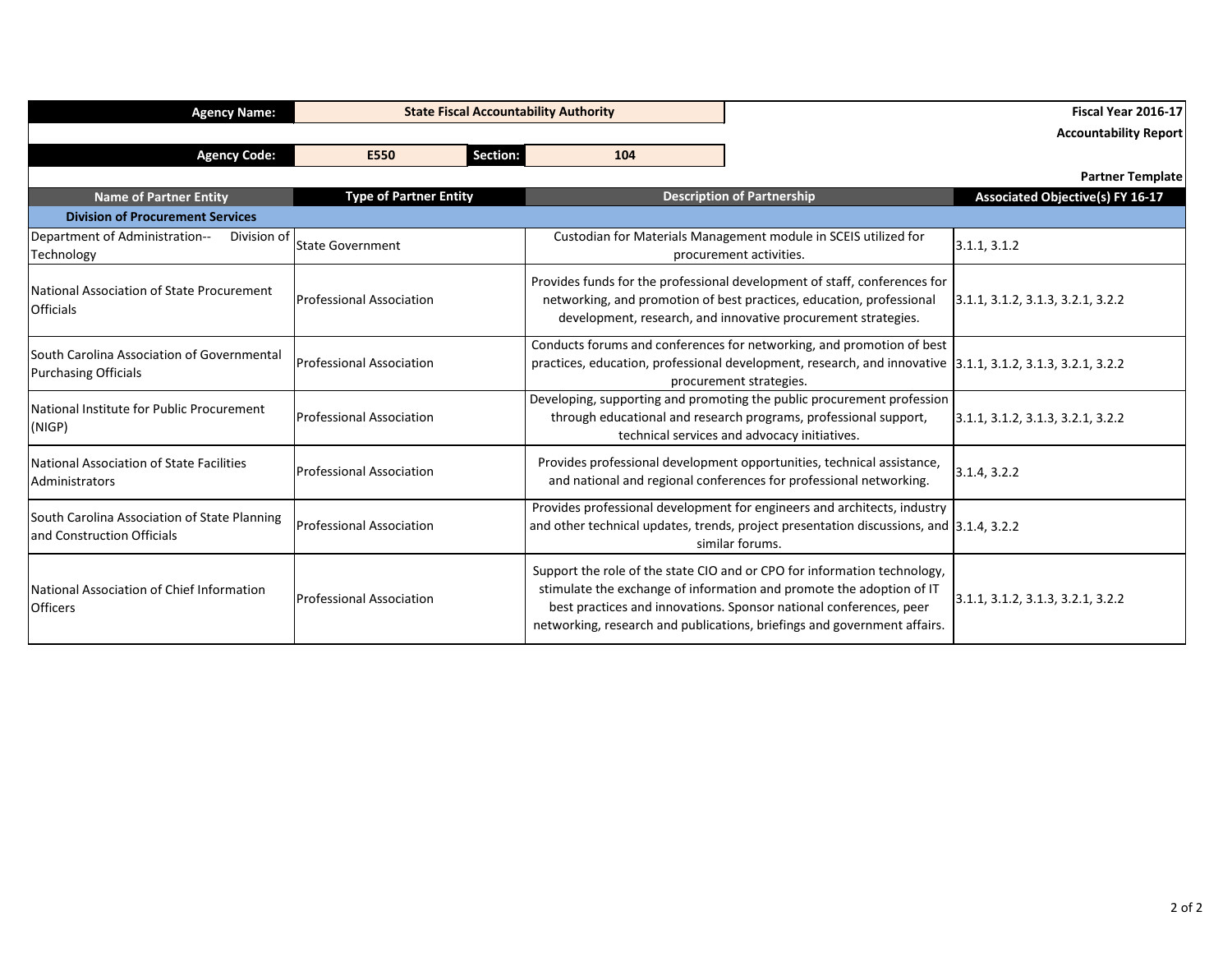| <b>Agency Name:</b> | <b>State Fiscal Accountability Authority</b>                                                                       |                                                                                                                                                                                            |                       |                                      |                                                               |                                                                                                                                                                                                                                                                                                 | Fiscal Year 2016-17                                                                 |
|---------------------|--------------------------------------------------------------------------------------------------------------------|--------------------------------------------------------------------------------------------------------------------------------------------------------------------------------------------|-----------------------|--------------------------------------|---------------------------------------------------------------|-------------------------------------------------------------------------------------------------------------------------------------------------------------------------------------------------------------------------------------------------------------------------------------------------|-------------------------------------------------------------------------------------|
| <b>Agency Code:</b> | E550                                                                                                               | Section:                                                                                                                                                                                   | 104                   |                                      |                                                               |                                                                                                                                                                                                                                                                                                 | <b>Accountability Report</b>                                                        |
| Item                | <b>Report Name</b>                                                                                                 | <b>Name of Entity Requesting</b><br>the Report                                                                                                                                             | <b>Type of Entity</b> | <b>Reporting</b><br><b>Frequency</b> | <b>Submission Date</b><br>(MM/DD/YYYY)                        | Summary of Information Requested in the Report                                                                                                                                                                                                                                                  | <b>Report Template</b><br><b>Method to Access the Report</b>                        |
|                     | <b>Accountability Report</b>                                                                                       | Department of Administration                                                                                                                                                               | State                 | Annually                             | 9/15/2016                                                     | Agency's Mission, Strategic Plan, Performance<br>Measures, Program Expenditures, Legal Standards.,<br>Customers, Partners, Reports, Oversight Review                                                                                                                                            | http://sfaa.sc.gov/files/rpts/FY%202015-<br>16%20SFAA%20Accountability%20Report.pdf |
| $\overline{2}$      | Information Technology Plan and<br><b>Information Security Plan</b>                                                | Department of Administration                                                                                                                                                               | State                 | Annually                             | 9/23/2016                                                     | Reports the Agency's Information Technology Plan and<br><b>Information Security Plan</b>                                                                                                                                                                                                        | Obtain from the Division of Technology/ Department of Administration                |
| 3                   | Fines and Fees Report                                                                                              | House Ways and Means<br><b>Committee and Senate Finance</b><br>Committee                                                                                                                   | State                 | Annually                             | 9/1/2017                                                      | Reports all fines and fees charged and collected by the<br>Agency                                                                                                                                                                                                                               | http://sfaa.sc.gov/files/rpts/E550 Fines and Fees Report FY2017.pdf                 |
|                     | Annual Budget Request                                                                                              | Department of Administration                                                                                                                                                               | State                 | Annually                             | 10/15/2016                                                    | Request for annual operating and capital budget needs<br>for the 2017-18 fiscal year                                                                                                                                                                                                            | Obtain from the Office of the Executive Director of SFAA                            |
| 5                   | Debt Collection                                                                                                    | House Ways and Means<br><b>Committee and Senate Finance</b><br>Committee; Inspector General                                                                                                | State                 | Annually                             | 2/24/2017                                                     | Report detailing the amount of outstanding debt and all<br>methods used to collect that debt                                                                                                                                                                                                    | Obtain from the Office of the Executive Director of SFAA                            |
| 6                   | Status of Voluntary Separation Incentive<br>Program                                                                | Department of Administration                                                                                                                                                               | State                 | Annually                             | 8/15/2017                                                     | <b>Status of Voluntary Separation Incentive Program</b>                                                                                                                                                                                                                                         | Obtain from the Human Resources Office of SFAA                                      |
|                     | <b>Employee Bonuses</b>                                                                                            | Department of Administration                                                                                                                                                               | State                 | Annually                             | 8/31/2017                                                     | <b>Reports Employee Bonuses</b>                                                                                                                                                                                                                                                                 | Obtain from the Human Resources Office of SFAA                                      |
| 8                   | Agency Organizational Chart                                                                                        | Department of Administration                                                                                                                                                               | State                 | Annually                             | 9/1/2017                                                      | <b>Agency Organizational Chart</b>                                                                                                                                                                                                                                                              | Obtain from the Human Resources Office of SFAA                                      |
| 9                   | Applicant Data                                                                                                     | <b>State Human Affairs</b><br>Commission                                                                                                                                                   | State                 | Annually                             | 10/27/2016                                                    | <b>Applicant Data</b>                                                                                                                                                                                                                                                                           | Obtain from the State Human Affairs Commission                                      |
| 10                  | 9 Reporting Packages                                                                                               | Office of the Comptroller<br>General                                                                                                                                                       | State                 | Annually                             | Specific dates identified by<br>package during July - October | Financial and reporting data for inclusion in the<br>Comprehensive Annual Financial Report (CAFR) of the<br>State of South Carolina                                                                                                                                                             | Obtain from the Office of the Comptroller General                                   |
| 11                  | Sole Source and Emergency<br>Procurements                                                                          | <b>SFAA--Division of Procurement</b><br>Services                                                                                                                                           | State                 | Quarterly                            | End of each calendar quarter                                  | Each contractor's name; the amount and type of each<br>contract; a listing of supplies, services, information<br>technology, or construction procured under each<br>contract - Section 11-35-2440.                                                                                              | Obtain from DPS of SFAA                                                             |
| 12                  | <b>Resident Vendor Procurement</b><br>Preferences                                                                  | SFAA--Division of Procurement<br>Services                                                                                                                                                  | State                 | Quarterly                            | End of each calendar quarter                                  | The sum of all preferences allowed when applied to the<br>price of a line item of work, may not exceed six percent<br>unless the bidder maintains an office in this State. The<br>cumulative preferences applied to the price of a line<br>item cannot exceed ten percent - Section 11-35-1524. | Obtain from DPS of SFAA                                                             |
| 13                  | Ten Percent Rule                                                                                                   | SFAA--Division of Procurement<br>Services                                                                                                                                                  | State                 | Quarterly                            | End of each calendar quarter                                  | Determine entities required to utilize term contracts<br>but find a lower price by at least ten percent allow<br>vendor of term contract to match price or acquire from<br>vendor offering the lowest price at least ten percent<br>lower than term contract price - Section 11-35-1220         | Obtain from DPS of SFAA                                                             |
| 14                  | Trade-in Sales                                                                                                     | <b>SFAA--Division of Procurement</b><br>Services                                                                                                                                           | State                 | Quarterly                            | End of each calendar quarter                                  | Record of all trade-in sales reflecting values and<br>approval - Section 11-35-3830.                                                                                                                                                                                                            | Obtain from DPS of SFAA                                                             |
| 15                  | Unauthorized Procurements                                                                                          | SFAA--Division of Procurement<br>Services                                                                                                                                                  | State                 | Quarterly                            | End of each calendar quarter                                  | Unauthorized procurements from finding, after award,<br>that a State employee has made an unauthorized award<br>of a contract or that a contract award is otherwise in<br>violation of law - Regulation 19-445.2015 (B).                                                                        | Obtain from DPS of SFAA                                                             |
| 16                  | Report on prior fiscal year utilization of<br>the Insurance Reserve Fund                                           | President Pro Tempore of SC<br>Senate, Chairman of the Senate<br>Finance Committee, Speaker of<br>the SC House of<br>Representatives, Chairman of<br>the House Ways and Means<br>Committee | State                 | Annually                             | 10/15/2016                                                    | Report on prior fiscal year utilization of the Insurance<br>Reserve Fund to include for each transaction the<br>amount, the recipient of the funds, the date of the<br>transfer or payment, and the action or reason that<br>necessitated the transfer.                                         | Obtain from the entity requesting the report                                        |
| 17                  | Annual Statement of the Insurance<br>Reserve Fund to the Insurance<br>Department of the State of South<br>Carolina | SC Department of Insurance                                                                                                                                                                 | State                 | Annually                             | 9/30/2016                                                     | Statement of income, assets, liabilities, policyholder<br>equity, cash flow,                                                                                                                                                                                                                    | Obtain from the South Carolina Department of Insurance                              |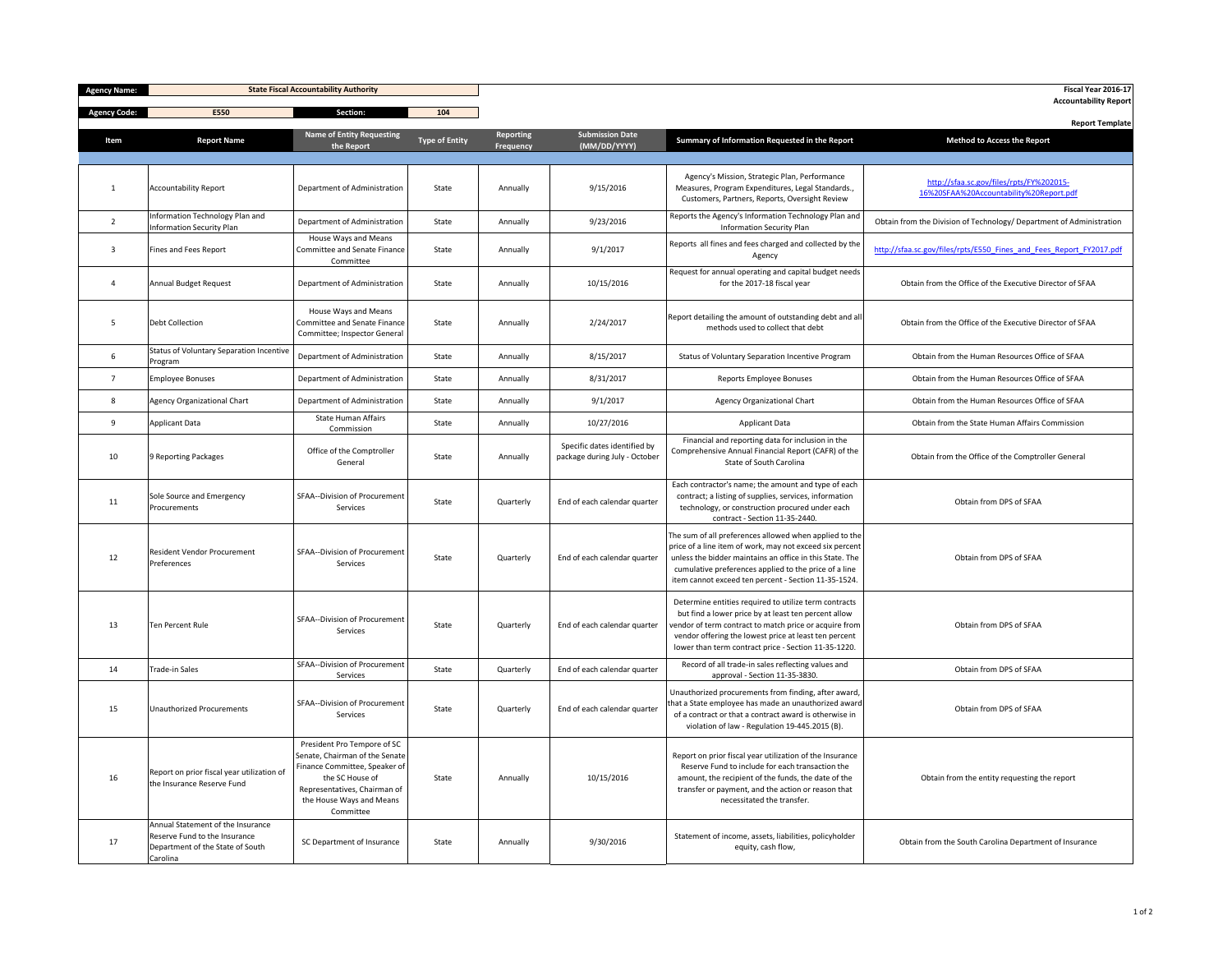| <b>Agency Name:</b> | <b>State Fiscal Accountability Authority</b>                      |                                                                                                                             |                       |                               |                                                |                                                                                                                                                                                                                          | Fiscal Year 2016-17<br><b>Accountability Report</b>          |
|---------------------|-------------------------------------------------------------------|-----------------------------------------------------------------------------------------------------------------------------|-----------------------|-------------------------------|------------------------------------------------|--------------------------------------------------------------------------------------------------------------------------------------------------------------------------------------------------------------------------|--------------------------------------------------------------|
| <b>Agency Code:</b> | E550                                                              | Section:                                                                                                                    | 104                   |                               |                                                |                                                                                                                                                                                                                          |                                                              |
| Item                | <b>Report Name</b>                                                | <b>Name of Entity Requesting</b><br>the Report                                                                              | <b>Type of Entity</b> | <b>Reporting</b><br>Frequency | <b>Submission Date</b><br>(MM/DD/YYYY)         | Summary of Information Requested in the Report                                                                                                                                                                           | <b>Report Template</b><br><b>Method to Access the Report</b> |
|                     |                                                                   |                                                                                                                             |                       |                               |                                                |                                                                                                                                                                                                                          |                                                              |
| 18                  | MMSEA Section 111-Medicare<br>Secondary Payer Mandatory Reporting | Centers for Medicare and<br><b>Medicaid Services</b>                                                                        | Federal               | Quarterly                     | 3rd week of February, May,<br>August, November | Insurance settlements awarded to Medicare recipients                                                                                                                                                                     | Obtain from the Centers for Medicare and Medicaid Services   |
| 19                  | Sole Source and Emergency<br><b>Procurements</b>                  | <b>State Fiscal Accountability</b><br>Authority (Authority)                                                                 | State                 | Annually                      | 7/26/2017                                      | Each contractor's name; the amount and type of each<br>contract; a listing of supplies, services, information<br>technology, or construction procured under each<br>contract - Section 11-35-2440.                       | Obtain from DPS of SFAA                                      |
| 20                  | Unauthorized Procurements                                         | <b>State Fiscal Accountability</b><br>Authority (Authority)                                                                 | State                 | Annually                      | 12/13/2016                                     | Unauthorized procurements from finding, after award,<br>that a State employee has made an unauthorized award<br>of a contract or that a contract award is otherwise in<br>violation of law - Regulation 19-445.2015 (B). | Obtain from DPS of SFAA                                      |
| 21                  | Iran Divestment Act                                               | <b>General Assembly</b>                                                                                                     | State                 | Bi-annually                   | 6/26/2017                                      | List of persons determined to engage in investment<br>activities in Iran and therefore ineligible to contract<br>with the State or any political subdivision, public<br>universities - Section 11.57.10.                 | https://procurement.sc.gov/files/Iran_divestment_062617.pdf  |
| 22                  | <b>Recovery Audits</b>                                            | Governor, House Ways and<br>Means Chairman, Senate<br>Finance Chairman, State<br>Auditor, and General Assembly              | State                 | Annually                      | 1/1/2017                                       | Validates vendors under contract with the State are<br>charging the correct prices agreed to under the terms<br>and conditions of the contract - 2015-2016<br>Appropriations Act, Proviso 117.89.                        | Obtain from DPS of SFAA                                      |
| 23                  | <b>Minority Spending</b>                                          | Dept. of Administration--South<br>Carolina Office of Small and<br><b>Minority Business Contracting</b><br>and Certification | State                 | Quarterly                     | End of each calendar quarter                   | Number and dollar value of contracts awarded to<br>certified Minority Businesses - Section 11-35-5240                                                                                                                    | Obtain from DPS of SFAA                                      |